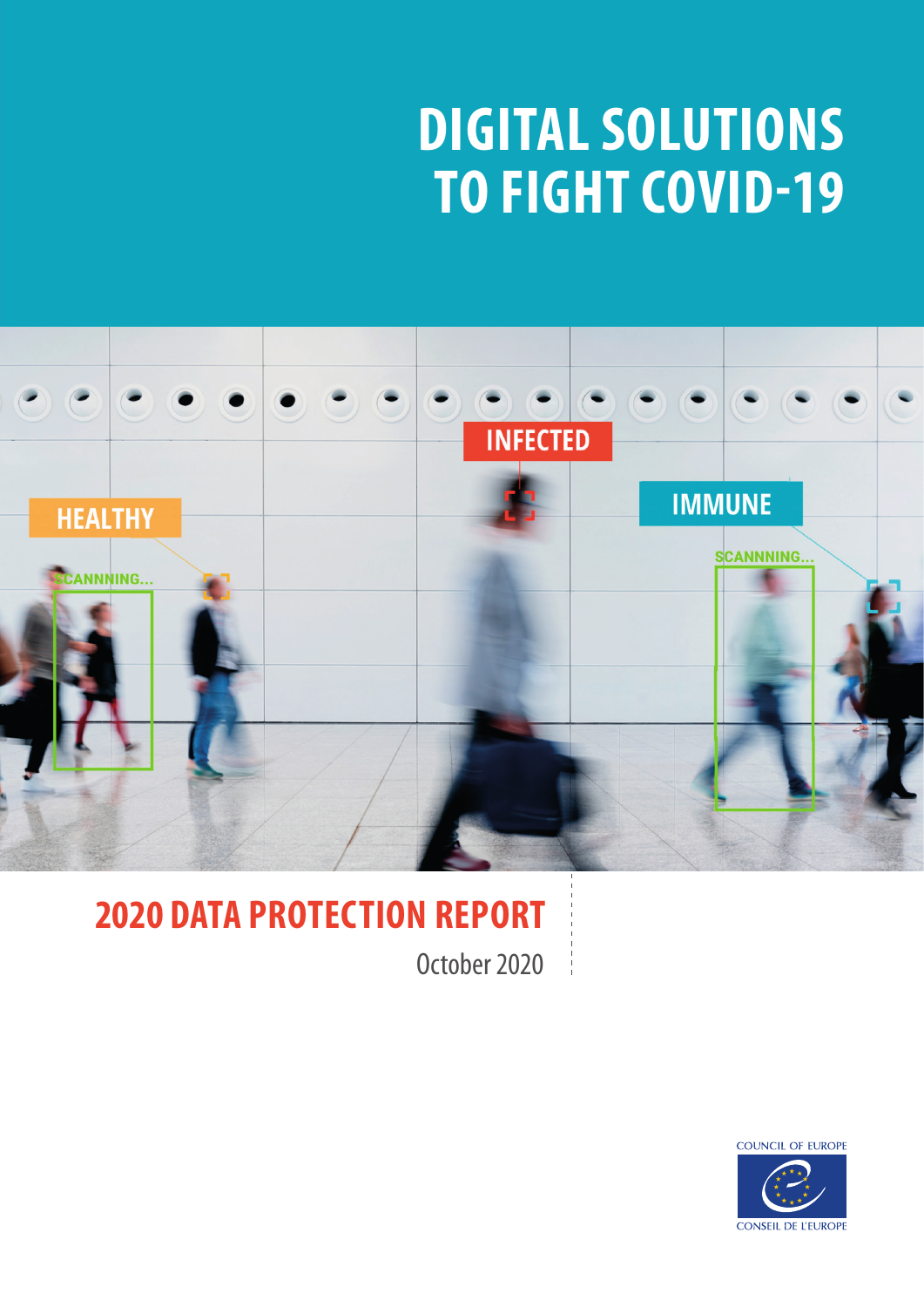# **DIGITAL SOLUTIONS TO FIGHT COVID-19**

2020 Data Protection Report

October 2020

Council of Europe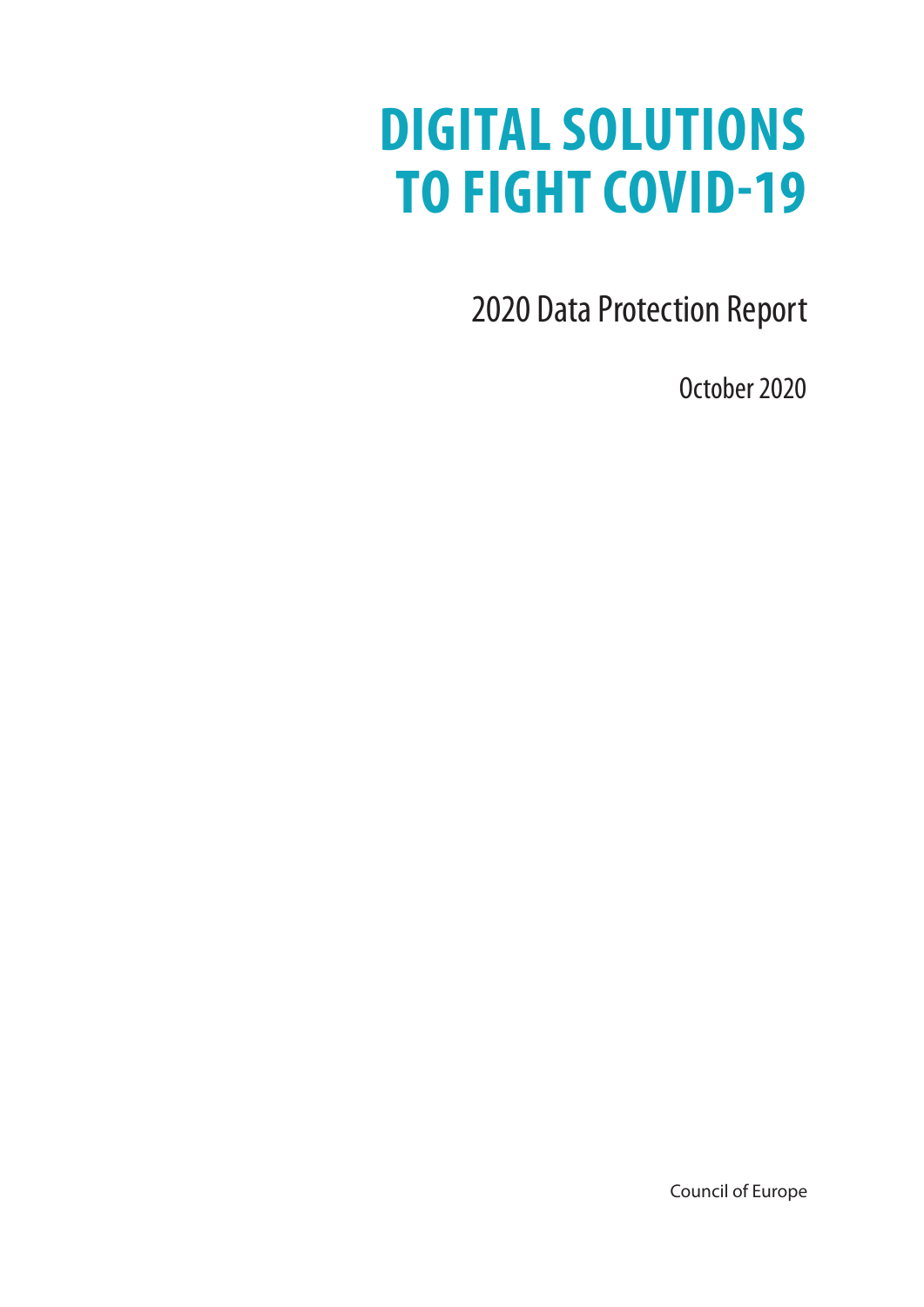All requests concerning the reproduction or translation of all or part of this document should be addressed to the Directorate of Communication (F-67075 Strasbourg Cedex or publishing@coe.int). All other correspondence concerning this document should be addressed to the Data Protection Unit of the Directorate General Human Rights and Rule of Law. (dataprotection@coe.int)

> Cover and layout: Documents and Publications Production Department (SPDP), Council of Europe

> > Photo: Shutterstock

This publication has not been copy-edited by the SPDP Editorial Unit to correct typographical and grammatical errors.

© Council of Europe, October 2020 Printed at the Council of Europe

#### **Acknowledgments**

This report has been prepared by the Data Protection Unit of the Council of Europe on the basis of the extensive work carried out by Anne-Christine Lacoste and Sjoera Nas, data protection consultants.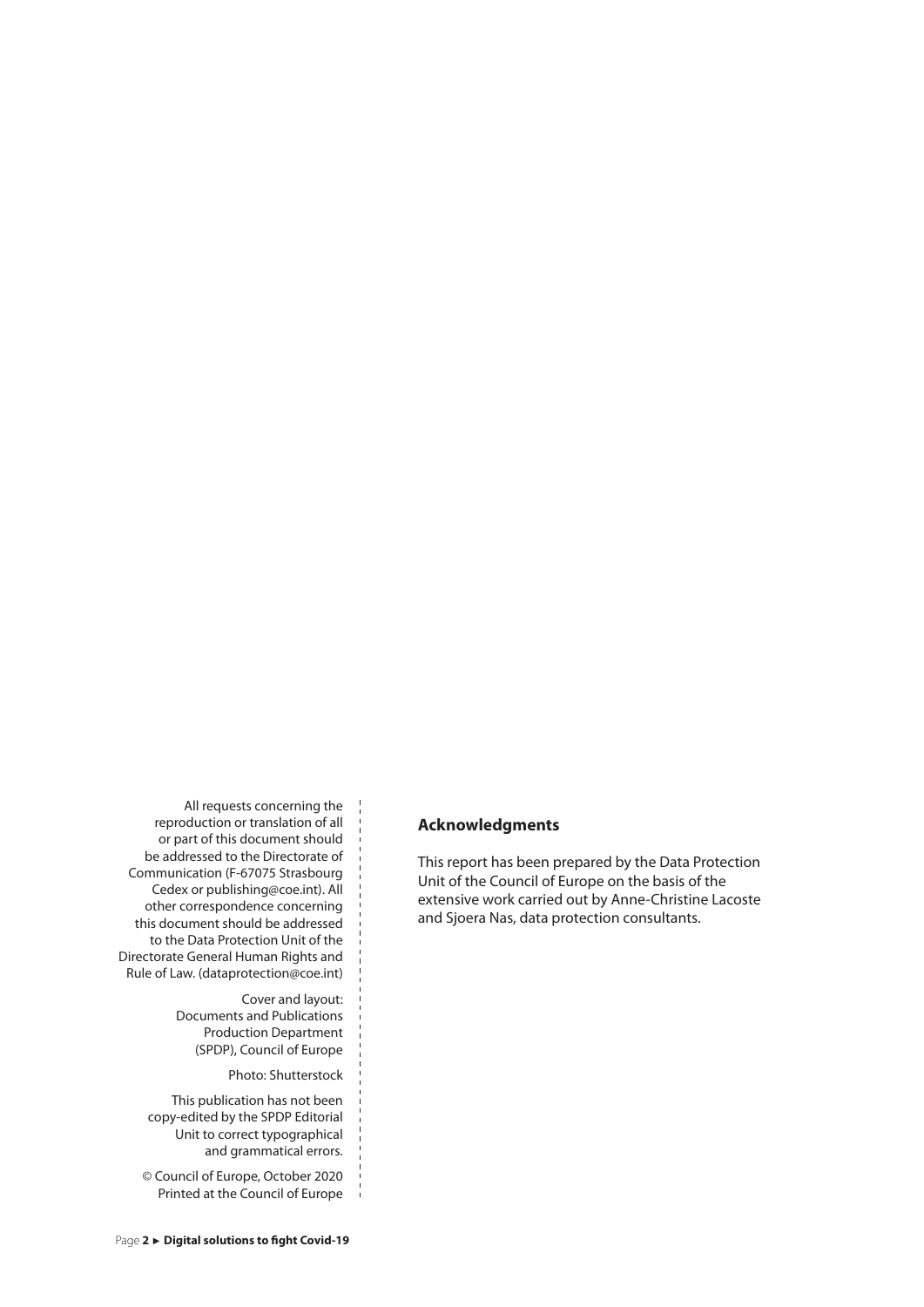### **Table of Contents**

| <b>EXECUTIVE SUMMARY</b>                                                               | 5  |
|----------------------------------------------------------------------------------------|----|
| <b>INTRODUCTION</b>                                                                    | 7  |
| <b>I. LEGAL ANALYSIS OF THE LEGISLATIVE DEVELOPMENTS</b>                               | 9  |
| A. Emergency measures                                                                  | 9  |
| B. Analysis of the impact on specific provisions of Convention 108 and Convention 108+ | 10 |
| 1. Legal basis                                                                         | 10 |
| 2. Purpose limitation, storage and sharing of data                                     | 12 |
| 3. Proportionality                                                                     | 13 |
| 4. Security measures                                                                   | 14 |
| 5. Transparency                                                                        | 15 |
| 6. Rights of the data subjects                                                         | 15 |
| 7. Automated decision making and use of AI                                             | 15 |
| 8. Accountability, privacy impact assessment, privacy by design and by default         | 16 |
| 9. Transborder data flows                                                              | 17 |
| 10. Enforcement and sanctions                                                          | 17 |
| C. Specific legislation and processing of personal data                                | 17 |
| 1. Mobile applications                                                                 | 17 |
| 2. Use of traffic and location data from mobile phones and apps                        | 18 |
| 3. Other digital solutions                                                             | 19 |
| 4. Increase of teleworking and distance learning                                       | 21 |
| <b>II. A CASE-STUDY: THE USE OF DIGITAL SOLUTIONS</b>                                  | 23 |
| A. Digital contact tracing apps                                                        | 24 |
| 1. Centralised tracing apps                                                            | 28 |
| 2. Decentralised tracing apps                                                          | 29 |
| <b>B.</b> Other purposes                                                               | 30 |
| C. Public engagement and private sector involvement                                    | 33 |
| D. Transparency and Open source                                                        | 34 |
| E. Users' expectations                                                                 | 35 |
|                                                                                        |    |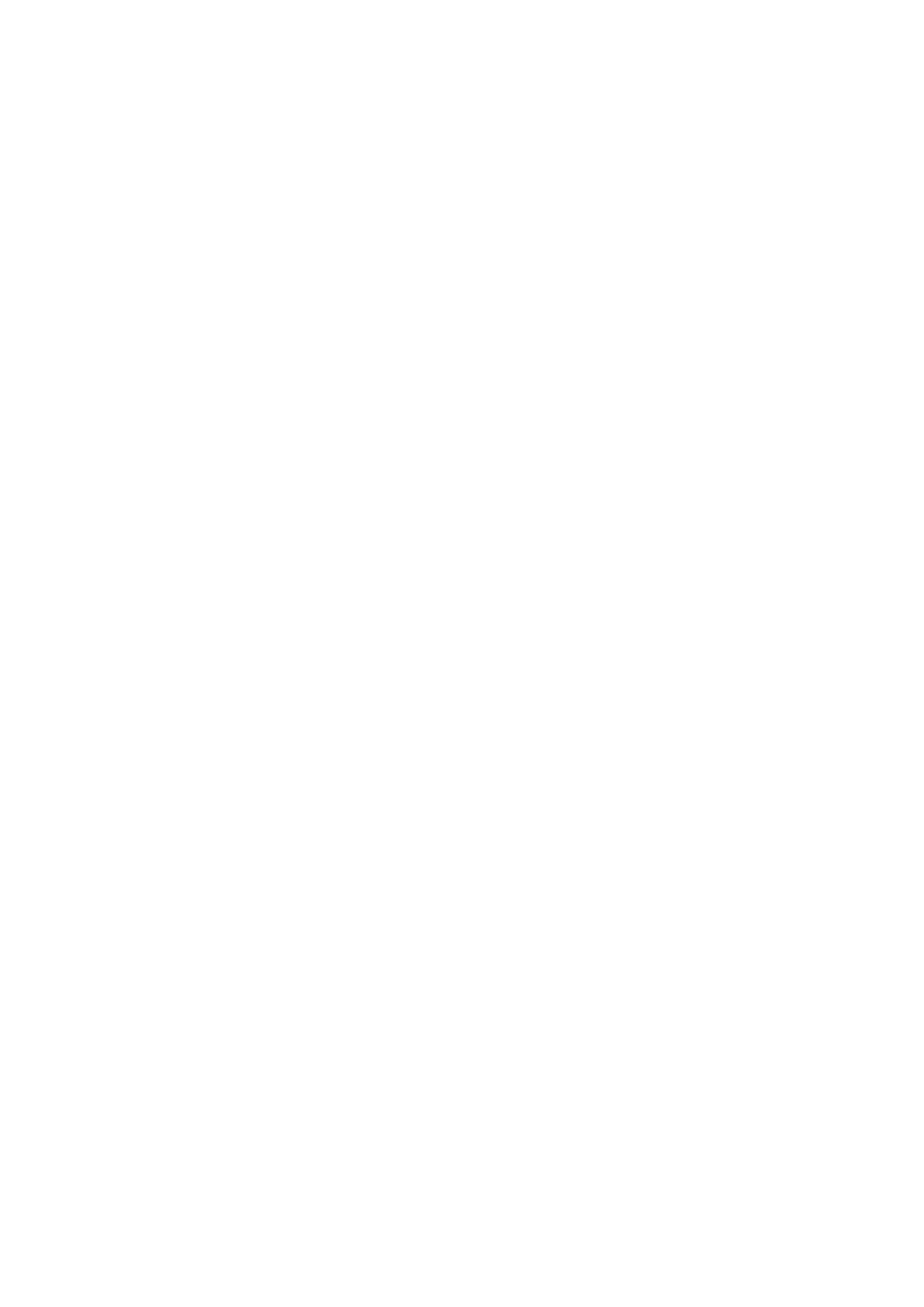### <span id="page-5-0"></span>**Executive summary**

**EXCEDENT** 2020 marks a turning point.

■Challenges faced worldwide by our societies, governments and health care systems have provided a unique opportunity to reaffirm our founding values of democracy, rule of law and human rights.

■Confronted with the Covid-19 health crisis, governments have been seeking to protect their populations and responding effectively to urgent and vital needs. Emergency measures have been adopted that have affected the enjoyment of the rights to privacy and data protection. To avoid undermining the bedrock of our societies, such necessary exceptional measures have to respect the general principles of law, remain proportional to the threat they address and be limited in time.

**The pandemic has required swift and effective measures, leading to an increased use by governments** of digital technologies to fight the spread of the virus, such as mobile applications installed on smartphones (apps), used for various purposes. This increased interest in new technologies has often been accompanied by a shift towards digital solutions offered by the private sector, public authorities working in cooperation with companies of the digital market.

**The use of emerging technologies providing distance communication** *in lieu* **of human contacts, and** algorithms replacing human intervention has simply exploded. Digital technologies used in public places to monitor population, at home, while teleworking or self-diagnosing, or when learning remotely became the new 'normal'.

**This quantum-leap in the digitalisation of our lives requires that measures adopted by governments** during the health crisis uphold the protection of individuals with regard to the processing of personal data. Privacy and data protection have a pivotal role, essential in building and sustaining trust in digital solutions. Those rights are not an obstacle to the protective responses adopted by governments, they are the guarantee that such responses will be taken in full consideration of human dignity and integrity.

■ Exceptional measures taken by governments must be provided for by law, respect the essence of fundamental rights and freedoms and be necessary and proportionate in a democratic society.

■ Countries should pay particular attention to the following aspects when using technological tools which process personal data to combat the pandemic:

- ► the need for a **time limit** (applied to the retention period of all collected personal data) and legal sunset clauses;
- ► a legally guaranteed **purpose limitation** (the purpose of any processing must be precisely defined, and based on a specific legal basis, with the exclusion of further processing for any other purpose);
- ► **proportionality** of the measures taken and ongoing assessment of the proportionality considering the effective results of the measures (with the possibility to withdraw the measure where there is no concrete evidence of its benefits);
- ► cooperation with the **national data protection authority**, at early stages of the design of the processing, as well as at later stages (for example to process the feedback on a data protection impact assessment or an enforcement action);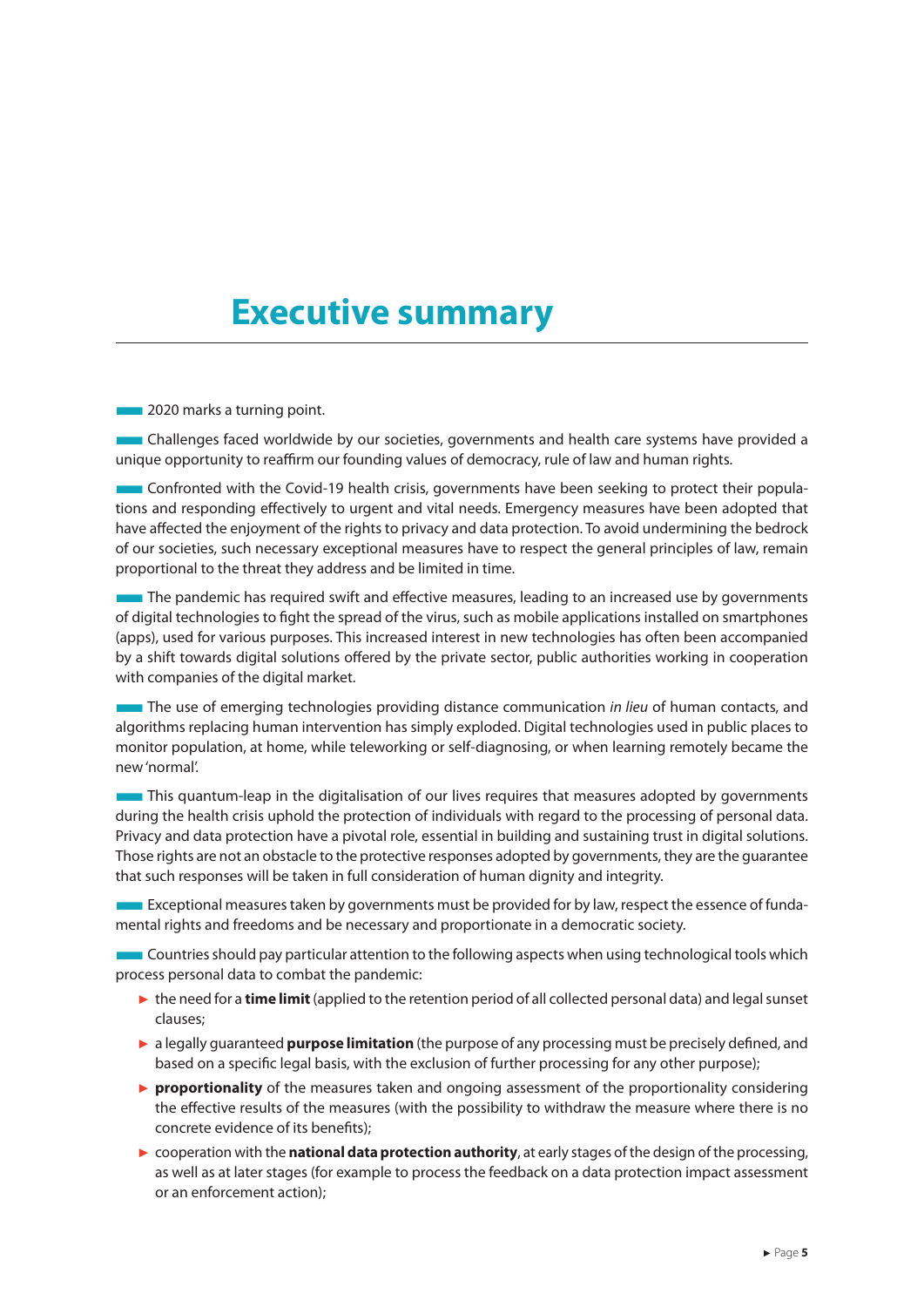- ► **transparency and explainability** of the data processing operations, especially for automated tracing tools (this notably includes the publication of the source code of the software, of impact assessments and security audits);
- ► **accountability** of data controllers, integration of **privacy by design**, realisation of **data protection impact assessments** of the processing and relevant security measures.

■Greater awareness and compliance with those requirements contribute to increase the trust that individuals place in their governments and acceptance of the measures adopted in the general interest.

The role of international fora such as the Council of Europe is essential in recalling the path to take, issuing recommendations and guidance, enabling exchange of information and best practices. Such is the objective of the present report, to provide insights on what a significant number of countries have done to fight the pandemic, and how this complies with the applicable standards.

**The manner in which the health crisis has been addressed prompts a reaffirmation of the resilience of** the data protection principles as a key component of the effective functioning of our democracies. The future lies in our capacity to react promptly to new challenges without undermining our core values and putting our societies at greater risk on the longer term than do the present threats we have to address.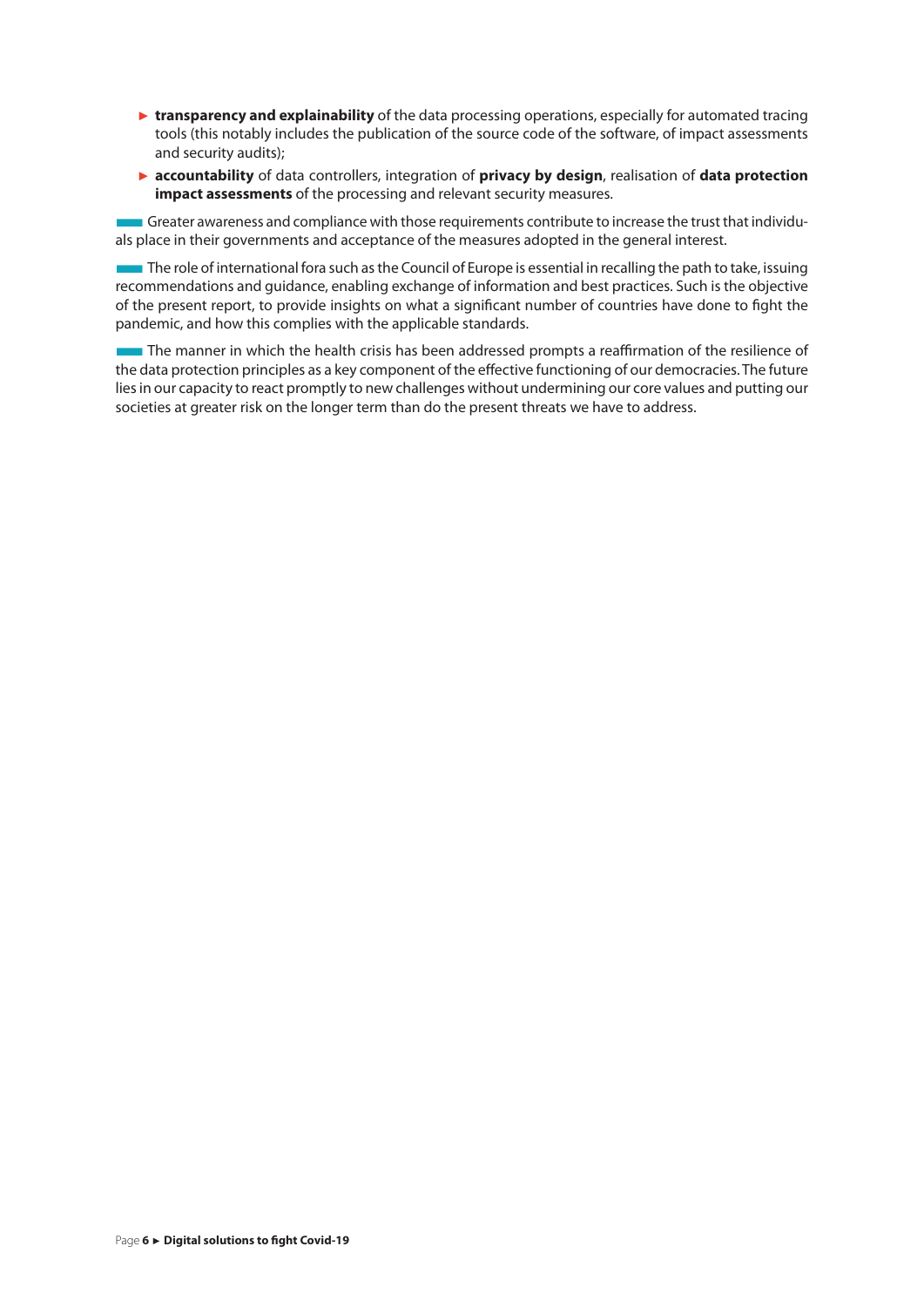### <span id="page-7-0"></span>**2020 DATA PROTECTION REPORT Resilience of data protection frameworks in times of crisis**

### **Introduction**

2 020 brought immense challenges to our societies. Governments had rapidly and effectively to respond to the exceptional and evolving situation linked to the Covid-19 pandemic.

**The impact on human rights and fundamental freedoms of measures taken to curb the spread of the** virus represents both a challenge to the resilience of data protection principles and an opportunity to test such resilience.

In respect of data protection, the digitisation of our societies has also been considerably accelerated by the crisis and the isolation imposed, which required many of us to work, to learn and to socialise at a distance.

**This report gives an overview of the data protection landscape in that specific context of 2020, in the** countries parties to the Council of Europe Convention for the Protection of Individuals with regard to the Processing of Personal Data (hereafter "Convention 108").

**EXECUTES IN A FIGURE 2018** STRESS IN A FIGURE 2018 (INCLUSIVE 108).<br>A FIGURE 2019 ST States<sup>1</sup> are parties to Convention 108, which has recently been modernised in order to adapt this landmark instrument to the new realities of an increasingly connected world, and to strengthen the effective implementation of the Convention. The Protocol<sup>2</sup> amending Convention 108 was opened for signature on 10 October 2018 in Strasbourg (CETS No. 223) and has since been signed and ratified by numerous countries to bring this modernised instrument, "Convention 108+", rapidly into force.

■2020 brought another important change to the enforcement of the right to data protection in the field of transatlantic international data transfers, with the invalidation of the "Privacy shield" agreement concluded between the European Union (EU) and the United States of America (USA). The decision of the Court of Justice of the EU will affect international data flows and negotiations beyond the sole EU-USA scope and once again highlights the importance of Convention 108+ at a global level<sup>3</sup>.

**This reportance of contains two parts.** The first part provides an overall analysis of legislative and key develop-<br>This report<sup>4</sup> contains two parts. The first part provides an overall analysis of legislative and key dev ments and their impact on the fundamental rights to privacy and data protection. The second part provides an in depth and technical review of the use of digital contact tracing applications and monitoring tools. The report contains an assessment of the main findings, with recommendations on how to ensure efficiency and resilience of the data protection framework.

The changes to the legal framework, governmental decisions, reactions of the private sector and the civil society are assessed against the principles of Convention 108. When the new principles of Convention 108+ are taken as a reference, such as the principles of accountability, privacy by design and by default, this is specifically mentioned in the report. Indeed, while Convention 108+ has not yet entered into force, its new principles represent a relevant reference for all current parties to Convention 108 (including parties that are members of the EU and already bound by equivalent provisions in accordance with the data protection legal framework of the EU).

<sup>1.</sup> List of countries available at <https://www.coe.int/en/web/conventions/full-list/-/conventions/treaty/108>

<sup>2.</sup> Text of Convention 108+ available at: [https://search.coe.int/cm/Pages/result\\_details.aspx?ObjectId=09000016807c65bf](https://search.coe.int/cm/Pages/result_details.aspx?ObjectId=09000016807c65bf)

<sup>3.</sup> Also see the Joint Statement of 7 September by Alessandra Pierucci, Chair of the Committee of Convention 108 and Jean-Philippe Walter, Data Protection Commissioner of the Council of Europe on " Better protecting individuals in the context of international data flows: the need for democratic and effective oversight of intelligence services" at<https://rm.coe.int/statement-schrems-ii-final-002-/16809f79cb>

<sup>4.</sup> The present report takes into account positions and statements of the main oversight bodies and institutions at regional and international level, including the Council of Europe, the Fundamental Rights Agency of the EU and the European Data Protection Board, the Global Privacy Assembly, the World Health Organisation and the OECD, as well as reliable sources of information including academic work on constitutional matters, civil society publications and recent jurisprudence. It also relies on the replies to a questionnaire sent to parties to Convention 108 on data protection and the use of digital tools in the context of Covid-19.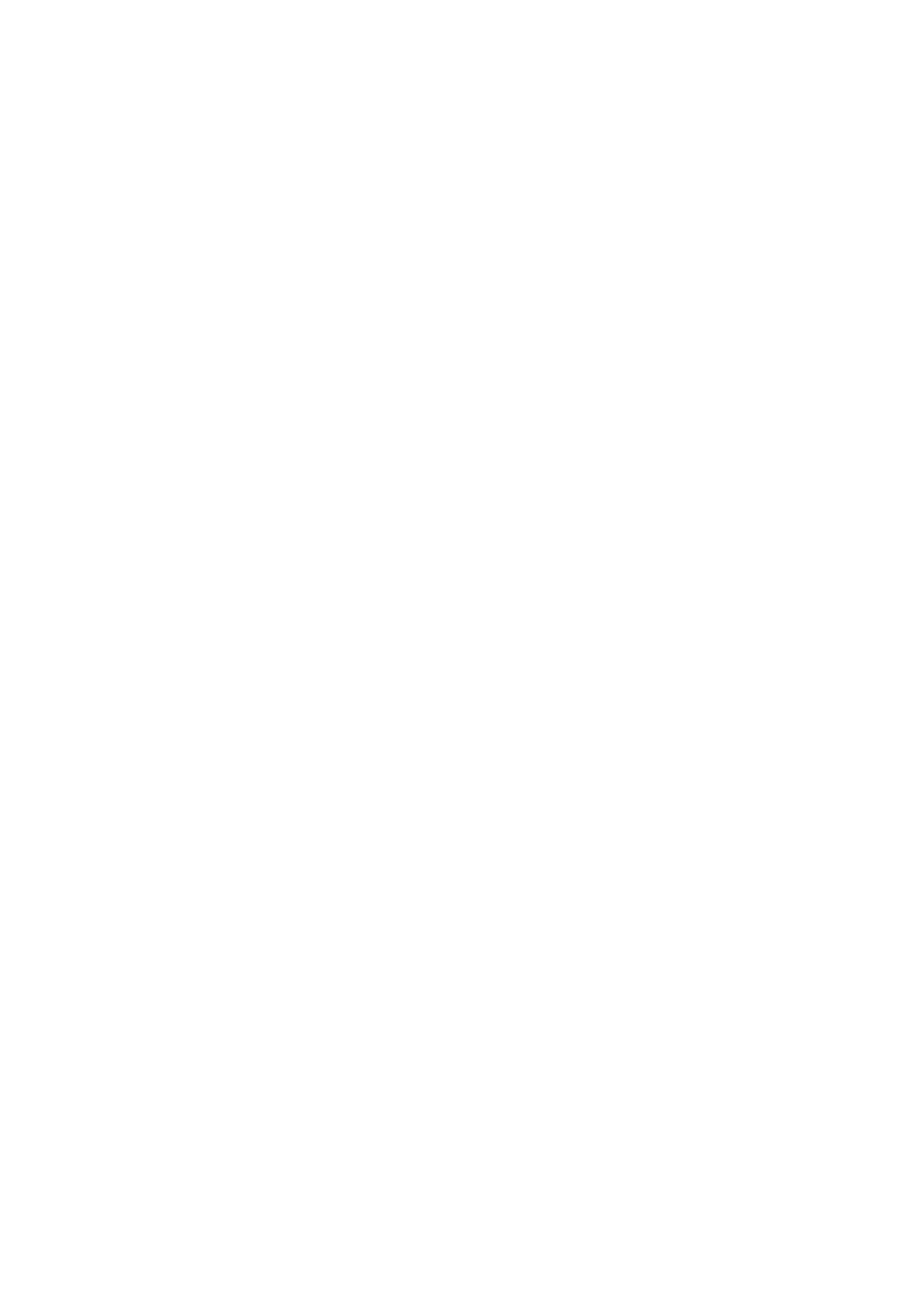## <span id="page-9-0"></span>**I. Legal analysis of the legislative developments**

**G** overnments have been facing difficult challenges in seeking to protect their populations from the threat of Covid-19. This could alter the regular functioning of democratic societies and lead to measures which could infringe upon on rights and freedoms.

■Convention 108+ allows the lawful use by governments of exceptions without necessarily having to adopt emergency measures (which include exceptional derogations). However, such exceptions must be provided for by law, respect the essence of fundamental rights and freedoms and be necessary and proportionate in a democratic society.

"Data protection can in no manner be an obstacle to saving lives and [..] the applicable principles always allow for a balancing of the interests at stake."

"Data protection standards are fully compatible and reconcilable with other fundamental rights and relevant public interests, such as public health, it is crucial to ensure that the necessary data protection safeguards are implemented when adopting extraordinary measures to protect public health." <sup>5</sup>

■If it is necessary to go beyond those rules, a special law or decree in compliance with constitutional principles is required. However, the sole requirement of legal certainty does not guarantee that such derogations to individual rights are necessary and proportionate. Indeed, emergency measures have to comply with other specific requirements. In particular, any measure must be necessary and meet an important objective of public interest, and the essence of individual fundamental rights must be preserved, especially the rights of access, opposition and deletion of data<sup>6</sup>.

#### A. Emergency measures

■Due to the pandemic, most countries parties to Convention 108 have adopted emergency measures which restrict fundamental rights, based on the possibilities afforded by their own legal system.

**Three main approaches can be identified:** 

- ► adoption of general emergency measures giving the government special powers (notably based on laws or decrees, in application of constitutional law);
- ► adoption of emergency measures in specific sectors, often based on public health or pandemic regulations;
- ► adoption of emergency measures without a specific legislative basis.

**These different approaches have led to a patchwork of provisions in the 55 countries parties to Convention** 108. Most provisions give extensive power to the governments, though usually only for a limited period of time.

■Nine parties to the European Convention on Human Rights (ECHR) made use of Article 15 of the ECHR on derogation in time of emergency: Albania, Armenia, Estonia, Georgia, Latvia, North Macedonia, Romania, San Marino, and Serbia<sup>7</sup>. Such derogations must have a clear basis in domestic law in order to protect against arbitrariness and must be strictly necessary to the public emergency, in this case, fighting against the pandemic.

<sup>5.</sup> Joint [Statement](https://www.coe.int/en/web/data-protection/statement-by-alessandra-pierucci-and-jean-philippe-walter) on the right to data protection in the context of the COVID-19 pandemic by Alessandra Pierucci, Chair of the Committee of Convention 108 and Jean-Philippe Walter, Data Protection Commissioner of the Council of Europe, available at <https://www.coe.int/en/web/data-protection/statement-by-alessandra-pierucci-and-jean-philippe-walter>

<sup>6.</sup> The guidance provided by the EDPB with regard to the GDPR is equally relevant and valid in the context of Convention 108 : EDPB [statement](https://edpb.europa.eu/our-work-tools/our-documents/autre/statement-restrictions-data-subject-rights-connection-state_en) on the restrictions to data subjects rights in connection to the state of emergency in Member States, 2 June 2020, available at [https://edpb.europa.eu/our-work-tools/our-documents/autre/statement-restrictions-data-subject-rights-connection-state\\_en](https://edpb.europa.eu/our-work-tools/our-documents/autre/statement-restrictions-data-subject-rights-connection-state_en).

<sup>7.</sup> Reservations and Declarations for Treaty No.005 - Convention for the Protection of Human Rights and Fundamental Freedoms, available at<https://www.coe.int/en/web/conventions/full-list/-/conventions/treaty/005/declarations>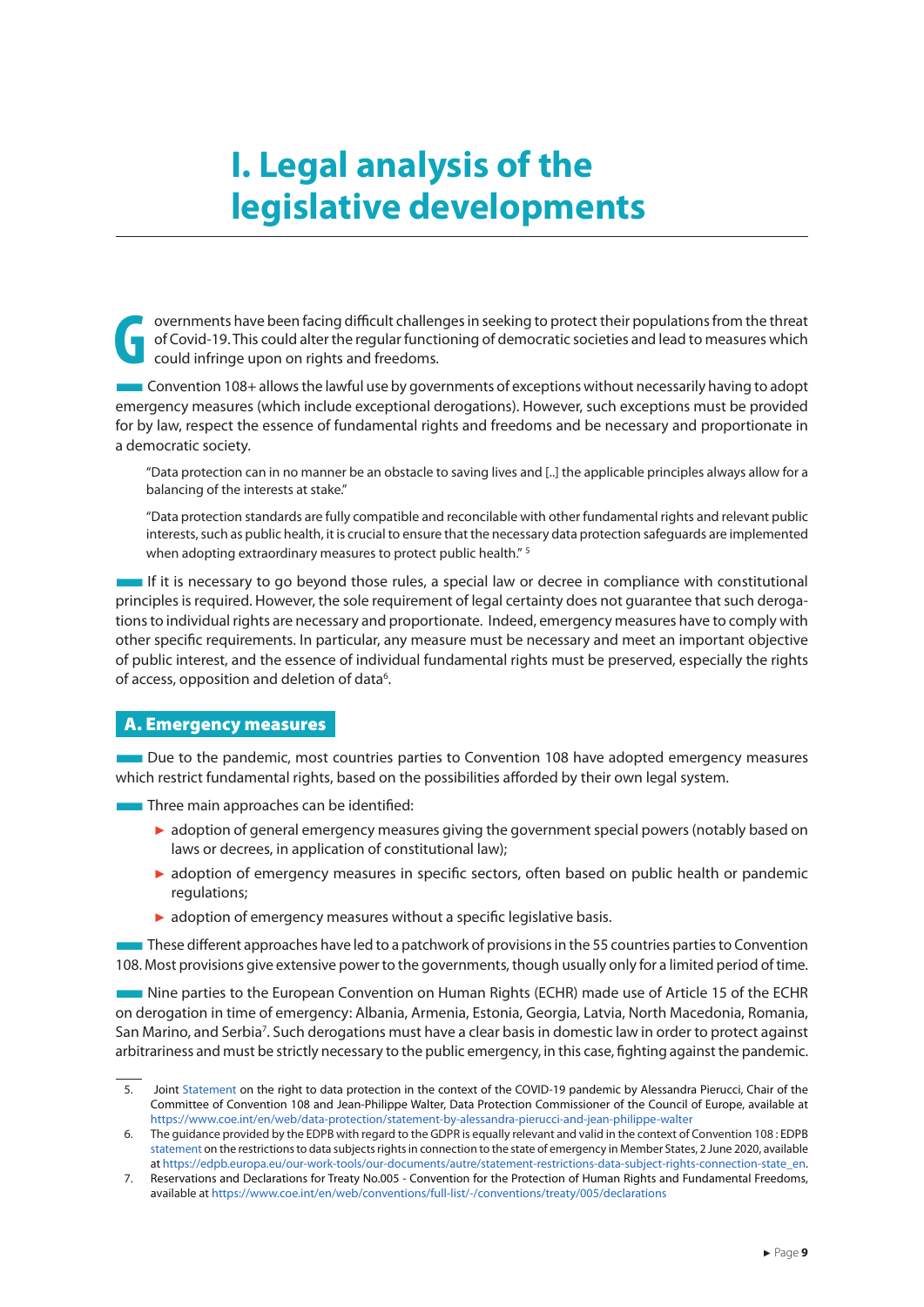<span id="page-10-0"></span>■Measures range between national ones based on emergency processes clearly defined (where there is more transparency and legal certainty) and local or regional measures taken by local authorities. Whichever approach applies, the degree of intrusiveness of the measures adopted and their impact on individuals has in any case to be assessed.

**The any case to be assessed.**<br>In the principles governing a state of emergency have been identified by the Venice Commission<sup>8</sup> and clarified in the toolkit published by the Secretary General of the Council of Europe<sup>9</sup>, as follows:

- ► overarching principle of the Rule of Law
- ► necessity
- ► proportionality
- ► temporariness
- $\blacktriangleright$  effective (parliamentary and judicial) scrutiny
- ► predictability of emergency legislation
- ► loyal co-operation among state institutions

■Measures such as mandatory quarantines and lockdowns limiting the freedom of movement may be necessary to combat the Covid-19. However, it seems from available reports and in particular the report of the Committee on Legal Affairs and Human Rights of the Parliamentary Assembly of the Council of Europe and the Bulletins of the Fundamental Rights Agency of the EU<sup>10</sup> that some of those measures do not always comply with these principles.

■Even though such measures can be highly invasive and constitute important limitations to fundamental rights (privacy, data protection but also freedom of movement and assembly, and in some cases freedom of speech), the necessary oversight by supervisory authorities, parliaments and courts has sometimes been missing. Some constitutional courts have already issued rulings on some measures<sup>11</sup>. Other courts were prevented from fulfilling their role<sup>12</sup>.

■How emergency measures have impacted more specifically the rights to data protection and privacy, and especially the principles of Convention 108 and Convention 108+, depends on the nature of the measures adopted (secondary laws, decrees, decisions), their implementation and on the effectivity of oversight, including the judiciary and the supervisory authorities.

#### B. Analysis of the impact on specific provisions of Convention 108 and Convention 108+

#### **1. Legal basis**

 $\blacksquare$  Article 5 of Convention 108+ provides that the processing of data can be carried out on the basis of the "free, specific, informed and unambiguous consent of the data subject or of some other legitimate basis laid down by law", which, according to the explanatory report to the Convention<sup>13</sup>, includes processing « necessary for the protection of the vital interests of the data subject or of another person, (…) for compliance with a legal obligation to which the controller is subject, and data processing carried out on the basis of grounds of public interest or for overriding legitimate interests of the controller or of a third party. »

■As clearly recalled by the Chair of the Committee of Convention 108 and the Data Protection Commissioner of the Council of Europe in their joint statement of 30 March 2020<sup>14</sup>, the catalogue of legal bases is broad

<sup>8.</sup> Reflexions on Respect for Democracy, Human Rights and the Rule of Law during States of Emergency, Venice Commission, available at<https://rm.coe.int/respect-for-democracy-hu-man-rights-and-rule-of-law-during-states-of-e/16809e82c0>

<sup>9.</sup> Council of Europe [toolkit](https://rm.coe.int/sg-inf-2020-11-respecting-democracy-rule-of-law-and-human-rights-in-th/16809e1f40) on respecting the rule of law in state of emergency, available at [https://rm.coe.int/sg-inf-2020-11-respecting](https://rm.coe.int/sg-inf-2020-11-respecting-democracy-rule-of-law-and-human-rights-in-th/16809e1f40) [-democracy-rule-of-law-and-human-rights-in-th/16809e1f40](https://rm.coe.int/sg-inf-2020-11-respecting-democracy-rule-of-law-and-human-rights-in-th/16809e1f40)

<sup>10.</sup> The impact of the Covid-19 pandemic on human rights and the rule of law, Committee on Legal Affairs and Human Rights of the Parliamentary Assembly of the Council of Europe, available at <https://pace.coe.int/en/files/28679>

<sup>11.</sup> In the **Czech Republic**, although the Constitutional Court invoked a lack of competence to review the declaration of a state of emergency, it did annul some specific measures of the Ministry for Health. In **Romania**, the Constitutional Court annulled the quarantine rules adopted by the government as according to the Court, this limitation of the freedom of movement should have been based on a law adopted by the Parliament.

<sup>12.</sup> In **Hungary** for instance, ordinary courts were closed thus preventing the Constitutional Court review of the proportionality of measures introduced under emergency conditions as this procedure could solely be initiated by ordinary courts.

<sup>13.</sup> Explanatory Report, paragraph 46.

<sup>14.</sup> Joint Statement of 30 March on the right to data protection in the context of the COVID-19 pandemic by Alessandra Pierucci, Chair of the Committee of Convention 108 and Jean-Philippe Walter, Data Protection Commissioner of the Council of Europe, available at<https://www.coe.int/en/web/data-protection/statement-by-alessandra-pierucci-and-jean-philippe-walter>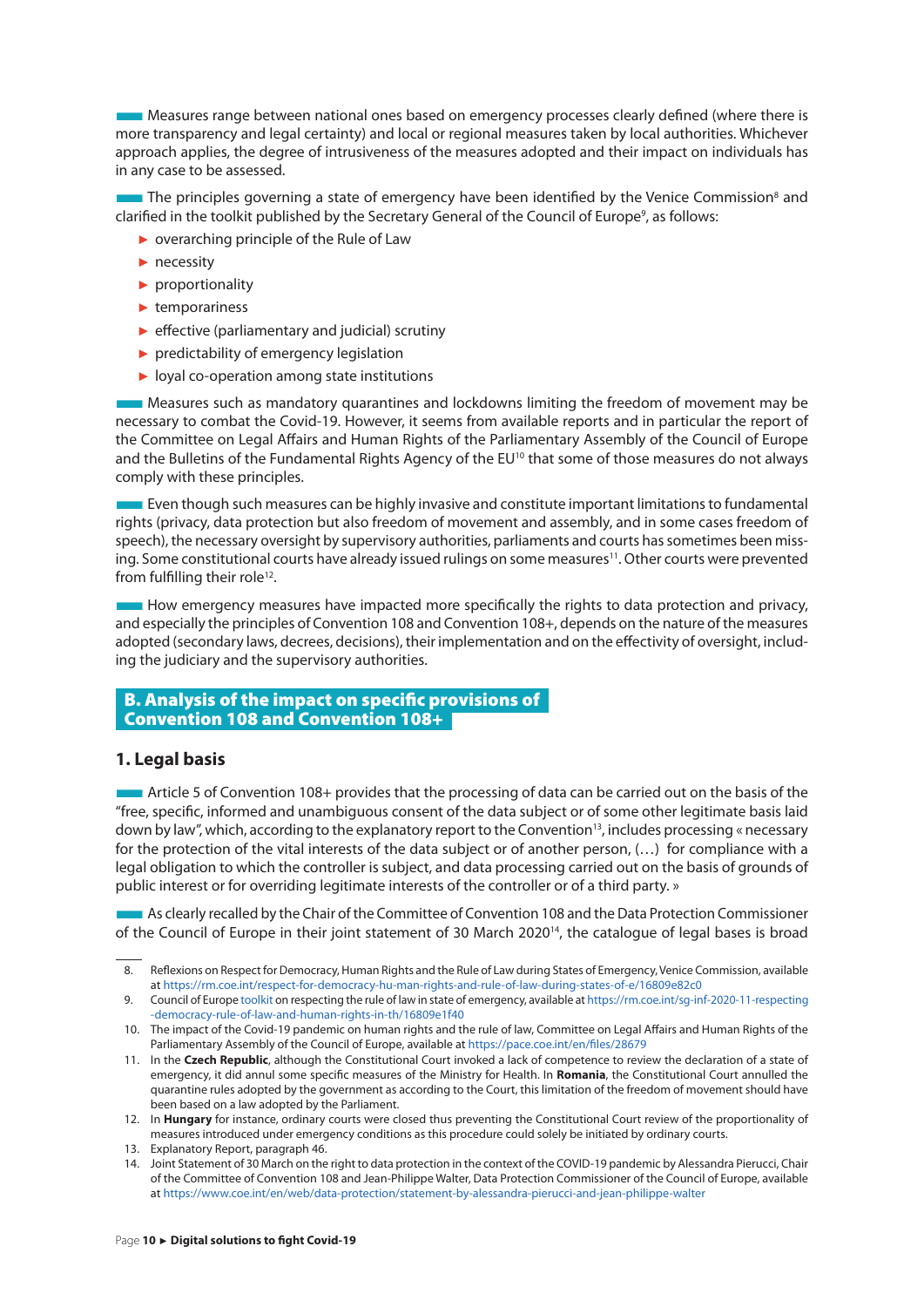enough to cover various data processing activities developed in the context of the Covid-19 crisis. Besides consent and necessity to process data based on the public interest, the vital interest of the data subject and of others can in particular cases be invoked to justify data processing for the purpose of monitoring of a lifethreatening epidemic.

■While the processing of data in the context of the fight against the pandemic can find its legitimacy in the Convention, the exceptional circumstances related to the vital threat and the public interest call at national level for additional and more specific regulation to ensure compliance with the principle of legal certainty. Such regulations should define the scope and purpose of the intended data processing.

### **Legal basis: legal obligation and public interest**

■Processing of personal data without a specific and appropriate legal basis has been denounced in particular by academia and civil society concerning a number of emergency responses adopted in some countries.

■In **Greece** and in **France**, the use of drones triggered such concerns and legal action. In Greece, an NGO highlighted that the deployment of drones was based on a law which did not include any specific data protection guarantees and did not explicitly refer to the data protection legislation<sup>15</sup>. In France, two NGOs brought an action before the Conseil d'État. They flagged the absence of an explicit legal framework for the use of drones over Paris to monitor people's movement during and after the lock-down period. The Conseil d'État ordered the government to immediately cease the surveillance<sup>16</sup>.

**Though most countries parties to Convention 108 have made the use of Covid-19 mobile phone appli**cations (apps) voluntary, this is not the case for isolation containment apps. In **Russia**17 and **Turkey**18, use of isolation containment apps is mandatory. **Slovenia**19 appears to be the only country party to Convention 108 that has made the use of a proximity and contact tracing app mandatory by law, while subsequently announcing that its use would be on a voluntary basis.

■Countries may invoke the legal basis of public interest with reference to health law provisions to contain a pandemic, or general provisions allowing regional authorities to maintain order. This ground has been invoked by countries that have introduced mandatory temperature scans at borders, airports, and public places or mandatory registration of contact data for visits to cafés and restaurants for the purpose of contact tracing. However, in order to successfully invoke this legal basis, there must be a very close link between the law and the public interest purpose, and the country must ensure that the processing is strictly necessary for this purpose.

■A specific legal basis is essential to enable a public authority to process personal data for a determined purpose. Additional benefits of separate legislation, aside from due parliamentary process and legal certainty, are the possibility to introduce a sunset clause, as well as a legal requirement to obtain advice from the data protection authority, a legal obligation to conduct a data protection impact assessment and a requirement to implement appropriate data protection safeguards.

■Use of telecommunications data requires specific attention. Telecommunications data are not only protected by general data protection law but also by specific regulations guaranteeing confidentiality of communications (constitutional protections of telecommunication secrecy). Even the mandatory processing of aggregated – and thus anonymous – data requires detailed legislation, since the creation of such statistics first requires an intervention from the telecom operators to process individual location data, for a purpose which is not part of their initial competence. In view of the data protection risks for individuals, countries cannot merely rely on the ground of public interest without specific legislation. This explains why a number of parties to Convention 108 adopted or amended existing telecommunication regulations, in order to allow for a wider processing of telecommunication data to create statistics.

<sup>15.</sup> Coronavirus pandemic in the EU – Fundamental Rights Implications – Bulletin 2, European Fundamental Rights Agency, 28 May 2020, p. 56, available at <https://fra.europa.eu/en/publication/2020/covid19-rights-impact-may-1>

<sup>16.</sup> Conseil d'État, Order of 18 May 2020, n° 440442, 440445, available at [https://www.conseil-etat.fr/ressources/decisions-contentieuses/](https://www.conseil-etat.fr/ressources/decisions-contentieuses/dernieres-decisions-importantes/conseil-d-etat-18-mai-2020-surveillance-par-drones) [dernieres-decisions-importantes/conseil-d-etat-18-mai-2020-surveillance-par-drones](https://www.conseil-etat.fr/ressources/decisions-contentieuses/dernieres-decisions-importantes/conseil-d-etat-18-mai-2020-surveillance-par-drones)

<sup>17.</sup> <https://www.mos.ru/news/item/73074073/>See also Human Rights Watch, Russia: Intrusive Tracking App Wrongly Fines Muscovites, available at <https://www.hrw.org/news/2020/05/21/russia-intrusive-tracking-app-wrongly-fines-muscovites>

<sup>18.</sup> In Turkey, the app is mandatory for those diagnosed with Covid-19. Virus case tracking app launched in Turkey, Daly News, 19 April 2020, available at<https://www.hurriyetdailynews.com/virus-case-tracking-app-launched-in-turkey-154005>

<sup>19.</sup> Slovenian PM calls for mandatory coronavirus app against Commission advice Samuel Stolton, Euractiv, 8 July 2020, available at <https://www.euractiv.com/section/digital/news/slovenian-pm-calls-for-mandatory-coronavirus-app-against-commission-advice/>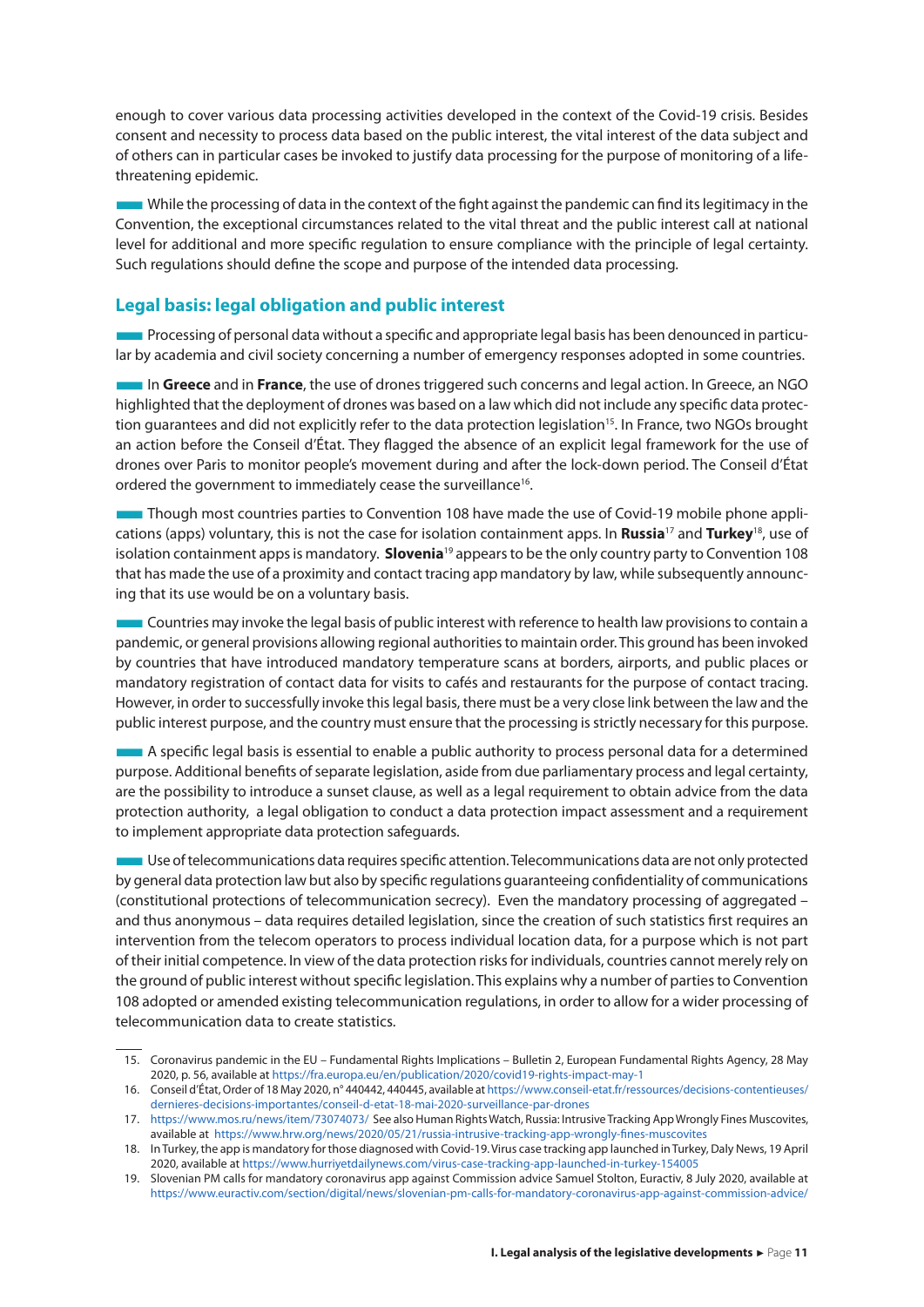#### <span id="page-12-0"></span>**Legal basis: consent**

While consent is one of the possible lawful basis to process personal data, the requirements for consent to be valid are hard to meet, especially in view of the sensitivity of health and location data and in the Covid-19 circumstances, the pressure to accept processing due to the exceptional pandemic context. In the employment and educational context, consent is not considered as an optimal legal basis as, due to the imbalance of power, it is difficult to assess if it is freely given. In such circumstances, the legal obligations of the employer or the public interest obligations of educational institutions would be a more suitable ground, as suggested by the European Data Protection Board (EDPB) in its statement<sup>20</sup> on the pandemic. The inadequate use of consent was also pointed out by the data protection authority of **Slovenia** in the context of a legislative proposal concerning the processing of telecommunication data. This led to the withdrawal of the proposal before the law was adopted<sup>21</sup>.

#### **2. Purpose limitation, storage and sharing of data**

■Article 5.4.b) of Convention 108+ provides that personal data should be "collected for explicit, specified and legitimate purposes and not processed in a way incompatible with those purposes". Further use is not forbidden *per se*, and its compatibility with the original purpose depends on the details of the processing and the context. Further use of health data for scientific research, often based on coded or anonymised data, will not trigger the same limitations as their use in order to control individuals' movements or impose sanctions.

■Compliance with this principle appears to be one of the major challenges in the context of the Covid-19 crisis. Confronted with an unknown and constantly evolving situation, some governments have adopted broad regulations giving them an extensive margin of manoeuvre.

It follows from reports<sup>22</sup> and replies to the questionnaire developed in part II, that boundaries between health care and police enforcement purposes have been sometimes blurred. In **Slovenia**, **Greece** and **Hungary**, health authorities share patients' lists with the police and other enforcement authorities. In **Austria**, mayors have access to some patients' data as they are in charge of providing food and services to those in quarantine. In the **Netherlands**, the municipal healthcare service has to report infection cases to the mayor of the municipality in which the patient resides as well as to the regional safety authority, with a view to allow the adoption of measures such as mandatory quarantine for those infected<sup>23</sup>.

**IDUM** In Hungary, the Minister for Innovation and Technology as well as an operational body consisting of representatives of the Ministry of Interior, the police, and health authorities, are entitled by decree<sup>24</sup> to acquire and process any kind of personal data from private or public entities, including traffic and location data from telecommunication providers, with a very broad definition of the purpose for which data can be used. The decree also requires medical and health care universities and high schools to transfer students' data to the police, to fulfil the urgent need for extra public health staff. In **Denmark**, an executive order25 first foresaw broad access by the police and the Danish Patient Safety Authority to personal data including bank transfers and communication data, before its scope was narrowed.

■ Some countries have published data on patients or deceased persons. Even if such data were presented as anonymised, published details such as age, gender, combined with location in regions with a low population density, enabled reidentification and further use. In **Montenegro**26, directly identifiable data were published,

<sup>20.</sup> Statement on the processing of personal data in the context of the COVID-19 outbreak, adopted on 19 March 2020, available at [https://edpb.europa.eu/sites/edpb/files/files/file1/ edpb\\_statement\\_2020\\_processingpersonaldataandcovid-19\\_en.pdf](https://edpb.europa.eu/sites/edpb/files/files/file1/ edpb_statement_2020_processingpersonaldataandcovid-19_en.pdf)

<sup>21.</sup> Statement of the Slovenian data protection authority of 20 March 2020, available at [https://www.ip-rs.si/novice/](https://www.ip-rs.si/novice/epidemija-ne-sme-biti-razlog-za-ukinitev-ustavnih-pravic-1178/) [epidemija-ne-sme-biti-razlog-za-ukinitev-ustavnih-pravic-1178/](https://www.ip-rs.si/novice/epidemija-ne-sme-biti-razlog-za-ukinitev-ustavnih-pravic-1178/)

<sup>22.</sup> Coronavirus pandemic in the EU - Fundamental Rights Implications - Bulletin 2, European Fundamental Rights Agency, 28 May 2020, p. 56, available at <https://fra.europa.eu/en/publication/2020/covid19-rights-impact-may-1> , Country reports - Coronavirus COVID-19 outbreak in the EU - Fundamental Rights Implications - April 2020 - Country research, available at [https://fra.europa.eu/](https://fra.europa.eu/en/country-data/2020/coronavirus-covid-19-outbreak-eu-fundamental-rights-implications-april-2020) [en/country-data/2020/coronavirus-covid-19-outbreak-eu-fundamental-rights-implications-april-2020](https://fra.europa.eu/en/country-data/2020/coronavirus-covid-19-outbreak-eu-fundamental-rights-implications-april-2020) Recommendations on privacy and data protection in the fight against Covid-129, Access Now, March 2020, available at [https://www.](https://www.accessnow.org/cms/assets/uploads/2020/03/Access-Now-recommendations-on-Covid-and-data-protection-and-privacy.pdf) [accessnow.org/cms/assets/uploads/2020/03/Access-Now-recommendations-on-Covid-and-data-protection-and-privacy.pdf](https://www.accessnow.org/cms/assets/uploads/2020/03/Access-Now-recommendations-on-Covid-and-data-protection-and-privacy.pdf)

<sup>23.</sup> See details at the Dutch National Institute for Public Health and the Environment, available at <https://www.rivm.nl/>

<sup>24.</sup> Governmental Decree no. 46/2020 on prevention, avoidance of the mass human disease threatening the safety of human health and property, and on the measures taken in the state of danger in order to protect the health of the Hungarian citizens (III.) (*46/2020. (III. 16.)*, 16 March 2020, Article 13, available at [http://njt.hu/cgi\\_bin/njt\\_doc.cgi?docid=218547.380736.](http://njt.hu/cgi_bin/njt_doc.cgi?docid=218547.380736)

<sup>25.</sup> Bekendtgørelse om oplysningsforpligtelser samt behandling af personoplysninger med henblik på hindre udbredelse og smitte i forbindelse med håndtering af Coronavirussygdom 2019 (COVID-19), 30 May 2020 available at [https://www.retsinformation.dk/](https://www.retsinformation.dk/eli/lta/2020/746) [eli/lta/2020/746](https://www.retsinformation.dk/eli/lta/2020/746) .

<sup>26.</sup> Montenegro publishes personal data of persons in isolation, 27 March 2020, available at [https://privacyinternational.org/](https://privacyinternational.org/examples/3576/montenegro-publishes-personal-data-persons-isolation) [examples/3576/montenegro-publishes-personal-data-persons-isolation](https://privacyinternational.org/examples/3576/montenegro-publishes-personal-data-persons-isolation)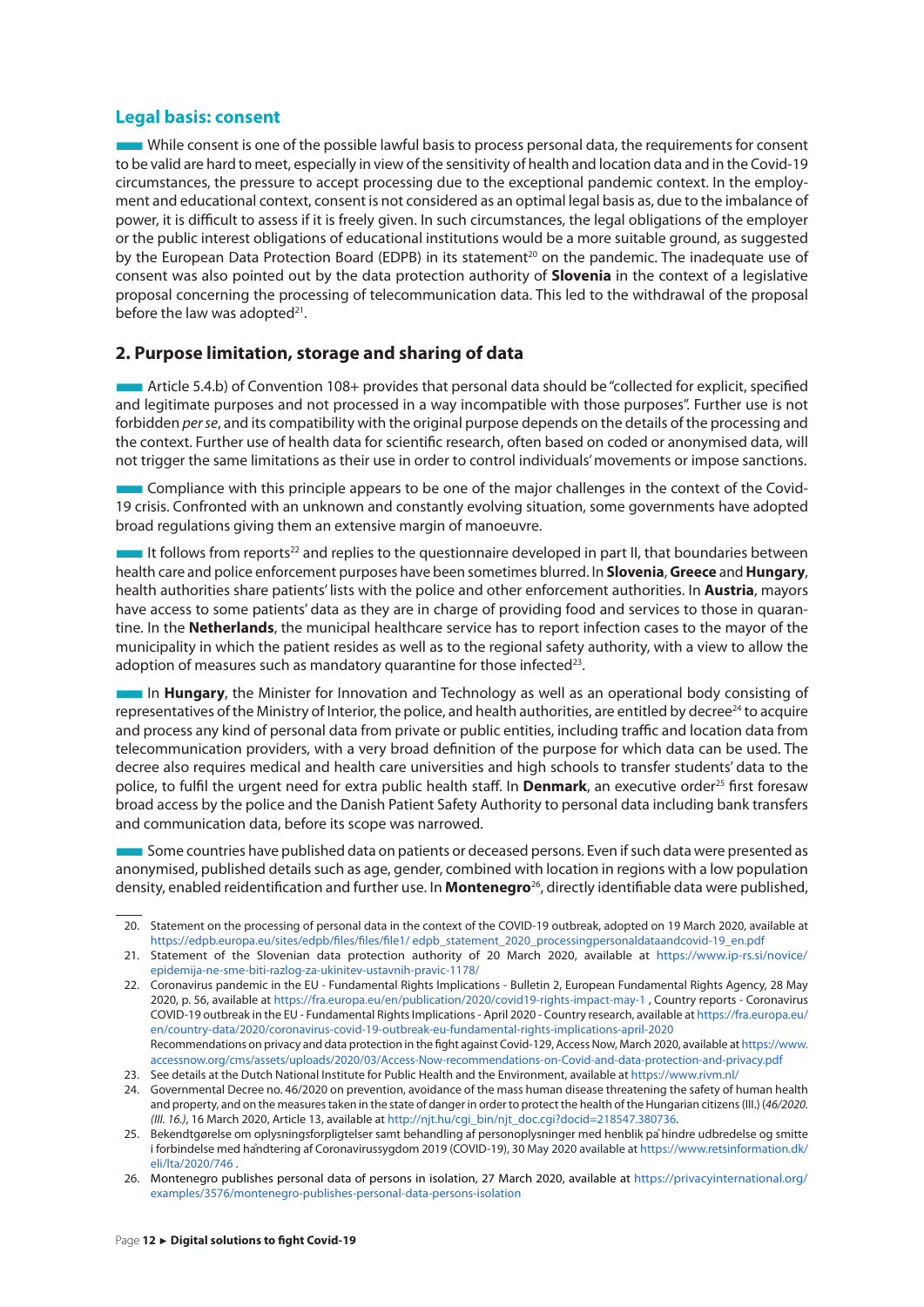<span id="page-13-0"></span>with the full name of the infected persons. The same issue was raised in the **Czech Republic**27, **Slovakia**28, **Portugal**29, **Romania**30, and **Hungary**31.

The duration of the storage of data is often unclear, especially when data are made public or are shared with several health or police entities. This issue was raised in **Greece**, on data related to quarantined persons. Even if few coercive measures were taken in this country, civil society expressed concern that the retention periods and further processing of personal data were not sufficiently clarified32. In the **United Kingdom**, the Coronavirus Act<sup>33</sup> foresees that the Secretary of State may make regulations to extend the time that biometric samples such as DNA and fingerprints may be retained for national security.

■Data collected by tracing apps benefit, in the vast majority of parties to Convention 108, of a limited duration of storage: in the countries that use decentralised contact and proximity tracing apps, data are generally deleted after two weeks.

#### **3. Proportionality**

The intrusive character of measures adopted during the pandemic is at the core of reactions by many actors including data protection authorities, parliaments, courts and the civil society. The "fair balance between all interests concerned, whether public or private, and the rights and freedoms at stake" foreseen in Article 5 of Convention 108+ has been assessed in different contexts.

■Measures that cannot achieve their intended purpose can never be considered proportionate. However, the real effectivity of many measures has yet to be tested and examined, and debates regarding the proportionality of the interference with the right to data protection, in light of the evidenced and actual efficiency of the measure adopted are still underway.

■In **Norway**, the data protection authority required suspension of the contact-tracing app because of the low number of downloads. This low number had an essential impact on the effectiveness of the tool, and the authority decided in an order of 12 June 2020 that the balance between privacy and necessity of the measures did not justify the processing of data, which had to be deleted<sup>34</sup>. In the **United Kingdom**, the government initially suspended the further development of its own proximity tracing app, after an extensive test on the Isle of Wight showed that only one person was notified through the app out of the 55000 people that had installed it. It also revealed that the app could only correctly identify contacts on Android phones 75% of the time, and 4% of the time on iPhones. On 24 September 2020, the government launched a revamped version of the proximity tracing app, based on the Google Apple Exposure Notification System.35

■Measures can also be disproportionate if their impact on the private life of individuals is too high. In **France**, the scope of the envisaged measures led to a reaction of the Senate: the emergency law project proposed an amendment<sup>36</sup> to permit, for a period of six months, "any measure" to allow the collection and processing of health and location data to deal with the COVID-19 epidemic. The degree of intrusion of the measure in the fundamental right to privacy was the reason for its rejection<sup>37</sup>. The State Data Protection Inspectorate of the Republic of **Lithuania** imposed a temporary limitation on the processing of personal data in the "quarantine" mobile app. for the possible breaches of Articles 5 (2) of the General Data Protection Regulation (GDPR)

<sup>27.</sup> *Prima*, Jonah experienced hatred on the Internet because he is infected with coronavirus, 25 March 2020, available at [https://prima.](https://prima.iprima.cz/koronavirus-sars-cov-2/jonas-zazil-nenavist-na-internetu-protoze-je-nakazeny-koronavirem) [iprima.cz/koronavirus-sars-cov-2/jonas-zazil-nenavist-na-internetu-protoze-je-nakazeny-koronavirem](https://prima.iprima.cz/koronavirus-sars-cov-2/jonas-zazil-nenavist-na-internetu-protoze-je-nakazeny-koronavirem)

<sup>28.</sup> Coronavirus COVID-19 outbreak in the EU, Fundamental Rights Implications, Country report, Slovakia, 4 May 2020, available at [https://fra.europa.eu/sites/default/files/fra\\_uploads/sk\\_report\\_on\\_coronavirus\\_pandemic-\\_may\\_2020.pdf](https://fra.europa.eu/sites/default/files/fra_uploads/sk_report_on_coronavirus_pandemic-_may_2020.pdf)

<sup>29.</sup> Coronavirus COVID-19 outbreak in the EU, Fundamental Rights Implications, Country report, Portugal, 23 March 2020, available at [https://fra.europa.eu/sites/default/files/fra\\_uploads/portugal-report-covid-19-april-2020\\_en.pdf](https://fra.europa.eu/sites/default/files/fra_uploads/portugal-report-covid-19-april-2020_en.pdf)

<sup>30.</sup> Coronavirus COVID-19 outbreak in the EU, Fundamental Rights Implications, Country report, Romania, 23 March 2020, available at https://fra.europa.eu/sites/default/files/fra\_uploads/romania-report-covid-19-april-2020\_en.pdf

<sup>31.</sup> Jogsértő Listát Közölt az Állam A Koronavírus Áldozatairól, 31 March 2020, available at [https://tasz.hu/cikkek/](https://tasz.hu/cikkek/jogserto-listat-kozolt-az-allam-a-koronavirus-aldozatairol) [jogserto-listat-kozolt-az-allam-a-koronavirus-aldozatairol](https://tasz.hu/cikkek/jogserto-listat-kozolt-az-allam-a-koronavirus-aldozatairol)

<sup>32.</sup> Coronavirus pandemic in the EU - Fundamental Rights Implications - Bulletin 2, European Union Fundamental Rights Agency, 28 May 2020, p. 56, available at<https://fra.europa.eu/en/publication/2020/covid19-rights-impact-may-1>

<sup>33.</sup> Coronavirus Act 2020, available at <https://www.legislation.gov.uk/ukpga/2020/7/section/24/enacted>

<sup>34.</sup> Order of the Norwegian data protection body of 12 June 2020, available at [https://www.datatilsynet.no/aktuelt/aktuelle-nyheter-2020/](https://www.datatilsynet.no/aktuelt/aktuelle-nyheter-2020/midlertidig-stans-av-appen-smittestopp/) [midlertidig-stans-av-appen-smittestopp/](https://www.datatilsynet.no/aktuelt/aktuelle-nyheter-2020/midlertidig-stans-av-appen-smittestopp/)

<sup>35.</sup> Digital Health, NHS Covid-19 contact-tracing app to be launched in England and Wales, 11 September 2020, [https://www.digital](https://www.digitalhealth.net/2020/09/nhs-covid-19-contact-tracing-launch-england-wales/)[health.net/2020/09/nhs-covid-19-contact-tracing-launch-england-wales/](https://www.digitalhealth.net/2020/09/nhs-covid-19-contact-tracing-launch-england-wales/)

<sup>36.</sup> Amendement au Projet de loi, *Faire face à l'épidémie de Covid-19 - PJL*, available at: [http://www.senat.fr/amendements/commis](http://www.senat.fr/amendements/commissions/2019-2020/376/Amdt_COM-57.html)[sions/2019-2020/376/Amdt\\_COM-57.html](http://www.senat.fr/amendements/commissions/2019-2020/376/Amdt_COM-57.html)

<sup>37.</sup> [http://www.senat.fr/amendements/commissions/2019-2020/376/Amdt\\_COM-57.html](http://www.senat.fr/amendements/commissions/2019-2020/376/Amdt_COM-57.html) and OECD Policy Responses to Coronavirus (COVID-19) - Ensuring data privacy as we battle COVID-19, available at [http://www.oecd.org/coronavirus/policy-responses/](http://www.oecd.org/coronavirus/policy-responses/ensuring-data-privacy-as-we-battle-covid-19-36c2f31e/) [ensuring-data-privacy-as-we-battle-covid-19-36c2f31e/](http://www.oecd.org/coronavirus/policy-responses/ensuring-data-privacy-as-we-battle-covid-19-36c2f31e/)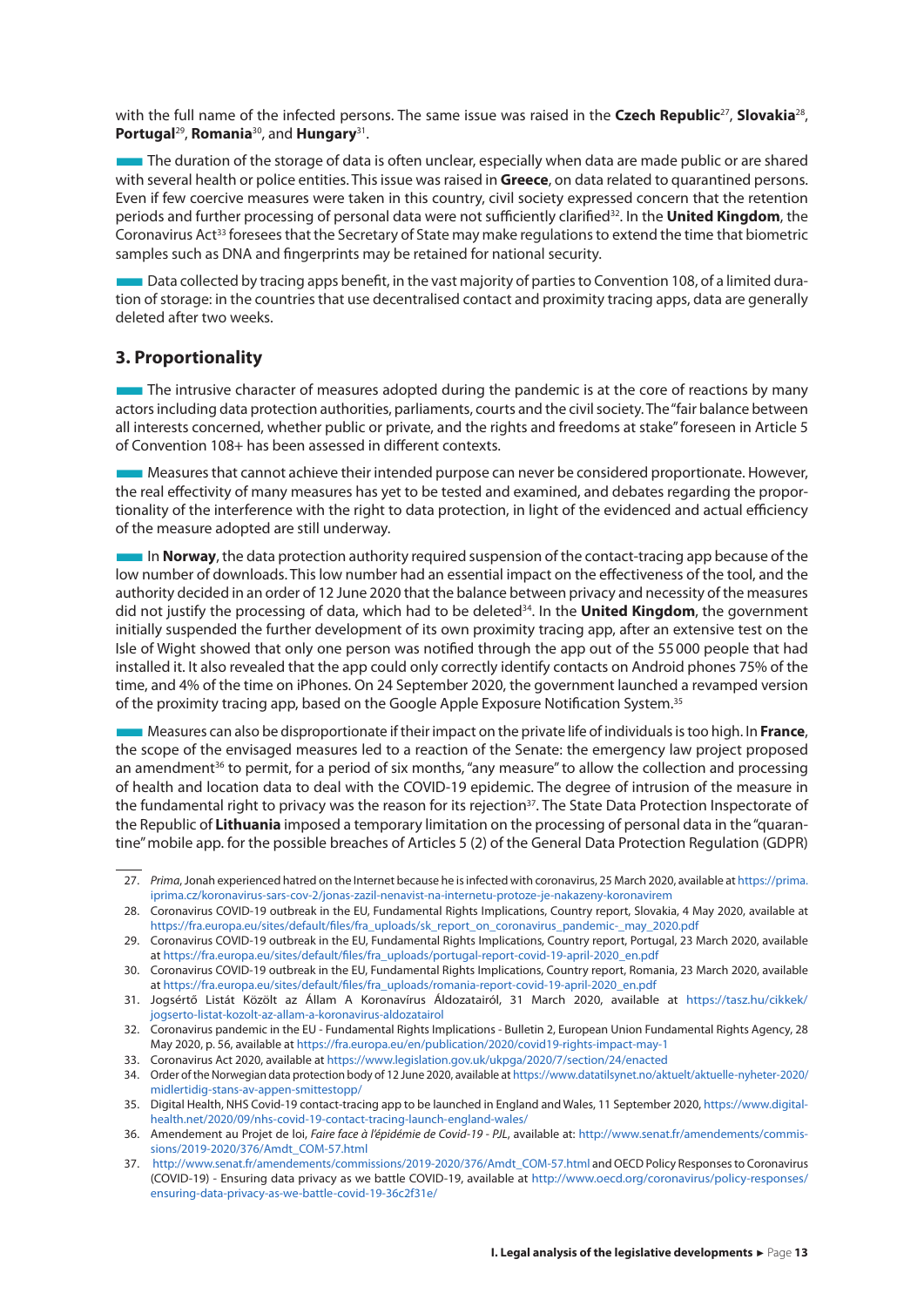<span id="page-14-0"></span>of the EU38. In **France** again, the Conseil d'État acknowledged the claim of the French Human Rights league and ordered the suppression of thermal cameras in a school, as their use was considered disproportionate in respect of the right to privacy right of children<sup>39</sup>.

■In many parties to Convention 108, the measures taken in order to allow a wider processing of telecommunication data triggered specific reactions. According to Article 8 of the ECHR, they benefit from a specific protection under the principle of secrecy of correspondence and communications. The role of parliaments, and especially opposition groups, is visible in several instances. Some proposed measures were either stopped before adoption of the law or contested, in a few cases, before the constitutional courts.

■In **Slovakia**, some members of the parliament filed a constitutional complaint against the telecommunications law allowing for access to telecommunications data for Covid-19 purposes, arguing that the scheme disproportionately infringed the rights of data subjects, and did not provide a robust control mechanism against possible misuse of the data. This has led the Constitutional Court to suspend<sup>40</sup> part of the measure before adopting its final decision<sup>41</sup>. A similar action was launched by members of parliament before the Constitutional Court of **Bulgaria** against rules allowing health and police authorities to use location data to track individuals, for violation of the right to privacy and the confidentiality of correspondence<sup>42</sup>.

 $\blacksquare$  In **Croatia**, amendments foreseen in the Electronic Media Act<sup>43</sup> to track cell phones with a view to protect national and public security were blocked in the legislative process by amendments of the opposition<sup>44</sup>.

**In Germany**<sup>45</sup> and **Slovenia**<sup>46</sup>, a strong reaction from the data protection authorities led to a withdrawal of measures foreseeing wide processing of telecommunications data (and especially location data) to trace persons at risk, while in **Denmark**, human rights and tech associations raised strong concerns about the intrusiveness of the tracking of individuals with location data<sup>47</sup>.

#### **4. Security measures**

**EXECUTE:** Protecting data against unlawful access is all the more important considering the sensitive character of most of the data collected in response to the health crisis. Both data protection authorities and civil society have played a crucial role in verifying and reinforcing the security of the proposed digital solutions.

**The Information Commissioner of Slovenia** for instance identified, further to numerous complaints, security weaknesses on the website processing self-reported health data, and especially a lack of proper encryption. The website operators had to suspend the online activities of the site until the necessary improvements were brought to the system, including a privacy impact assessment<sup>48</sup>.

**In Austria**, the source code of the contact-tracing app was reviewed by independent research organisations.49 They identified weaknesses and inspired the developer to adapt the application.

<sup>38.</sup> Decision of the Lithuanian Data Protection Inspectorate of 25 June 2020, available at [https://vdai.lrv.lt/lt/naujienos/](https://vdai.lrv.lt/lt/naujienos/nurodyta-laikinai-sustabdyti-programele-karantinas-del-galimai-netinkamo-asmens-duomenu-tvarkymo) [nurodyta-laikinai-sustabdyti-programele-karantinas-del-galimai-netinkamo-asmens-duomenu-tvarkymo](https://vdai.lrv.lt/lt/naujienos/nurodyta-laikinai-sustabdyti-programele-karantinas-del-galimai-netinkamo-asmens-duomenu-tvarkymo)

<sup>39.</sup> Caméras thermiques à Lisses : le juge des référés ordonne de mettre fin à leur usage dans les écoles, available at https://www.conseiletat.fr/actualites/actualites/cameras-thermiques-a-lisses-le-juge-des-referes-ordonne-de-mettre-fin-a-leur-usage-dans-les-ecoles

<sup>40.</sup> Decision of the Constitutional Court of Slovakia of 13 May 2020, PL. ÚS 13/2020-103, available at [https://www.ustavnysud.](https://www.ustavnysud.sk/documents/10182/1270838/PL_+US+13_2020+-+Rozhodnutie+-+Uznesenie+z+predbezneho+prerokovania.pdf/464a47b6-66b4-4545-9a9f-eb0f10b4bd80) [sk/documents/10182/1270838/PL\\_+US+13\\_2020+-+Rozhodnutie+-+Uznesenie+z+predbezneho+prerokovania.](https://www.ustavnysud.sk/documents/10182/1270838/PL_+US+13_2020+-+Rozhodnutie+-+Uznesenie+z+predbezneho+prerokovania.pdf/464a47b6-66b4-4545-9a9f-eb0f10b4bd80) [pdf/464a47b6-66b4-4545-9a9f-eb0f10b4bd80](https://www.ustavnysud.sk/documents/10182/1270838/PL_+US+13_2020+-+Rozhodnutie+-+Uznesenie+z+predbezneho+prerokovania.pdf/464a47b6-66b4-4545-9a9f-eb0f10b4bd80)

<sup>41.</sup> Slovakia: Change of Government under COVID-19 Emergency, Slavomíra Henčeková, Šimon Drugda, 22 May 2020, available at <https://verfassungsblog.de/slovakia-change-of-government-under-covid-19-emergency/>

<sup>42.</sup> Coronavirus pandemic in the EU - Fundamental Rights Implications - Bulletin 2, European Union Fundamental Rights Agency, 28 May 2020, p. 55, available at<https://fra.europa.eu/en/publication/2020/covid19-rights-impact-may-1>

<sup>43.</sup> Amendments to the Electronic Media Act, available at [https://vlada.gov.hr/UserDocsImages/2016/Sjednice/2020/O%C5%BEujak/216](https://vlada.gov.hr/UserDocsImages/2016/Sjednice/2020/O%C5%BEujak/216 sjednica VRH/216 - 3.docx) [sjednica VRH/216 - 3.docx](https://vlada.gov.hr/UserDocsImages/2016/Sjednice/2020/O%C5%BEujak/216 sjednica VRH/216 - 3.docx)

<sup>44.</sup> Croatia's Response to COVID-19: On Legal Form and Constitutional Safeguards in Times of Pandemic, Nika Bačić Selanec, 9 May 2020, available at [https://verfassungsblog.de/croatias-response-to-covid-19-on-legal-form-and-constitutional-safeguards-in-times-of](https://verfassungsblog.de/croatias-response-to-covid-19-on-legal-form-and-constitutional-safeguards-in-times-of-pandemic/)[pandemic/](https://verfassungsblog.de/croatias-response-to-covid-19-on-legal-form-and-constitutional-safeguards-in-times-of-pandemic/)

<sup>45.</sup> Statement of the Federal German data protection authority of 23 March 2020, available at [https://www.bfdi.bund.de/DE/Infothek/](https://www.bfdi.bund.de/DE/Infothek/Transparenz/Stellungnahmen/2020/StgN_Novelle-InfektionsschutzG-Bundestag.html?nn=5217016) [Transparenz/Stellungnahmen/2020/StgN\\_Novelle-InfektionsschutzG-Bundestag.html?nn=5217016](https://www.bfdi.bund.de/DE/Infothek/Transparenz/Stellungnahmen/2020/StgN_Novelle-InfektionsschutzG-Bundestag.html?nn=5217016)

<sup>46.</sup> Statement of the Slovenian data protection authority of 30 March 2020, available at [https://www.ip-rs.si/novice/](https://www.ip-rs.si/novice/epidemija-ne-sme-biti-razlog-za-ukinitev-ustavnih-pravic-1178/) [epidemija-ne-sme-biti-razlog-za-ukinitev-ustavnih-pravic-1178/](https://www.ip-rs.si/novice/epidemija-ne-sme-biti-razlog-za-ukinitev-ustavnih-pravic-1178/)

<sup>47.</sup> Coronavirus pandemic in the EU - Fundamental Rights Implications - Bulletin 2, European Union Fundamental Rights Agency, 28 May 2020, p. 55, available at<https://fra.europa.eu/en/publication/2020/covid19-rights-impact-may-1>

<sup>48.</sup> Decision of the Slovene data protection authority of 3 April 2020, available at https://www.ip-rs.si/vop/?tx\_jzgdprdecisions [\\_pi1%5BshowUid%5D=1503](https://www.ip-rs.si/vop/?tx_jzgdprdecisions_pi1%5BshowUid%5D=1503)

<sup>49.</sup> Report on the findings of the organisations available at<https://noyb.eu/en/report-red-cross-corona-app-reviewed-noyb>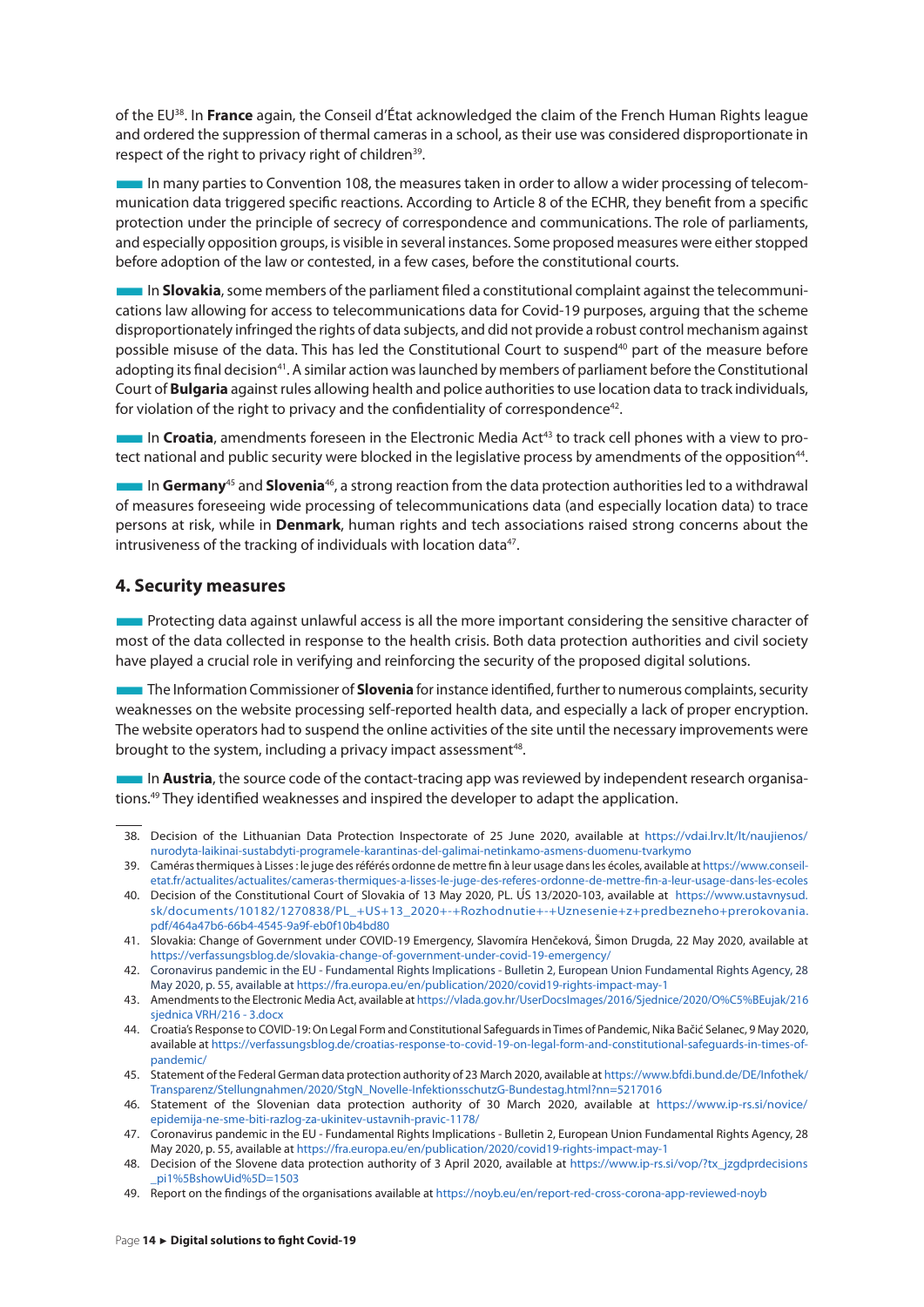#### <span id="page-15-0"></span>**5. Transparency**

**Books Controllers have the obligation under Article 8 of Convention 108+ to inform data subjects about** several aspects of the processing, including their identity, the legal basis and purpose of the processing, the categories of data processed, recipients and the means for data subjects to exercise their rights.

■In several parties to the Convention, data protection authorities insisted on the need to clearly inform individuals about the collection and processing of their data. This was the case in **France**, where the CNIL called for clear information about the functioning of the Covid tracing app and the conditions of deletion of data<sup>50</sup>. The lack of adequate information of data subjects was also flagged in **Hungary**, on how and for what purposes traffic and location data are processed, and in **Romania**, about the geo-tracking of people in quarantine51.

■As shown in more detail in the second part of this report, 20 countries actively published the source code of their apps. This transparency represents a significant and highly welcome change compared to the existing practice of software development.

#### **6. Rights of the data subjects**

■Data protection authorities and regional bodies such as the EDPB and the Chair of the Committee of Convention 10852 have urged to respect the rights of individuals in a context where many intrusive measures were being considered or adopted. In practice however, the exercise of rights such as the right of access or opposition as foreseen under Article 9 of Convention 108+ can be difficult for the data subjects. In some instances, these rights have even been formally restrained.

**The In Ireland**<sup>53</sup> and in the **United Kingdom**<sup>54</sup>, the data protection authorities formally expressed understanding for the position of data controllers who face time constraints due to the crisis and may be unable to reply to access requests within legal deadlines. While recalling that those deadlines are set by law, the authorities announced that, when examining claims of individuals, they would take into account extenuating circumstances or compelling public interests to the benefit of data controllers. The **British** Information Commissioner added however, that it would take a strong regulatory approach against organisations taking advantage of the health crisis to breach data protection laws.

**Hungary** on the other hand has formally limited individuals' fundamental rights by the decree 179/2020 of 4 May 2020. The government has adopted derogations to the GDPR, allowing data controllers involved in Covid-19 related data processing to suspend the fulfilment of data subjects' requests under Articles 15-22 of the GDPR, such as the right of access or erasure, until the state of emergency is revoked<sup>55</sup>. This has triggered several concerned reactions, including by the EDPB<sup>56</sup>.

#### **7. Automated decision making and use of AI**

■Article 9 of Convention 108+ protects individuals against automated decision making. It provides for the right "not to be subject to a decision significantly affecting (them) based solely on an automated processing of data without having (their) views taken into consideration". Data subjects also have the right to obtain knowledge of the reasoning underlying data processing applied to them.

■In the context of the pandemic, this provision protects individuals against automated decisions affecting them directly, which would be based on personal data gathered by apps and other e-devices. The principle would apply, for instance, to immunity passports projected or developed in some countries such as **Argentina**,

<sup>50.</sup> Délibération n° 2020-056 du 25 mai 2020 portant avis sur un projet de décret relatif à l'application mobile dénommée « StopCovid», available at<https://www.cnil.fr/fr/la-cnil-rend-son-avis-sur-les-conditions-de-mise-en-oeuvre-de-lapplication-stopcovid>

<sup>51.</sup> Coronavirus pandemic in the EU - Fundamental Rights Implications - Bulletin 2, European Fundamental Rights Agency, 28 May 2020, p. 55, available at <https://fra.europa.eu/en/publication/2020/covid19-rights-impact-may-1>

<sup>52.</sup> Joint Statement on the right to data protection in the context of the COVID-19 pandemic by Alessandra Pierucci, Chair of the Committee of Convention 108 and Jean-Philippe Walter, Data Protection Commissioner of the Council of Europe, available at <https://www.coe.int/en/web/data-protection/statement-by-alessandra-pierucci-and-jean-philippe-walter>

<sup>53.</sup> Covid 19 and Subject Access Requests, 25th March 2020, available at [https://www.dataprotection.ie/en/covid-19-and](https://www.dataprotection.ie/en/covid-19-and-subject-access-requests)  [-subject-access-requests](https://www.dataprotection.ie/en/covid-19-and-subject-access-requests)

<sup>54.</sup> The ICO's regulatory approach during the coronavirus public health emergency, 13 July 2020, available at [https://ico.org.uk/media/](https://ico.org.uk/media/about-the-ico/policies-and-procedures/2617613/ico-regulatory-approach-during-coronavirus.pdf) [about-the-ico/policies-and-procedures/2617613/ico-regulatory-approach-during-coronavirus.pdf](https://ico.org.uk/media/about-the-ico/policies-and-procedures/2617613/ico-regulatory-approach-during-coronavirus.pdf)

<sup>55.</sup> Coronavirus pandemic in the EU - Fundamental Rights Implications - Bulletin 2, European Fundamental Rights Agency, 28 May 2020, p. 56, available at <https://fra.europa.eu/en/publication/2020/covid19-rights-impact-may-1>

<sup>56.</sup> EDPB response to NGOs on Hungarian decrees and statement on Article 23 GDPR, 3 June 2020, available at [https://edpb.](https://edpb.europa.eu/news/news/2020/thirtieth-plenary-session-edpb-response-ngos-hungarian-decrees-and-statement-article_en) [europa.eu/news/news/2020/thirtieth-plenary-session-edpb-response-ngos-hungarian-decrees-and-statement-article\\_en](https://edpb.europa.eu/news/news/2020/thirtieth-plenary-session-edpb-response-ngos-hungarian-decrees-and-statement-article_en)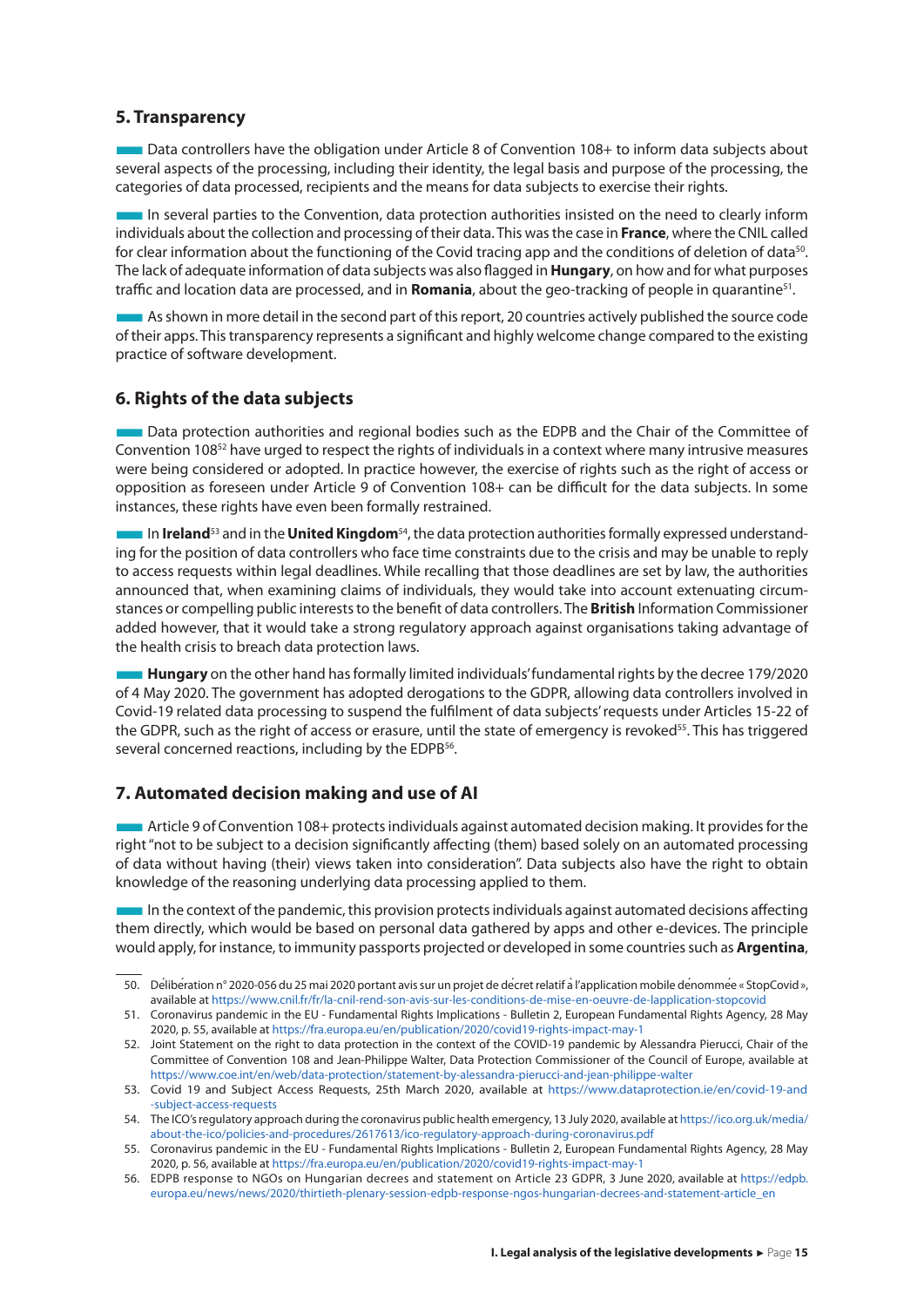<span id="page-16-0"></span>**Germany** and **Italy**57, as long as they use health data of users to automatically decide on their freedom of movement. The purpose of such "immunity passports" or "risk-free certificates" would be to enable individuals to travel or to return to work assuming that they are protected against re-infection, based on the detection of antibodies. The World Health Organisation (WHO) has however warned that "there is currently no evidence that people who have recovered from COVID-19 and have antibodies are protected from a second infection"58 which raises doubts regarding the reasoning underlying the decision-making process and the validity of automated decisions taken by an app or a passport on such basis.

The same issues arise when AI is used in digital contact tracing apps, notably to help to calibrate the assessment of the risk of contamination, which may be questionable as without clear understanding of the contamination patterns, the construction of relevant mathematical models cannot be guaranteed.

■In response to the questionnaire, **Croatia**, **Portugal**, **Morocco**, **Tunisia** and the **Slovak Republic** have indicated the use of AI in such apps.

#### **8. Accountability, privacy impact assessment, privacy by design and by default**

**Convention 108+ includes new accountability obligations for data controllers in its Article 10. Among those** is the obligation to make a specific assessment of the impact of a data processing activity on the fundamental rights of the data subjects. Including privacy by design and privacy by default in digital solutions developed to fight the pandemic is another essential element of the data protection framework.

■The development of specific applications will be examined in more detail in the second part of this report, but some positive examples are worth mentioning here. Some governments have involved independent actors with an oversight role at an early stage of their actions and have shared the required impact assessments.

**In Finland** for instance, a parliamentary working group on information policy<sup>59</sup> was involved in the identification of data protection and privacy requirements before the contact tracing app was developed. Further to heavy criticism by the **Slovenian** data protection authority, a web-based project relying on selfreporting that enabled individuals to report symptoms, recovery and other Covid-19 related information, was suspended and put offline as long as the data protection impact assessment was not completed further to the authority's instructions<sup>60</sup>.

■In **France**, **Belgium**, **the Netherlands**61 and **Italy** notably, data protection authorities were consulted prior to the development of a contact-tracing app<sup>62</sup>, which sometimes led to substantial changes to the design of the application.

■ Privacy by design is also a key asset used by governments in their reflexions on whether to set up centralised or decentralised tracing apps. In their second joint statement<sup>63</sup> on digital contact tracing, the Chair of the Committee of Convention 108 and the Council of Europe Data Protection Commissioner considered that "digital contact tracing systems should be based on an architecture which relies as much as possible on the processing and storing of data on devices of the individual users". While no system can protect completely against security vulnerabilities and risks of re-identification, centralised storage presents more risks of further misuse of data than a decentralised system. Of the 55 countries parties to Convention 108, 14 have chosen such a centralised approach for proximity and contact tracing apps, while 26 countries have chosen a decentralised approach. In addition, 5 countries do not plan to use apps at all. Part II of the report describes in more detail the choices made by parties to Convention 108.

<sup>57.</sup> Covid-tech, the sinister consequences of immunity passports, Ella Jakubowska, EDRI, 10 June 2020, available at [covid-tech-the-sinister-consequences-of-immunity-passports](https://edri.org/covid-tech-the-sinister-consequences-of-immunity-passports/)

<sup>58.</sup> Immunity passports in the context of Covid-19, scientific brief, WHO, 24 April 2020, available at [immunity-passports-in-the](https://www.who.int/news-room/commentaries/detail/immunity-passports-in-the-context-of-covid-19)  [-context-of-covid-19](https://www.who.int/news-room/commentaries/detail/immunity-passports-in-the-context-of-covid-19)

<sup>59.</sup> The webpage of the parliamentary working group is available at<https://tietopolitiikka.fi/en/members/>

<sup>60.</sup> Decision of the Slovene data protection authority of 3 April 2020, available at [https://www.ip-rs.si/vop/?tx\\_jzgdprdecisions](https://www.ip-rs.si/vop/?tx_jzgdprdecisions_pi1%5BshowUid%5D=1503)  [\\_pi1%5BshowUid%5D=1503](https://www.ip-rs.si/vop/?tx_jzgdprdecisions_pi1%5BshowUid%5D=1503)

<sup>61.</sup> Dutch DPA, Privacy corona-apps not demonstrated (in Dutch only), available at [https://autoriteitpersoonsgegevens.nl/nl/nieuws/](https://autoriteitpersoonsgegevens.nl/nl/nieuws/ap-privacy-corona-apps-niet-aangetoond) [ap-privacy-corona-apps-niet-aangetoond](https://autoriteitpersoonsgegevens.nl/nl/nieuws/ap-privacy-corona-apps-niet-aangetoond)

<sup>62.</sup> Coronavirus pandemic in the EU - Fundamental Rights Implications - Bulletin 2, European Fundamental Rights Agency, 28 May 2020, p. 47, available at <https://fra.europa.eu/en/publication/2020/covid19-rights-impact-may-1>

<sup>63.</sup> Joint Statement on Digital Contact Tracing by Alessandra Pierucci, Chair of the Committee of Convention 108 and Jean-Philippe Walter, Data Protection Commissioner of the Council of Europe, 28 April 2020, available at [https://rm.coe.int/](https://rm.coe.int/covid19-joint-statement-28-april/16809e3fd7) [covid19-joint-statement-28-april/16809e3fd7](https://rm.coe.int/covid19-joint-statement-28-april/16809e3fd7)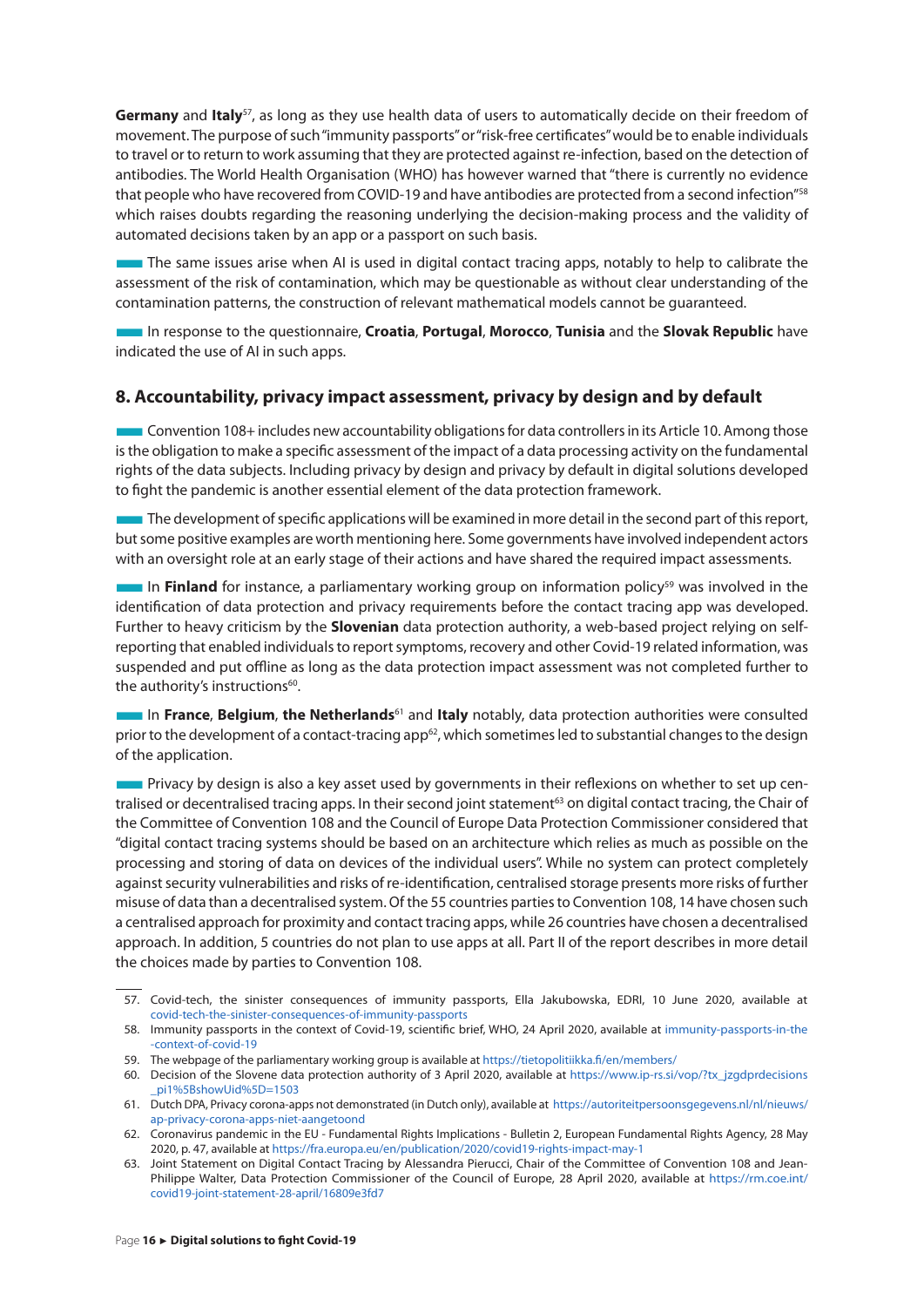#### <span id="page-17-0"></span>**9. Transborder data flows**

The importance of reliable data analytics and benefits of sharing of data in the common efforts of both governments and private sector actors worldwide to combat the pandemic is striking. In that context, the application of transborder data flows regimes implies that personal data transferred from the jurisdiction of a party to Convention 108 continues to be appropriately protected wherever it flows.

**EXECUTE:** Derogations exist, which require a case-by-case approach for each specific transfer that would be made outside the jurisdiction of parties to the Convention.

International transfers could for instance rely on the explicit, specific and free consent of the data subject who has been informed of risks arising in the absence of appropriate safeguards or on the basis of prevailing legitimate interests, in particular important public interests such as public health imperatives, where this is provided for by law and constitutes a necessary and proportionate measure.

■Convention 108+ in its Article 14 and with the other principles it lays down protects the individuals while providing a framework for international data flow, which is even more acute and relevant in the context of Covid-19.

#### **10. Enforcement and sanctions**

■Convention 108+ foresees in its Article 15 supervisory powers for data protection authorities, including the right to impose administrative sanctions and to engage in legal proceedings "or to bring to the attention of the competent judicial authorities violations of the provisions of this Convention".

■While supervisory authorities have been very active in issuing statements and recommendations, and also in accompanying governmental decisions in several instances, few coercive decisions have been taken<sup>64</sup>. This may be explained by the exceptional context and the option taken by most authorities to avoid antagonising the right to data protection and public health interests which may have led, in a crisis and emergency context, to disproportionate responses.

■ Civil society and NGOs<sup>65</sup> have been very active in triggering enforcement actions before courts.

#### C. Specific legislation and processing of personal data

■Governments have adopted secondary legislation or amended existing laws in order to facilitate the management of the health crisis, touching upon the health sector but also the telecommunications sector.

■ The following practices have been permitted by legislative measures:

- ► use of mobile phone applications, for different purposes;
- ► use of traffic and location data from mobile phones and apps;
- ► use of other technical tools (eBracelets, smart cameras allowing for facial recognition, thermal scans, remote control by drones and robots, mandatory testing).

■ Few of these measures were adopted after completion of the appropriate legislative procedure, including parliamentary scrutiny. In many other cases no specific legal basis was considered necessary.

#### **1. Mobile applications**

**The use of mobile apps has been one of the main technologies used by governments and companies to** contain the pandemic and serving many different purposes. Although most countries developed apps to aid proximity and contact tracing, some other countries invested efforts in apps aimed at fulfilling other purposes.

<sup>64.</sup> See as one of the few examples, the order of the Norwegian supervisory authority to suspend the Covid tracing app: Order of the Norwegian data protection body of 12 June 2020, available at [https://www.datatilsynet.no/aktuelt/aktuelle-nyheter-2020/](https://www.datatilsynet.no/aktuelt/aktuelle-nyheter-2020/midlertidig-stans-av-appen-smittestopp/) [midlertidig-stans-av-appen-smittestopp/](https://www.datatilsynet.no/aktuelt/aktuelle-nyheter-2020/midlertidig-stans-av-appen-smittestopp/)

<sup>65.</sup> Such as the French action brought by « La Quadrature du Net » against drones, with the Conseil d'État, Order of 18 May 2020, n° 440442, 440445, available at [https://www.conseil-etat.fr/ressources/decisions-contentieuses/dernieres-decisions-importantes/](https://www.conseil-etat.fr/ressources/decisions-contentieuses/dernieres-decisions-importantes/conseil-d-etat-18-mai-2020-surveillance-par-drones) [conseil-d-etat-18-mai-2020-surveillance-par-drones](https://www.conseil-etat.fr/ressources/decisions-contentieuses/dernieres-decisions-importantes/conseil-d-etat-18-mai-2020-surveillance-par-drones) , and the Human Rights League's action against thermal scans in schools, with the decision available at [https://www.conseil-etat.fr/actualites/actualites/cameras-thermiques-a-lisses-le-juge-des-referes](https://www.conseil-etat.fr/actualites/actualites/cameras-thermiques-a-lisses-le-juge-des-referes-ordonne-de-mettre-fin-a-leur-usage-dans-les-ecoles)  [-ordonne-de-mettre-fin-a-leur-usage-dans-les-ecoles](https://www.conseil-etat.fr/actualites/actualites/cameras-thermiques-a-lisses-le-juge-des-referes-ordonne-de-mettre-fin-a-leur-usage-dans-les-ecoles)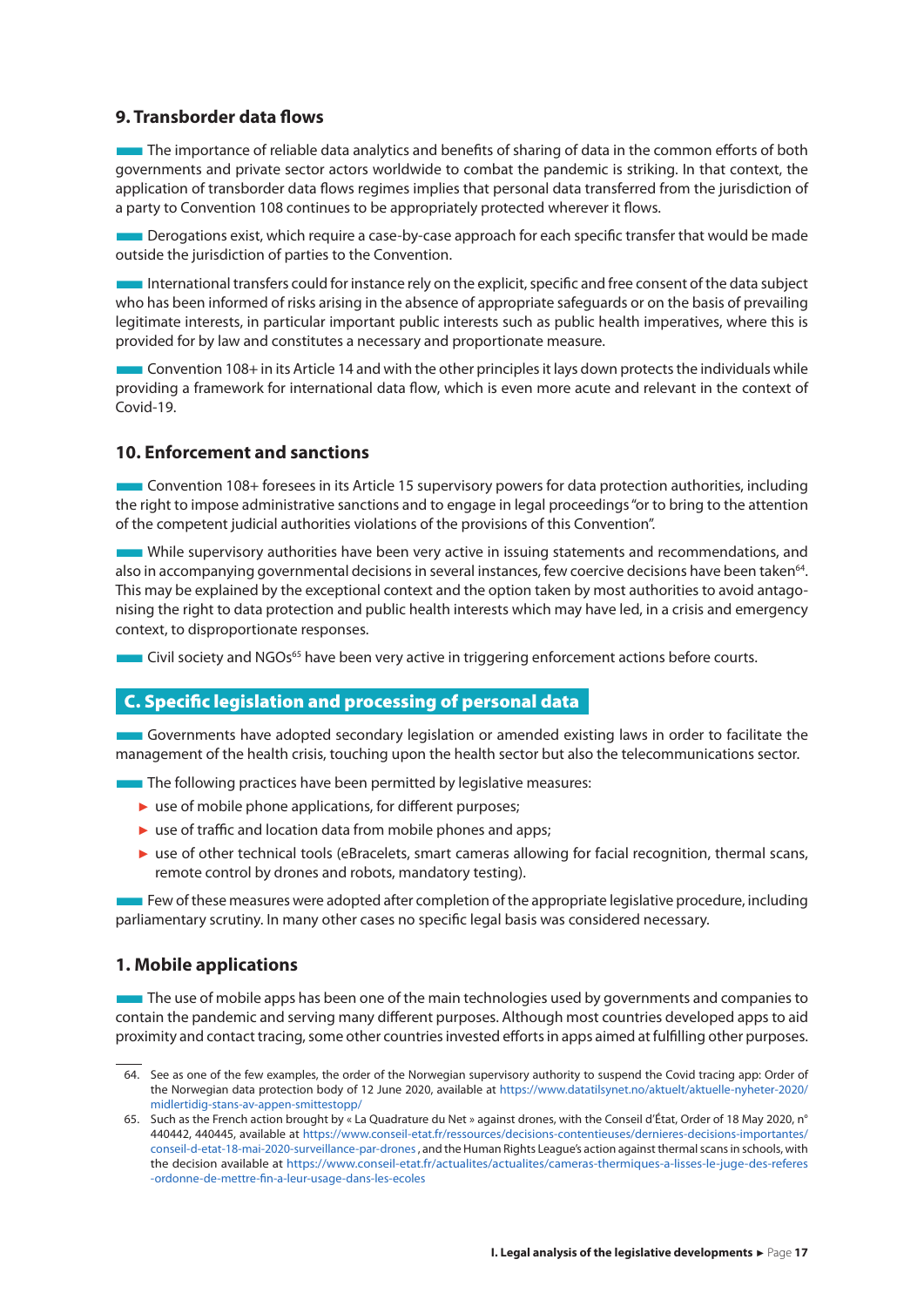<span id="page-18-0"></span>**Examples of such other purposes are:** 

- ► information to population (news, general alerts, general instructions to avoid infections, maps to avoid hotspots);
- ► medical support (self-diagnosis, reporting, information to access to health services);
- $\triangleright$  crowd control (mandatory and non-mandatory applications quarantine enforcement, forms for movement during lockdown, map travel patterns, record physical passage, contact and proximity tracing, report of violation of rules).

■Some countries have used non-specific Covid-19 applications to map hotspots (**Czech Republic**) or send alert to populations (AlertSwiss in **Switzerland**).

■The development and use of those digital solutions triggered opinions and statements from national and regional data protection bodies<sup>66</sup>. These opinions insist on the need for specific legislation to determine the purposes of data processing by the Covid-19 apps and to prohibit the processing of data collected for further purposes.

■However, only a few countries prepared specific legislation - this was the case in **Norway**, **Italy, Belgium, France and Finland**67 - and took the required preliminary steps to limit the impact of the tool on fundamental rights. In its answer to the questionnaire, Norway explained: "The legal foundation for the app is a dedicated regulation. The Parliament recently supported the use of a twofold purpose, with separate consents for each: 1) Contact tracing and 2) (aggregate) analysis of infection patterns and infection control impact. The app provides links to services for self-reporting of symptoms, but is not part of the (legal) purpose of the app." More detailed observations about the different types of apps and their purposes are provided in the second part of this report.

#### **2. Use of traffic and location data from mobile phones and apps**

The Joint European Roadmap prepared by the EU to support lifting the containment measures<sup>68</sup> encourages governments to process aggregate and anonymised data from social media and mobile network operators, to reveal patterns and trends in social mobility and help predict the spread of the virus. Such use of aggregated data<sup>69</sup> has actually been put in place in most parties to Convention 108, with the notable exception of the United Kingdom, Poland and the Netherlands<sup>70</sup>.

The Joint Research Centre currently receives data from 14 mobile network operators in 19 EU member states (**Austria, Belgium, Bulgaria, Croatia, Czech Republic, Denmark, Estonia, Finland, France, Germany, Greece, Hungary, Italy, Portugal, Romania, Slovakia, Slovenia, Spain and Sweden**) and **Norway**.

■In **Germany** and **Denmark**, concerns were expressed regarding the irreversibility of anonymisation and potential third-party access to the data71. Similarly, in the **Netherlands**, the data protection authority issued an initial negative advice about a legislative proposal aimed at obliging telecom operators to systematically provide anonymised data to the national statistics agency (CBS).

■Some countries process directly identifiable location data to help contain the spread of the virus. The Polish Covid Act<sup>72</sup> for instance, imposes an obligation on the telecommunication operators to provide location

<sup>66.</sup> EDPB Guidelines 04/2020 on the use of location data and contact tracing tools in the context of the COVID-19 outbreak, adopted on 21 April 2020, available at [https://edpb.europa.eu/sites/edpb/files/files/file1/edpb\\_guidelines\\_20200420\\_contact\\_tracing\\_covid\\_](https://edpb.europa.eu/sites/edpb/files/files/file1/edpb_guidelines_20200420_contact_tracing_covid_with_annex_en.pdf) [with\\_annex\\_en.pdf](https://edpb.europa.eu/sites/edpb/files/files/file1/edpb_guidelines_20200420_contact_tracing_covid_with_annex_en.pdf) and Joint Statement on the right to data protection in the context of the COVID-19 pandemic, Alessandra Pierucci, Chair of the Committee of Convention 108, and Jean-Philippe Walter, Data Protection Commissioner of the Council of Europe, 14/05/2020, available at<https://www.coe.int/en/web/data-protection/statement-by-alessandra-pierucci-and-jean-philippe-walter>

<sup>67.</sup> Coronavirus pandemic in the EU - Fundamental Rights Implications - Bulletin 2, European Fundamental Rights Agency, 28 May 2020, p. 52, available at <https://fra.europa.eu/en/publication/2020/covid19-rights-impact-may-1>

<sup>68.</sup> Joint European Roadmap towards lifting COVID-19 containment measures, 15 April 2020, p. 7, available at [https://ec.europa.eu/](https://ec.europa.eu/info/live-work-travel-eu/health/coronavirus-response/european-roadmap-lifting-coronavirus-containment-measures_en) [info/live-work-travel-eu/health/coronavirus-response/european-roadmap-lifting-coronavirus-containment-measures\\_en](https://ec.europa.eu/info/live-work-travel-eu/health/coronavirus-response/european-roadmap-lifting-coronavirus-containment-measures_en)

<sup>69.</sup> Information gathered from multiple sources and expressed in a summary form for purposes such as statistical analysis, to notably examine trends, make comparisons, or reveal information and insights that would not be observable when data elements are viewed in isolation.

<sup>70.</sup> The Joint Research Center has published a first set of three technical reports based on the data. See: [https://ec.europa.eu/digital](https://ec.europa.eu/digital-single-market/en/news/coronavirus-mobility-data-provides-insights-virus-spread-and-containment-help-inform-future)[single-market/en/news/coronavirus-mobility-data-provides-insights-virus-spread-and-containment-help-inform-future](https://ec.europa.eu/digital-single-market/en/news/coronavirus-mobility-data-provides-insights-virus-spread-and-containment-help-inform-future) and [https://](https://ec.europa.eu/jrc/en/news/coronavirus-mobility-data-provides-insights-virus-spread-and-containment-help-inform-future) [ec.europa.eu/jrc/en/news/coronavirus-mobility-data-provides-insights-virus-spread-and-containment-help-inform-future](https://ec.europa.eu/jrc/en/news/coronavirus-mobility-data-provides-insights-virus-spread-and-containment-help-inform-future).

<sup>71.</sup> Coronavirus pandemic in the EU - Fundamental Rights Implications - Bulletin 2, European Fundamental Rights Agency, 28 May 2020, p. 55, available at <https://fra.europa.eu/en/publication/2020/covid19-rights-impact-may-1>

<sup>72.</sup> Special Covid-19 Act of 2 March 2020 and subsequent [Act](http://prawo.sejm.gov.pl/isap.nsf/DocDetails.xsp?id=WDU20200000567) of 31 March 2020, Act on special support instruments in relation to the spread of virus SARS-CoV-2 of 16 April 2020, available at <http://isap.sejm.gov.pl/isap.nsf/DocDetails.xsp?id=WDU20200000567>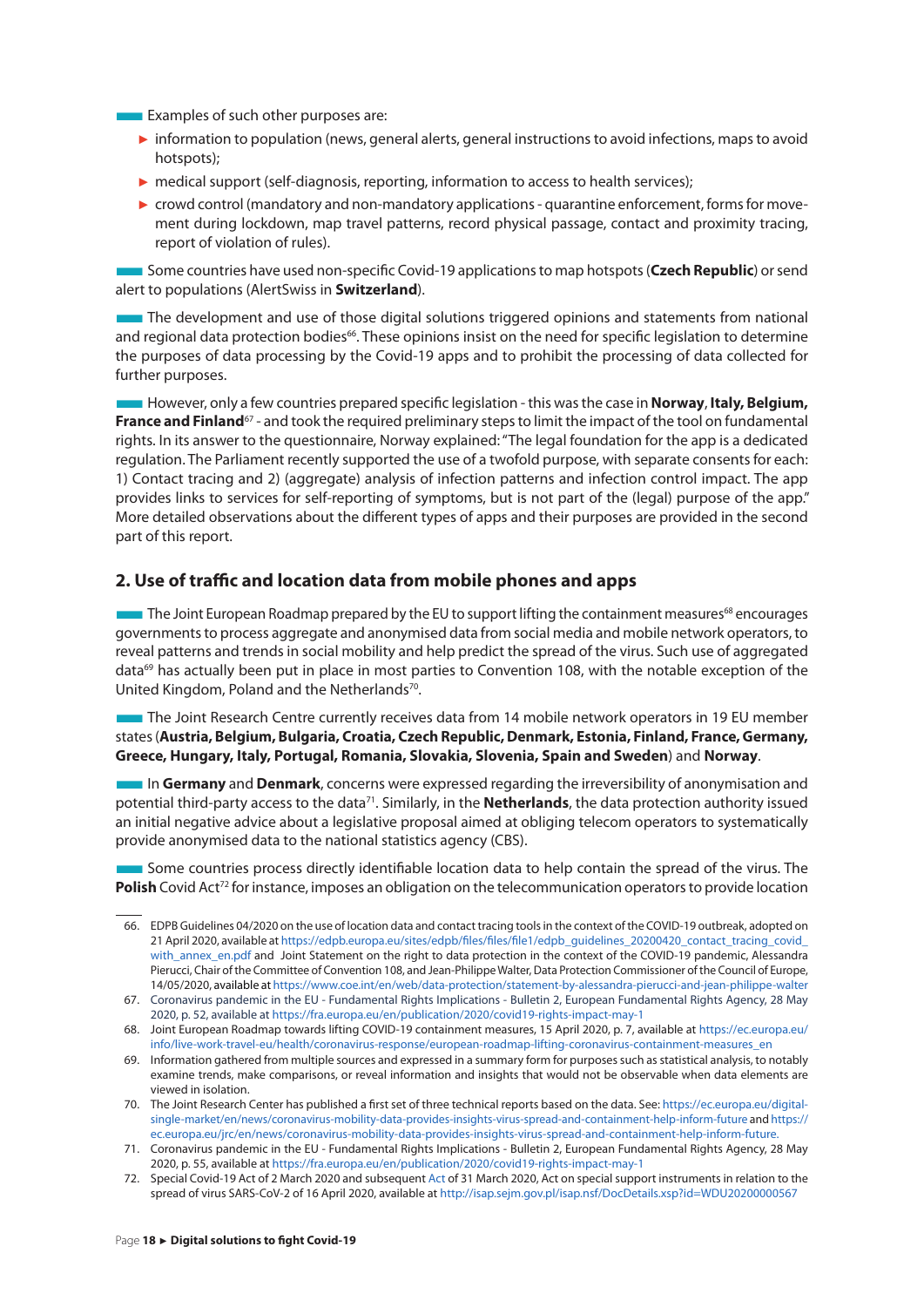<span id="page-19-0"></span>data of phones belonging to persons subjected to quarantine upon request of the Ministry of Digitalisation. The government also launched the mobile app "Home Quarantine" which allows police to monitor individuals' compliance with quarantine, including facial recognition technology and providing for fines in case of non-compliance<sup>73</sup>.

**In Slovakia**, a new provision of the Electronic Communications Act<sup>74</sup> enables the public health authority to access phone-location data normally subject to telecommunication secrecy. Some data are processed in anonymised form, for statistical purposes of identifying, preventing and modelling threats to life and public health, but also to identify individuals who should be notified of special measures taken to protect their life and health.

■Similar measures were adopted in **Bulgaria**. An amendment to the Law on Electronic Communication, implemented through the Law on Emergency, allows the police to request from telecommunication companies 'immediate access' to traffic data of users to control quarantine compliance, with *a posteriori* judicial oversight75.

■For the same purpose of quarantine control, telephone companies in **Mexico** are providing aggregated data on the average number of subscribers to each of the base stations within Mexico City to the Digital Agency for Public Innovation76. In **Argentina,** the province of **Santa Fe** is allegedly requiring those who have violated quarantine to download an app that specifically tracks their movements77. The Ministry for Health developed an app that every visitor entering the country is legally required to install and use for 14 days. The app gives the ministry access to real-time location data.78. Similarly, in **Turkey**, it is mandatory for people infected with Covid-19 to download an app called "Life fits inside the house" (HES) as part of the "Pandemic Isolation Tracking Project." The app follows the movement of people instructed to self-isolate, and if they leave their homes, they receive a warning via SMS and are contacted instantly through automatic call technology and told to return to isolation. Use of the app is also mandatory for people wishing to travel by train or plane between cities in Turkey. Only if the app confirms that they have not been infected with the virus, will they be allowed to travel.<sup>79</sup>

**In Austria**, the law allows for the processing of identification and movement data by telecommunication providers in order for them to be able to send SMS warnings to end users<sup>80</sup>. Similarly, in **Lithuania**, following the adoption of a resolution declaring a state-level emergency, mobile operators are required to send text messages to customers requiring them to self-isolate when they return from foreign countries affected by the virus<sup>81</sup>. It is not clear if the mobile operators provide personal data to the relevant ministries.

#### **3. Other digital solutions**

■Examples of other digital solutions and tools that have been put in place, often without a specific law, to help monitoring the spread of the virus, are:

- $\blacktriangleright$  websites with health questionnaires;
- ► use of eBracelets;
- ► use of smart cameras allowing for facial recognition;
- $\blacktriangleright$  thermal scans;

74. Slovakia: Change of Government under COVID-19 Emergency, available at [https://verfassungsblog.de/slovakia-change](https://verfassungsblog.de/slovakia-change-of-government-under-covid-19-emergency/)  [-of-government-under-covid-19-emergency/](https://verfassungsblog.de/slovakia-change-of-government-under-covid-19-emergency/)

75. European Union Fundamental Rights Agency, Coronavirus pandemic in the EU – Fundamental Rights Implications, national report for Bulgaria, available at [https://fra.europa.eu/sites/default/files/fra\\_uploads/bg\\_report\\_on\\_coronavirus\\_pandemic\\_-\\_may\\_2020.pdf](https://fra.europa.eu/sites/default/files/fra_uploads/bg_report_on_coronavirus_pandemic_-_may_2020.pdf)

76. Statements on the web portal of the city of Mexico, available at [https://cdmx.gob.mx/portal/articulo/cierre-de-centros](https://cdmx.gob.mx/portal/articulo/cierre-de-centros-comerciales-por-emergencia-sanitaria)  [-comerciales-por-emergencia-sanitaria](https://cdmx.gob.mx/portal/articulo/cierre-de-centros-comerciales-por-emergencia-sanitaria)

77. Controlarán a quienes incumplieron elaislamiento con una App en sus celulares, 23 March 2020, available at [https://www.lacapital.](https://www.lacapital.com.ar/la-ciudad/controlaran-quienes-incumplieron-elaislamiento-una-app-sus-celulares-n2572740.html) [com.ar/la-ciudad/controlaran-quienes-incumplieron-elaislamiento-una-app-sus-celulares-n2572740.html](https://www.lacapital.com.ar/la-ciudad/controlaran-quienes-incumplieron-elaislamiento-una-app-sus-celulares-n2572740.html)

- 78. Disposición 1771/2020 on the Covid-19 application, adopted 25 March, available at [https://www.boletinoficial.gob.ar/detalleAviso/](https://www.boletinoficial.gob.ar/detalleAviso/primera/227170/20200326) [primera/227170/20200326](https://www.boletinoficial.gob.ar/detalleAviso/primera/227170/20200326)
- 79. Human Rights Watch,<https://www.hrw.org/news/2020/05/13/mobile-location-data-and-covid-19-qa> See also: duvaR.english, Health Ministry's mobile app for travel may breach privacy law, experts warn [https://www.duvarenglish.com/health-2/coronavirus/2020/05/25/](https://www.duvarenglish.com/health-2/coronavirus/2020/05/25/health-ministrys-mobile-app-for-travel-may-breach-privacy-law-experts-warn/) [health-ministrys-mobile-app-for-travel-may-breach-privacy-law-experts-warn/](https://www.duvarenglish.com/health-2/coronavirus/2020/05/25/health-ministrys-mobile-app-for-travel-may-breach-privacy-law-experts-warn/) ore information about the Pandemic Isolation Tracking Project is available on the official site of the Directorate of Communications : [https://www.iletisim.gov.tr/english/haberler/](https://www.iletisim.gov.tr/english/haberler/detay/director-of-communications-altun-shares-a-post-on-pandemic-isolation-tracking-project) [detay/director-of-communications-altun-shares-a-post-on-pandemic-isolation-tracking-project](https://www.iletisim.gov.tr/english/haberler/detay/director-of-communications-altun-shares-a-post-on-pandemic-isolation-tracking-project)
- 80. Coronavirus pandemic in the EU Fundamental Rights Implications Bulletin 2, European Fundamental Rights Agency, 28 May 2020, p. 55, available at <https://fra.europa.eu/en/publication/2020/covid19-rights-impact-may-1>
- 81. This use of the telecommunications data was approved by the Lithuanian State Data Protection Inspectorate, Text Messages on the Coronavirus Pandemic to Persons Returning from Abroad are Sent Legally in Lithuania, available at [https://vdai.lrv.lt/en/news/](https://vdai.lrv.lt/en/news/text-messages-on-the-coronavirus-pandemic-to-persons-returning-from-abroad-are-sent-legally-in-lithuania) [text-messages-on-the-coronavirus-pandemic-to-persons-returning-from-abroad-are-sent-legally-in-lithuania](https://vdai.lrv.lt/en/news/text-messages-on-the-coronavirus-pandemic-to-persons-returning-from-abroad-are-sent-legally-in-lithuania)

<sup>73.</sup> Details on the website of the Polish Government, at [https://www.gov.pl/web/cyfryzacja/aplikacja-kwarantanna-domowa](https://www.gov.pl/web/cyfryzacja/aplikacja-kwarantanna-domowa-ruszyl-proces-jej-udostepniania)  [-ruszyl-proces-jej-udostepniania](https://www.gov.pl/web/cyfryzacja/aplikacja-kwarantanna-domowa-ruszyl-proces-jej-udostepniania)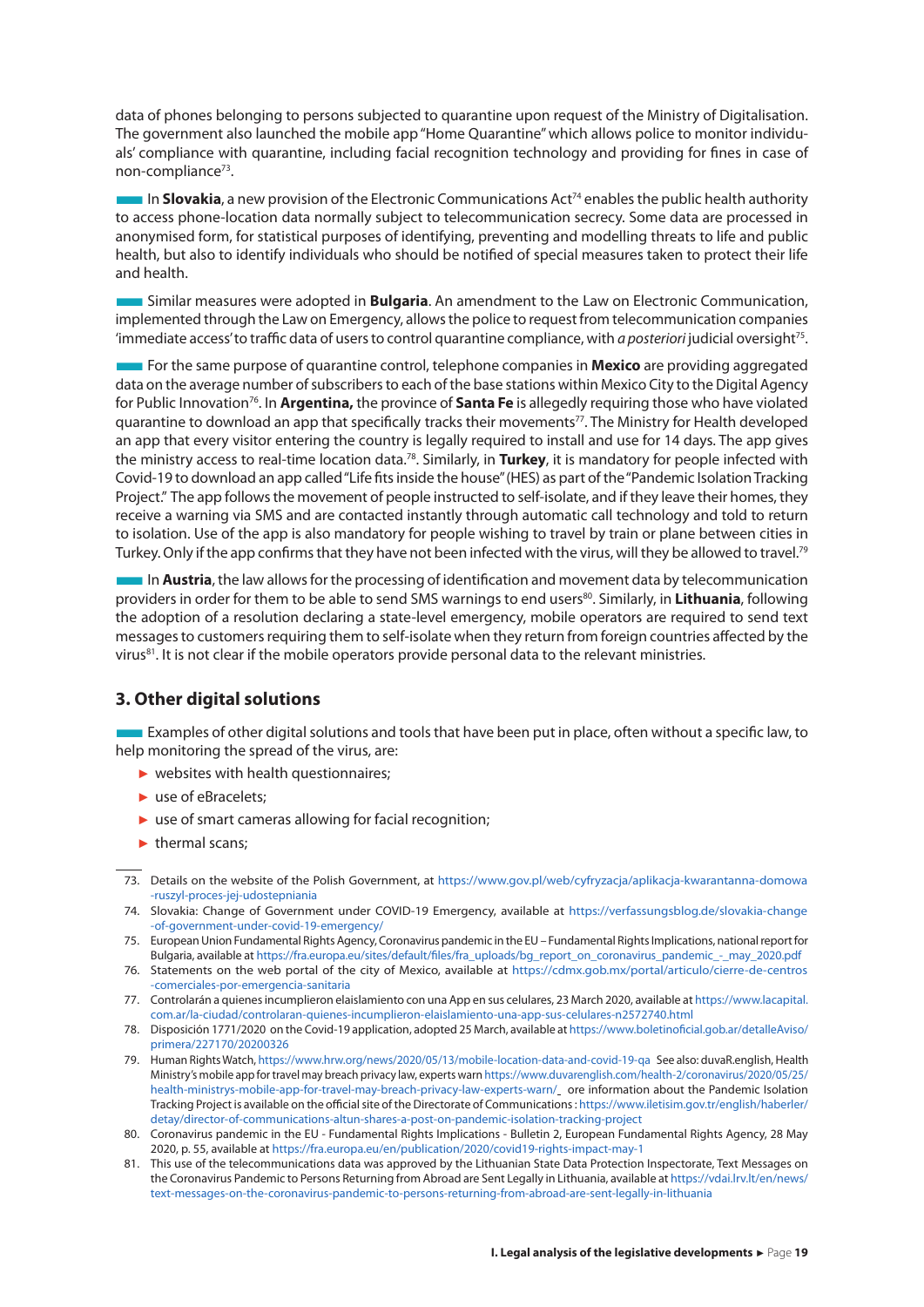- ► remote control by drones and robots;
- ► mandatory virus testing.

■The processing of health data through websites and apps that encourage self-reporting of health-related data to health authorities while at the same time providing advice to individuals, is generally based on the (explicit) consent of individuals, while other digital solutions require a specific legal basis.

■In nine countries (**Denmark, Finland, Ireland, Italy, Mauritius, Norway, Spain, Ukraine, and Uruguay**) websites are available with health questionnaires where people can report symptoms. A **Dutch** website from the RIVM (National Institute for Public Health and the Environment) was taken offline twice, due to structural information security problems.82 It is important to note that the input to these health questionnaires can be used to publish maps indicating virus hotspots.

■**eBracelets** are currently used in **Liechtenstein** and **Cyprus** and tested in **France**. **Liechtenstein** is testing an existing electronic bracelet that measures skin temperature, pulse, respiration and blood flow.<sup>83</sup> The Liechtenstein government funds the test on 2200 of the 38000 inhabitants of the principality, in the hope it can also detect Covid-19 infection in early stage.<sup>84</sup>

■According to the answers to the questionnaire, wearable technology is also used in **Cyprus**, but no public information could be found. Bluetooth-enabled wristbands can also be used to enforce physical distancing, and collect information about compliance with this rule. The port of Antwerp<sup>85</sup> in **Belgium**, for instance started to use Bluetooth-enabled wristbands to enforce social distancing rules on the workplace. The wearables give off warning signals when workers come too close to each other.

**Although the location data are only exchanged locally, proximity details are stored on a central server.**86 On its website, the Belgian data protection authority confirms that completely anonymous proximity tracing bracelets may be used on the workplace<sup>87</sup> and explicitly warns that such bracelets may not be used if (location) data of identifiable persons are used and stored. Such processing is only permitted based on the (explicit) consent of the employee, which is of concern in view of the imbalance of power between employees and employers.<sup>88</sup>

While none of the parties to Convention 108 currently have plans to make the use of wearables mandatory, it is interesting to mention developments in **Singapore**, as many countries were previously inspired by Singapore to develop contact tracing apps to contain the virus. Singapore is currently planning to equip all 5,7 million inhabitants with a wearable contact tracing device.<sup>89</sup> The Ministry for Health has not ruled out that use will be made mandatory. An online petition against use of the dongle has been initiated<sup>90</sup> and privacy advocates have warned on the risks of placing Bluetooth sensors in public places, *de facto* turning the dongles into potential population location trackers.<sup>91</sup>

■**Drones and robot surveillance** are used to monitor compliance with physical distancing measures in public spaces, notably in **Greece**, **Belgium** and **Hungary**92. Robots with thermal imaging cameras have been

<sup>82.</sup> *MBS News*, RIVM website infection radar temporarily offline after data breach, 7 June 2020, available at

[https://www.mbs.news/en/2020/06/rivm-website-infection-radar-temporarily-offline-after-data-breach-inland.html.](https://www.mbs.news/en/2020/06/rivm-website-infection-radar-temporarily-offline-after-data-breach-inland.html)

<sup>83.</sup> ICO Liechtenstein, What a COVID-19 Bracelet Says about Liechtenstein, 7 August 2020, available at [https://www.ico.li/](https://www.ico.li/what-a-covid-19-bracelet-says-about-liechtenstein/) [what-a-covid-19-bracelet-says-about-liechtenstein/](https://www.ico.li/what-a-covid-19-bracelet-says-about-liechtenstein/)

<sup>84.</sup> *Basler Zeitung*, Liechtenstein als Corona-Labor, Fruchtbarkeits-Armbänder gegen das Virus, 18 April 2020, available at [https://](https://www.bazonline.ch/das-liechtenstein-experiment-867253873911) [www.bazonline.ch/das-liechtenstein-experiment-867253873911](https://www.bazonline.ch/das-liechtenstein-experiment-867253873911) See also the manufacturer information, available at [https://www.](https://www.avawomen.com/ava-bracelet-for-covid-19/) [avawomen.com/ava-bracelet-for-covid-19/.](https://www.avawomen.com/ava-bracelet-for-covid-19/)

<sup>85.</sup> The company that produces the bracelets writes: "*When an employee is infected, the company physician can consult the wearable register to retrieve the identities of the colleagues that have been too close to the employee during the previous two weeks.*"

<sup>86.</sup> Bracelets, Beacons, Barcodes: Wearables in the Global Response to COVID-19, available at [https://www.globaldiasporanews.com/](https://www.globaldiasporanews.com/bracelets-beacons-barcodes-wearables-in-the-global-response-to-covid-19/) [bracelets-beacons-barcodes-wearables-in-the-global-response-to-covid-19/](https://www.globaldiasporanews.com/bracelets-beacons-barcodes-wearables-in-the-global-response-to-covid-19/) See also :<https://rombit.be/covid-solutions/>

<sup>87.</sup> Belgian data protection authority, Covid-19 on the work floor (in Dutch only), [https://gegevensbeschermingsautoriteit.be/burger/](https://gegevensbeschermingsautoriteit.be/burger/thema-s/covid-19/covid-19-op-de-werkvloer) [thema-s/covid-19/covid-19-op-de-werkvloer](https://gegevensbeschermingsautoriteit.be/burger/thema-s/covid-19/covid-19-op-de-werkvloer)

<sup>88.</sup> Ibidem.

<sup>89</sup> Reuters, Singapore plans wearable virus-tracing device for all, 5 June 2020, available at [https://www.reuters.com/article/](https://www.reuters.com/article/us-health-coronavirus-singapore-tech-idUSKBN23C0FO) [us-health-coronavirus-singapore-tech-idUSKBN23C0FO](https://www.reuters.com/article/us-health-coronavirus-singapore-tech-idUSKBN23C0FO).

<sup>90.</sup> *Change.org*, Singapore says 'No' to wearable devices for Covid-19 contact tracing, available at [https://www.change.org/p/](https://www.change.org/p/singapore-government-singapore-says-no-to-wearable-devices-for-covid-19-contact-tracing) [singapore-government-singapore-says-no-to-wearable-devices-for-covid-19-contact-tracing](https://www.change.org/p/singapore-government-singapore-says-no-to-wearable-devices-for-covid-19-contact-tracing)

<sup>91.</sup> *BBC*, Coronavirus: Why Singapore turned to wearable contact-tracing tech, 5 July 2020, available at [https://www.bbc.com/news/](https://www.bbc.com/news/technology-53146360) [technology-53146360](https://www.bbc.com/news/technology-53146360)

<sup>92.</sup> Coronavirus pandemic in the EU - Fundamental Rights Implications - Bulletin 2, op. cit., p. 56.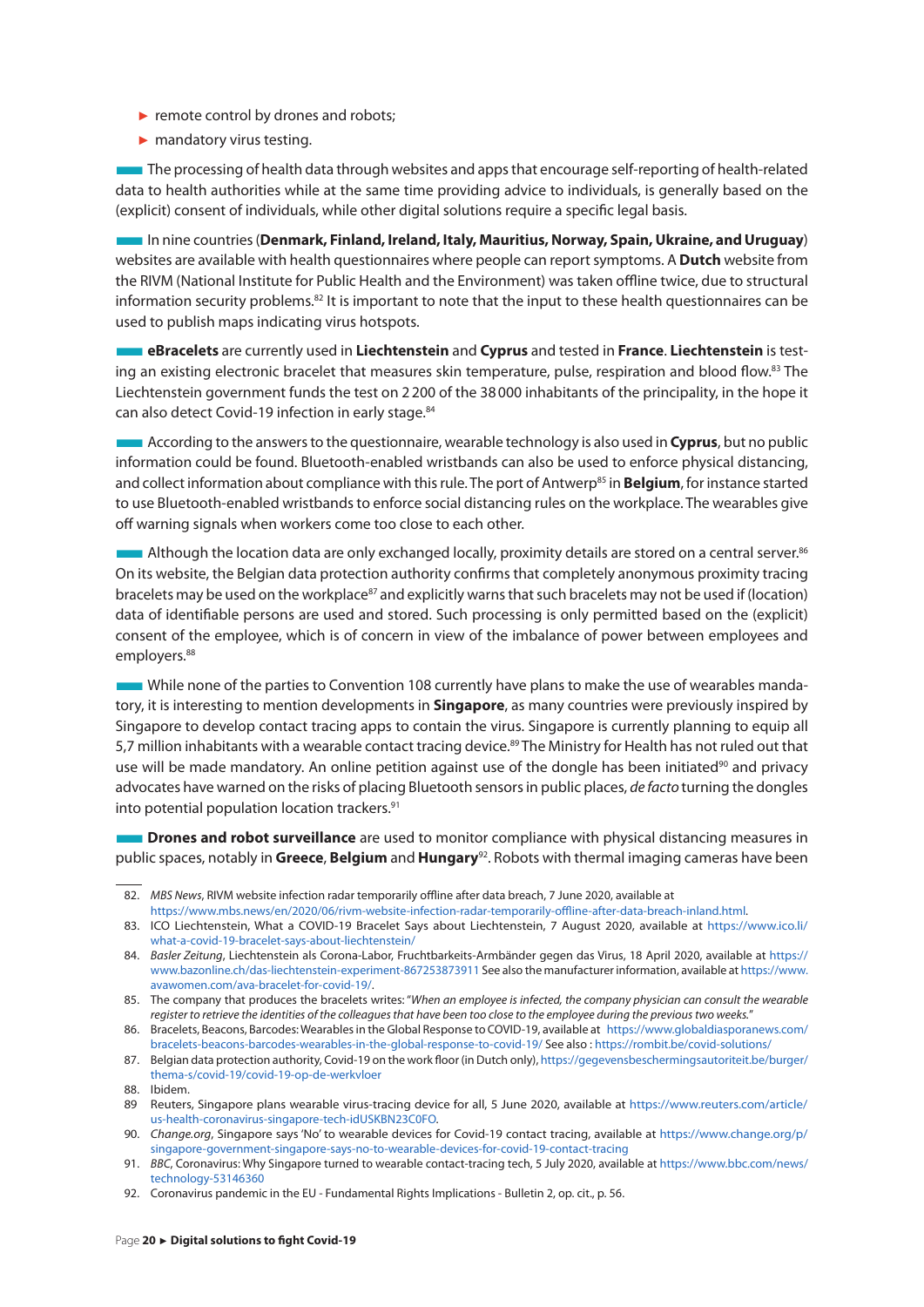<span id="page-21-0"></span>used for the same purpose in **Tunisia**93. Drones have also been used to record people's temperature in **Croatia**<sup>94</sup> and equipped with cameras for crowd control in **Cyprus**<sup>95</sup>.

**Smart cameras** can be used in various ways, from facial recognition used to control quarantine compliance, as is the case in **Moldova**96 and **Russia**97, to automated recognition of masks in public transports, as developed in a **French** project<sup>98</sup>.

■**Thermal scans** are also being widely used to monitor access to public and private premises, increasingly in airports. In **Argentina**, **Cyprus**, **Estonia**, **Mauritius**, **Spain**, and **Ukraine**, thermal cameras are used for fever detection, including mounted on drones.<sup>99</sup> The use of infrared thermometers triggered reactions from several data protection authorities. The **Dutch**100**, Lithuanian**101 and **Portuguese**102 authorities stated that the use of thermal scans by employers is illegal, while others like the **Belgian** authority questioned the legal basis for their use in airports103. The **Spanish**104, **French**105 and **Cypriot** data protection authorities106 issued general reminders about the strict application of the data protection framework to thermal scans.

■The most recent development concerns plan of mandatory testing of visitors, as well as inhabitants. In **France**<sup>107</sup> and **Germany**108, visitors from certain countries could be subjected to mandatory testing of the presence of the virus.

■Both in **Monaco** and **Andorra**, announcements refer to the testing of the entire population to examine the presence of the virus<sup>109</sup>.

■Regardless of the type of test used (viral or antibody) mandatory testing is a highly invasive measure as it involves the use of biometric samples to detect the health status of individuals. Its deployment will have to be weighed in light of the effectivity of the system in limiting the spread of the virus, knowing that the virus may go undetected, while it may take 1 to 3 weeks for antibodies to be present after an infection and that there is still a lack of scientific evidence on immunity and contagion aspects.

#### **4. Increase of teleworking and distance learning**

■Many countries have adopted lockdown measures, which led to a rapid uptake of teleworking and distance learning, and heavy reliance on new digital solutions. Such digital solutions have the potential to lead to additional intrusions in the private life of individuals as they imply significant processing of personal data of a sensitivity as it belongs to the most intimate sphere of the individuals.

- 93. Coronavirus: Tunisia deploys police robot on lockdown patrol, Rana Jawad, 3 April 2020, available at [https://www.bbc.com/news/](https://www.bbc.com/news/world-africa-52148639) [world-africa-52148639](https://www.bbc.com/news/world-africa-52148639)
- 94. Coronavirus pandemic in the EU Fundamental Rights Implications Bulletin 2, European Fundamental Rights Agency, 28 May 2020, p. 56, available at <https://fra.europa.eu/en/publication/2020/covid19-rights-impact-may-1>
- 95. Answer to the questionnaire but no public information sources provided.
- 96. Moldova: Transnistria uses facial recognition to identify quarantine violators, 23 March 2020, available at [https://privacyinternational.](https://privacyinternational.org/examples/3629/moldova-transnistria-uses-facial-recognition-identify-quarantine-violators) [org/examples/3629/moldova-transnistria-uses-facial-recognition-identify-quarantine-violators](https://privacyinternational.org/examples/3629/moldova-transnistria-uses-facial-recognition-identify-quarantine-violators)
- 97. 100 000 cameras: Moscow uses facial recognition to enforce quarantine, 24 April 2020, Sam Ball, available at [https://www.](https://www.france24.com/en/20200324-100-000-cameras-moscow-uses-facial-recognition-to-enforce-quarantine) [france24.com/en/20200324-100-000-cameras-moscow-uses-facial-recognition-to-enforce-quarantine](https://www.france24.com/en/20200324-100-000-cameras-moscow-uses-facial-recognition-to-enforce-quarantine)
- 98. La détection automatique des masques dans le métro parisien remise en cause, Armelle Exposito, 13 May 2020, available at [https://](https://ateliers.cfjlab.fr/2020/05/13/la-detection-automatique-des-masques-dans-le-metro-parisien-remise-en-cause/) [ateliers.cfjlab.fr/2020/05/13/la-detection-automatique-des-masques-dans-le-metro-parisien-remise-en-cause/](https://ateliers.cfjlab.fr/2020/05/13/la-detection-automatique-des-masques-dans-le-metro-parisien-remise-en-cause/)
- 99. Answers to questionnaire CoE, no public information sources provided.

100. Statement of the Dutch supervisory authoirity on thermal scans, 24 April 2020, available at [https://autoriteitpersoonsgegevens.](https://autoriteitpersoonsgegevens.nl/nl/nieuws/ap-temperatuur-meten-mag-niet-zomaar) [nl/nl/nieuws/ap-temperatuur-meten-mag-niet-zomaar](https://autoriteitpersoonsgegevens.nl/nl/nieuws/ap-temperatuur-meten-mag-niet-zomaar)

- 101. Statement of the Lithuanian DPA on Personal Data Protection and Coronavirus COVID-19, 16 March 2020, available at: [https://vdai.](https://vdai.lrv.lt/en/news/personal-data-protection-and-coronavirus-covid-19) [lrv.lt/en/news/personal-data-protection-and-coronavirus-covid-19](https://vdai.lrv.lt/en/news/personal-data-protection-and-coronavirus-covid-19)
- 102. Statement of the Portuguese supervisory authority on the unlawfulness of the use of thermal scans by employers, 23 April 2020, available at [https://www.cnpd.pt/home/orientacoes/Orientacoes\\_recolha\\_dados\\_saude\\_trabalhadores.pdf](https://www.cnpd.pt/home/orientacoes/Orientacoes_recolha_dados_saude_trabalhadores.pdf)
- 103. Statement of the Belgian supervisory authority on the legal basis for thermal scans in Brussels airport, 17 June 2020, available at <https://www.autoriteprotectiondonnees.be/citoyen/controles-de-temperature-lapd-prend-contact-avec-brussels-airport>
- 104. [Statement of the Spanish DPA regarding the taking of temperature by shops, work centers, and other establishments,](file:///C:\Users\sjoera.nas\OneDrive  Privacy Company\Documenten\CoE\Statement of the Spanish DPA regarding the taking of temperature by shops, work centers,and other establishments) 30 April 2020, available at<https://www.aepd.es/es/prensa-y-comunicacion/notas-de-prensa/comunicado-aepd-temperatura-establecimientos>
- 105. Statement of CNIL on the use of thermal scans and smart cameras in relation to the pandemic, 17 June 2020, available at [https://](https://www.cnil.fr/fr/la-cnil-appelle-la-vigilance-sur-lutilisation-des-cameras-dites-intelligentes-et-des-cameras?) [www.cnil.fr/fr/la-cnil-appelle-la-vigilance-sur-lutilisation-des-cameras-dites-intelligentes-et-des-cameras?](https://www.cnil.fr/fr/la-cnil-appelle-la-vigilance-sur-lutilisation-des-cameras-dites-intelligentes-et-des-cameras?)
- 106. Statement of the [Cypriot DPA](http://www.dataprotection.gov.cy/dataprotection/dataprotection.nsf/All/798C8B6809EBDC87C2258554004137CB?OpenDocument) on the use of thermal scans, 24 April 2020, available at [http://www.dataprotection.gov.cy/dataprotection/](http://www.dataprotection.gov.cy/dataprotection/dataprotection.nsf/All/798C8B6809EBDC87C2258554004137CB?OpenDocument) [dataprotection.nsf/All/798C8B6809EBDC87C2258554004137CB?OpenDocument](http://www.dataprotection.gov.cy/dataprotection/dataprotection.nsf/All/798C8B6809EBDC87C2258554004137CB?OpenDocument).
- 107. *Forbes*, 16 High-Risk Countries Face Mandatory Covid Tests In France, 24 July 2020, available at [https://www.forbes.com/sites/](https://www.forbes.com/sites/tamarathiessen/2020/07/24/us-16-countries-mandatory-covid-tests-france/) [tamarathiessen/2020/07/24/us-16-countries-mandatory-covid-tests-france/](https://www.forbes.com/sites/tamarathiessen/2020/07/24/us-16-countries-mandatory-covid-tests-france/)
- 108. Reuters, Germany fights virus uptick with mandatory testing for travellers, 6 August 2020, available at [https://www.reuters.com/](https://www.reuters.com/article/us-health-coronavirus-germany-cases-idUSKCN252074T) [article/us-health-coronavirus-germany-cases-idUSKCN252074T](https://www.reuters.com/article/us-health-coronavirus-germany-cases-idUSKCN252074T).
- 109. <https://all-andorra.com/13-latest-covid-19-updates-and-events-across-the-country-as-of-wednesday-25th-march-2020-20h/>. See also : *ARD*, Tageschau, Andorra testet alle, 2 April 2020, available at [https://www.tagesschau.de/ausland/andorra-coronavirus-101.](https://www.tagesschau.de/ausland/andorra-coronavirus-101.html) [html](https://www.tagesschau.de/ausland/andorra-coronavirus-101.html)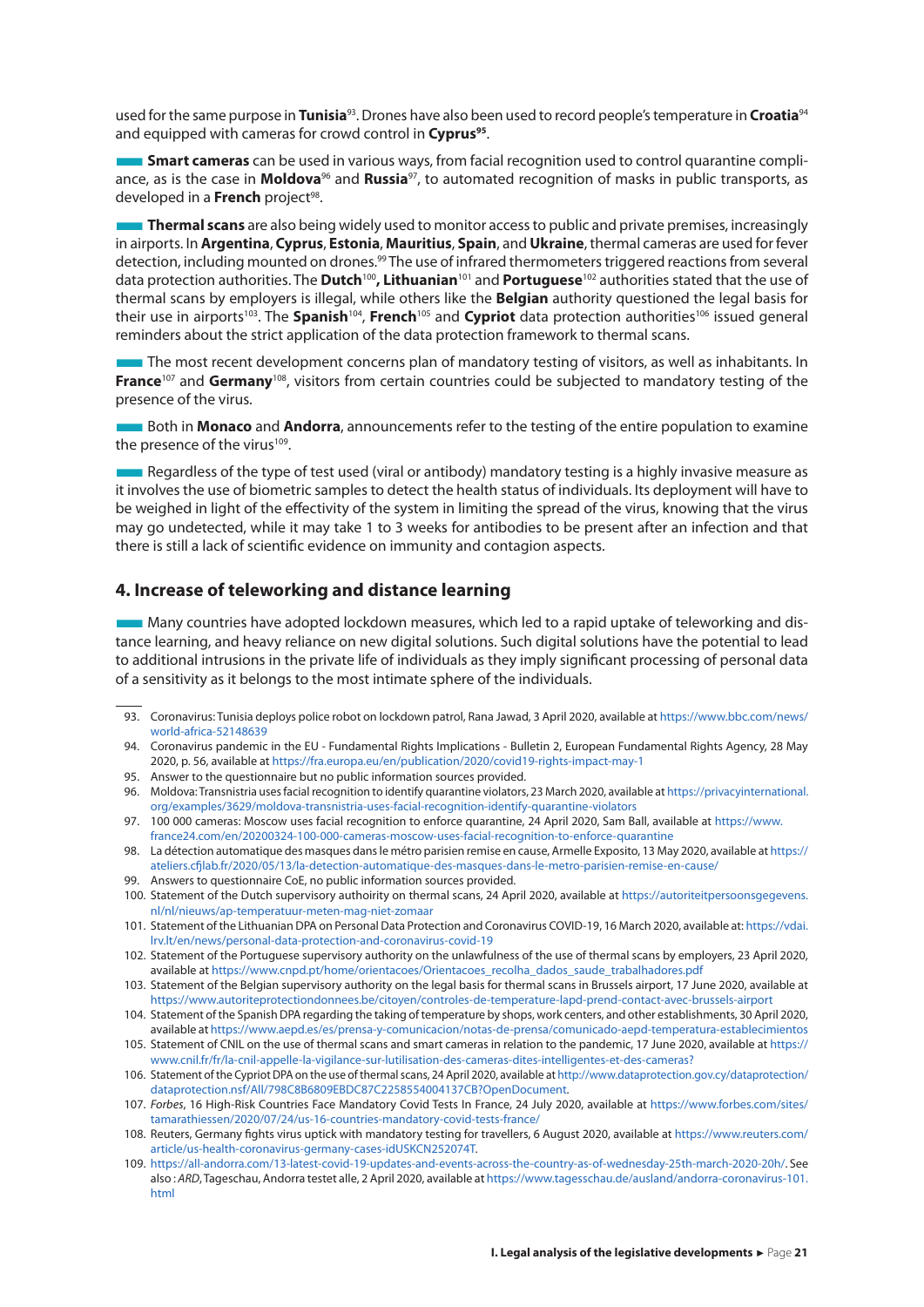■In the majority of cases, the use of these digital solutions was not decreed or organised via legislation. Instead, employers, doctors, schools and universities simply began to use freely available tools, sometimes without the necessary anticipation and consideration of the potential data protection impact.

■Data protection authorities have expressed concerns about the following issues notably:

- ► legal basis for the processing of employees and students' data;
- ► risks of constant on-line monitoring;
- ► disproportionate access to the terminal and private home of the individual (screenshots);
- ► risk of function creep;
- ► data security.

**In Italy** for instance, the supervisory authority recalled that data processed for teaching purposes may not be used for other purposes. It also raised cybersecurity concerns, as did the authorities of the **Netherlands** and **Sweden**. The data protection authorities also addressed the difficulty of obtaining a valid consent as the legal basis for the data processing. In view of the imbalance of power between employers and employees at work, or between students and their teachers, it is very difficult to meet the threshold of *freely given* consent.

**IFF In a Dutch** court case, students from the university of Amsterdam tried to obtain prohibition of the mandatory use of online proctoring software to take tests during the pandemic. In summary proceedings, the judge explained that the measure was necessary to execute the public task of the university, and proportionate, as long as there were no alternative means of taking exams in a physical classroom<sup>110</sup>.

■Guidance on distance learning was published in **Greece**, the **Netherlands**, **Portugal**, **Sweden**, **Italy** and **Lithuania**111. The Chair of the Committee of Convention 108 and the Data Protection Commissioner of the Council of Europe also provided recommendations in that respect<sup>112</sup>. They stress the need for data protection oriented standard configurations, with a view to limit the data collection to what is strictly necessary, recall the need of full transparency about the processing of data, the choice of a proper legal basis and the approval of parents in this respect.

■With regard to teleworking, and the processing of health data of employees, many data protection authorities have emphasised the need to apply the same requirements of privacy by design and by default. While details of the guidance may differ due to specific national health and labour law, the supervisory authorities have generally insisted on the need for a proper legal basis and minimisation of the collection of data. The data protection authorities share a preference for a collection of data limited to general risks exposure, rather than explicit health data including medical diagnosis. In **Luxembourg**, **France** and **Belgium**, for instance, employers' questionnaires including such health data have been forbidden due to the sensitivity and specific protection of that data. Proportionality of the measures, balanced with the existence of a specific risk, is a widely shared requirement<sup>113</sup>.

<sup>110.</sup> District Court Amsterdam, 11 June 2020, ECLI:NL:RBAMS:2020:2917, available at [http://deeplink.rechtspraak.nl/](http://deeplink.rechtspraak.nl/uitspraak?id=ECLI:NL:RBAMS:2020:2917) [uitspraak?id=ECLI:NL:RBAMS:2020:2917](http://deeplink.rechtspraak.nl/uitspraak?id=ECLI:NL:RBAMS:2020:2917) Student Proctoring Software Gets First Test Under EU Privacy Law, 29 July 2020, available at [https://news.bloomberglaw.com/tech-and-telecom-law/student-proctoring-software-gets-first-test-under-eu-privacy-law.](https://news.bloomberglaw.com/tech-and-telecom-law/student-proctoring-software-gets-first-test-under-eu-privacy-law)

<sup>111.</sup> Coronavirus pandemic in the EU - Fundamental Rights Implications - Bulletin 2, European Union Fundamental Rights Agency, 28 May 2020, p. 56, available at<https://fra.europa.eu/en/publication/2020/covid19-rights-impact-may-1>

<sup>112.</sup> Joint Statement on the right to data protection in the context of the COVID-19 pandemic, Alessandra Pierucci, Chair of the Committee of Convention 108, and Jean-Philippe Walter, Data Protection Commissioner of the Council of Europe, 14 May 2020, available at <https://www.coe.int/en/web/data-protection/statement-by-alessandra-pierucci-and-jean-philippe-walter>.

<sup>113.</sup> EU Member State Data Protection Authorities Deal with COVID-19: An Overview, p. 4 and s., Christina Etteldorf, EDPL, 2/2020, available at [https://www.lexxion.eu/wp-content/uploads/2020/03/COVID-19-Special-Data-Protection-Authorities-Deal-with-](https://www.lexxion.eu/wp-content/uploads/2020/03/COVID-19-Special-Data-Protection-Authorities-Deal-with-COVID-19.pdf)[COVID-19.pdf](https://www.lexxion.eu/wp-content/uploads/2020/03/COVID-19-Special-Data-Protection-Authorities-Deal-with-COVID-19.pdf)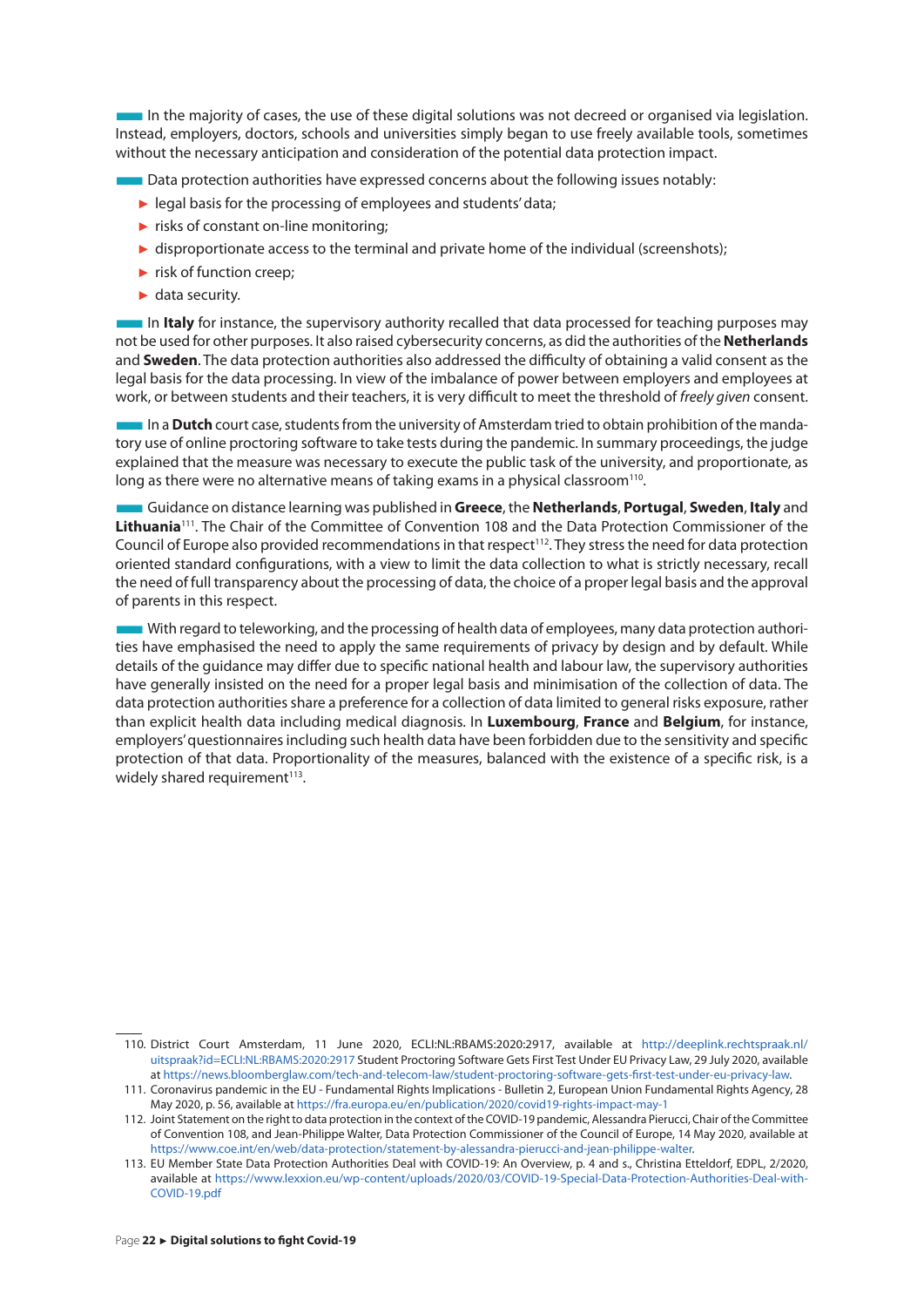## <span id="page-23-0"></span>**II. A case-study: the use of digital solutions**

**Warehoused on the impact of the Covid-19 pandemic became clearer, many parties to Convention 108 started to develop digital solutions and technical tools to control the dissemination of the virus. Most countries focussed** develop digital solutions and technical tools to control the dissemination of the virus. Most countries countries also invested efforts in apps to help people with self-diagnosis of symptoms, or to enforce containment measures.

■The Council of Europe sent a questionnaire on 27 May 2020 to the 55 parties to Convention 108.

■The questionnaire consisted of 5 questions with multiple choice answers and limited free space for additional information:

- 1. Do public authorities in your country plan to use or already use Covid-19 apps? If so, for what of the mentioned purposes?
- 2. What guarantees will, or do, the Covid-19 apps offer to ensure the right to respect for private life and the protection of the personal data of those concerned?
- 3. To your knowledge, do these apps use artificial intelligence (machine learning) and if so, for what purpose?
- 4. Do public authorities in your country plan to use, or already use, other information technologies to monitor and/or control the spread of Covid-19?
- 5. Is the data protection authority (in the countries where it exists) involved in the development, deployment, control of any app or other technology listed above?

■47 recipients answered the questionnaire, out of which 6 are African and Latin American parties to Convention 108114 and the analysis that follows is based on the replies made. In order to get a more complete overview of digital solutions implemented in the countries parties to Convention 108, external news and aggregation sources were also used, as referenced in footnotes<sup>115</sup>. The situation rapidly evolving, changes may have occurred in some countries after the publication of this report and readers are invited to consult the latest national references for a fully up-to-date information.

■Governments and stakeholders involved in the fight against the pandemic have been relying on data analytics and digital solutions to fight the spread of the virus, by notably using mobile location data to evaluate movements of population or to enforce confinement measures, using devices as digital proof of immunity, symptoms' detection, self-testing, or digitally tracing the contacts of an infected person. This first digital solution, which was the most broadly considered worldwide is the first to be examined.

<sup>114.</sup> No answers were received from Azerbaijan, Greece, Malta, Montenegro, Poland, the Republic of Moldova, the Russian Federation and Turkey. In view of the low spread of the virus in the Principality and the uncertainty as regard its population's acceptance, the authorities of Monaco decided that such a system was not necessary. Of the non-respondent countries, only Greece and Montenegro do not seem to have any digital contact tracing app.

<sup>115.</sup> Relevant sources that were checked for information about (new) contact tracing apps, are: XDA developers list of countries with apps, available at [https://www.xda-developers.com/google-apple-covid-19-contact-tracing-exposure-notifications-api-app](https://www.xda-developers.com/google-apple-covid-19-contact-tracing-exposure-notifications-api-app-list-countries/)[list-countries/](https://www.xda-developers.com/google-apple-covid-19-contact-tracing-exposure-notifications-api-app-list-countries/), MIT Technology Review Covid Tracing Tracker, available at <https://public.flourish.studio/visualisation/2241702/> , European Commission, Open Source Solutions helping to tackle COVID-19, available at [https://joinup.ec.europa.eu/collection/](https://joinup.ec.europa.eu/collection/digital-response-covid-19/open-source-solutions#Tracking) [digital-response-covid-19/open-source-solutions#Tracking](https://joinup.ec.europa.eu/collection/digital-response-covid-19/open-source-solutions#Tracking) , European Mhealth solutions for managing the covid-19 outbreak, available at <https://mhealth-hub.org/mhealth-solutions-against-covid-19>, Github European contact tracing apps for Android, available at <https://github.com/ct-report/summary> and List of Covid-19 Apps at [https://docs.google.com/spreadsheets/d/1qfbh](https://docs.google.com/spreadsheets/d/1qfbhFZbWCXd4GspSD6LL8CNmgzKEYtL-gQQk1gEKqrk/edit#gid=0) [FZbWCXd4GspSD6LL8CNmgzKEYtL-gQQk1gEKqrk/edit#gid=0](https://docs.google.com/spreadsheets/d/1qfbhFZbWCXd4GspSD6LL8CNmgzKEYtL-gQQk1gEKqrk/edit#gid=0)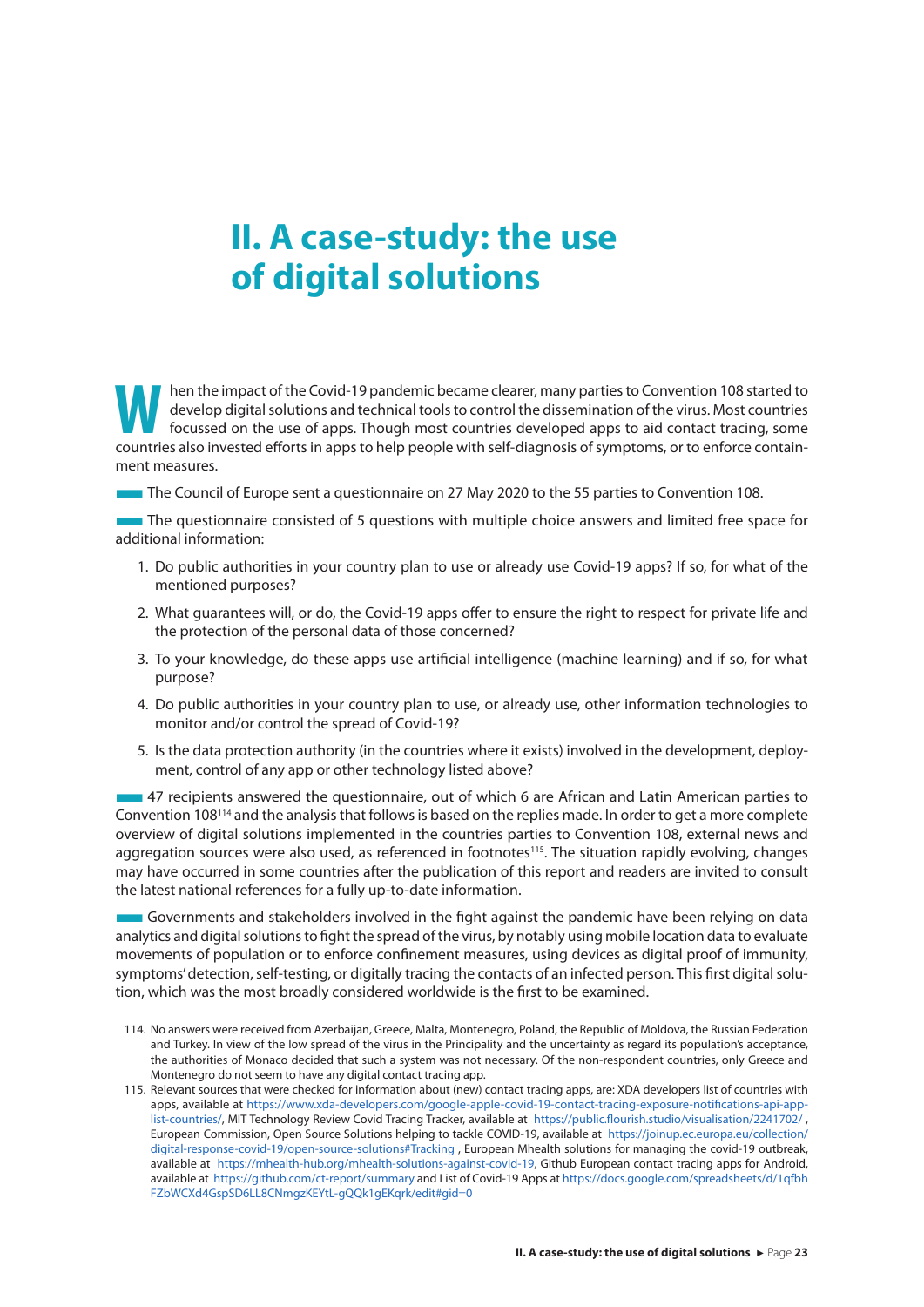### <span id="page-24-0"></span>A. Digital contact tracing apps

**Looking manually at contact tracing (and alerting) has always been used in epidemic monitoring to** reduce the spread of infections and consists in identifying the persons who may have come into contact with an infected person to alert them, where necessary, and allow them to get the necessary care and self-isolate to avoid further spread of the disease.

■With this health crisis, mobile apps have been seen by many as a complementary response to the need to rapidly perform such contact monitoring, with sometimes limited consideration of the absence of evidence of their efficacy, and thus of the proportionality of the measures adopted.

■Mobile apps are a computer program (or software application) designed to run on a mobile device (a smartphone or tablet computer) rather than on desktop or laptop computers.

In order for the mobile devices to communicate possibly with other devices, a protocol establishes the set of rules determining how the data will be transmitted.

**EXECUTE ARE ARE ARE ASSESSED AS A REGARDANT CONTACT A REGARDANT CONTACT A REGARDANT CONTACT A REGARDANT CONTACT** ning of the health crisis, providing different functionalities.

The table below provides an overview of the existing protocols used in digital contact and proximity tracing.

| <b>Name</b>                                                                                           | <b>Origin</b>                                                                                                                                                                                                                      | <b>Centralisation</b> | Link                                                             |
|-------------------------------------------------------------------------------------------------------|------------------------------------------------------------------------------------------------------------------------------------------------------------------------------------------------------------------------------------|-----------------------|------------------------------------------------------------------|
| Exposure<br>Notification                                                                              | Apple and Google                                                                                                                                                                                                                   | Decentralised         | https://www.apple.com/covid19/<br>contacttracing                 |
| <b>Blue Trace/</b><br>Open Trace                                                                      | Singapore Government<br><b>Digital Services</b>                                                                                                                                                                                    | Semi-centralised      | https://github.com/opentrace-com-<br>munity                      |
| DP-3T<br>(Decentralized<br>Privacy-Preserving<br>Proximity Tracing)                                   | EPFL, ETHZ, KU Leuven, TU<br>Delft, University College London<br>- UCL, CISPA, Oxford, University,<br>Torino University, ISI Foundation                                                                                            | Decentralised         | https://github.com/DP-3T                                         |
| OpenCovidTrace                                                                                        | 1Checkin, Evocativideas, MLM<br>Holdings, Nebula Ventures, open<br>source community,<br>Ouantstellation                                                                                                                            | Decentralised         | https://opencovidtrace.org<br>https://github.com/OpenCovidTrace  |
| PEPP-PT (Pan-<br>European<br>Privacy-Preserving<br>Proximity Tracing)                                 | Fraunhofer Institute for<br>Telecommunications, R. Koch<br>Institute, Technical University<br>of Berlin, TU Dresden, Erfurt<br>University, Vodafone Germany                                                                        | Semi-centralised      | https://github.com/pepp-pt/pepp-pt-<br>documentation             |
| <b>PACT: Private</b><br>Automated<br><b>Contact Tracing</b>                                           | <b>MIT Computer Science</b><br>and Artificial Intelligence<br>Laboratory, Massachusetts<br>General Hospital, MIT<br>Lincoln Laboratory, MIT<br>Media Lab, Boston<br>University, Weizmann Institute of<br>Science, Brown University |                       | https://pact.mit.edu                                             |
| Privacy-Sensitive<br>Protocols And<br>Mechanismsfor<br>Mobile Contact<br>Tracing (PACT)/<br>CovidSafe | Microsoft volunteers, University<br>of Washington                                                                                                                                                                                  |                       | https://arxiv.org/abs/2004.03544<br>https://github.com/covidsafe |
| RecoVer                                                                                               | Softmining, Nexus TLC, Minervas<br>(Trucky), Pushapp                                                                                                                                                                               |                       | https://www.smcovid19.org/recover/                               |

#### **Table 1 – Existing protocols**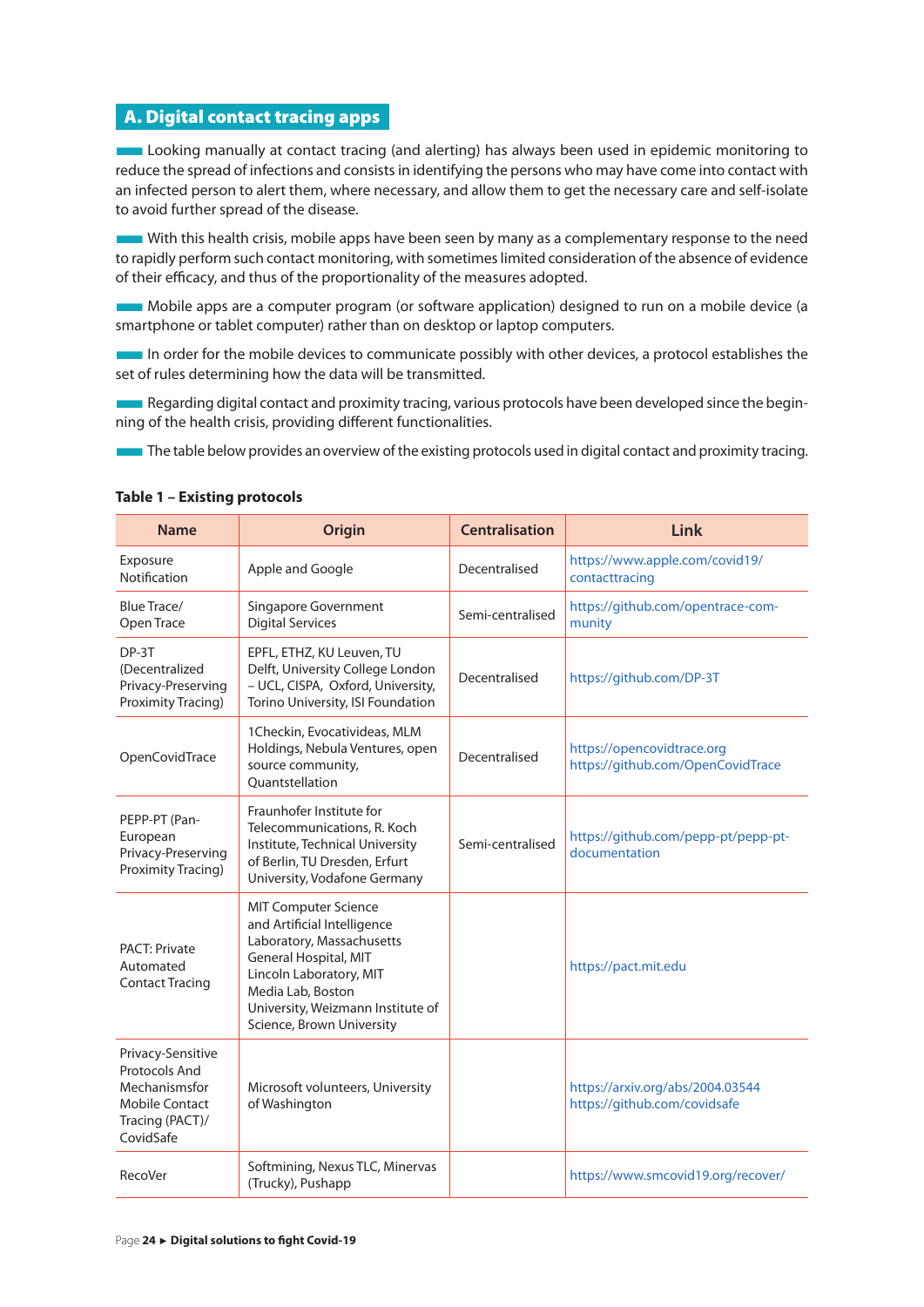| <b>Name</b>                                                                           | Origin                                                                     | <b>Centralisation</b> | Link                                                                                     |
|---------------------------------------------------------------------------------------|----------------------------------------------------------------------------|-----------------------|------------------------------------------------------------------------------------------|
| <b>ROBERT (ROBust</b><br>and privacy-<br>presERving<br>proximity Tracing<br>protocol) | Inria                                                                      | Semi-centralised      | https://github.com/ROBERT-proximity-<br>tracing                                          |
| <b>TCN Protocol</b><br>(Temporary<br><b>Contact Number</b> )                          | CovidWatch, CoEpi, ITO,<br>Commons Project, Zcash<br>Foundation, Openmined | Decentralised         | https://github.com/TCNCoalition/TCN                                                      |
| Tensho                                                                                | CryptIQ                                                                    |                       | https://github.com/cryptigdev/tensho                                                     |
| Whisper Tracing<br>Protocol                                                           | Nodle, Coalition Network                                                   |                       | https://github.com/NodleCode/coali-<br>tion-android<br>https://www.coalitionnetwork.org/ |

■A key difference in approach, embedded in the protocol, is the choice between centralised data collection by the national (possibly health) authorities versus decentralised data processing.

**The main difference with the centralised contact tracing apps is that all proximity data, including the** Bluetooth strength, are exclusively calculated on, and processed in, the app.

■If users are diagnosed with the virus, they can choose to upload the data they have collected from other nearby Bluetooth devices to an application server from a designated health authority. Every app periodically downloads the temporary exposure keys shared voluntarily by other infected users, and compares these keys with the random codes registered in the previous days as a result of contacts with other users with the app. If a match is found, the application runs an algorithm on the device which, depending on the estimated duration and distance of the contact, and in accordance with the criteria established by the health authorities, decides whether to display a notification on the user's device exposed to the risk of contagion. The notification warns the user of the match, its date, invites him to self-confirm, and contact the health authorities. This technical design of the app prevents users from involuntarily sharing personal data with other users, or with the health authorities.

■To prevent false positives, the protocol foresees the use of unique codes generated by the health authorities. Users first have to upload such a unique code in the app after they have tested positive, before their app sends its logfiles to the server.

■Table 2 below shows whether countries have chosen a central approach for their proximity and contact tracing apps, or a decentralised approach. For countries without an app, the URL of official information is shown, usually from the Ministry for Health in that country.

**The State of the 55 countries parties to Convention 108, 14 have chosen a centralised approach for proximity and** contact tracing apps (some solutions are actually semi-centralised, such as the app used in **France** or apps using the PEPP-PT protocol). In **Norway**, the use of the centralised tracking app is suspended due to data protection concerns.

■In total, 25 jurisdictions have chosen a decentralised approach (**Austria, Azerbaijan, Belgium, Croatia, Czech Republic, Denmark, Estonia, Finland, Germany, the British Overseas Territory of Gibraltar (hereafter Gibraltar), Ireland, Italy, Latvia, Malta, Morocco, Netherlands, Poland, Portugal, Slovak Republic, Slovenia, Spain, Switzerland, Tunisia, United Kingdom** and **Uruguay**). Apps using the DP-3T protocol or the Google Apple Exposure Notification System (GAEN) follow a decentralised approach.

■In addition, 6 countries do not plan to use a contact tracing app at all (**Bosnia and Herzegovina, Greece, Liechtenstein, Luxembourg, Mauritius** and **Sweden**). In **Lithuania** , a private sector initiative for a contact tracing app was abandoned.

■In 10 countries, the technical approach retained is unclear, with the probable use of an app from a neighbouring country (**Andorra**, **San Marino**), or because the app is still in development, or there are no plans to use an app for contact and proximity tracing (**Albania, Cabo Verde, Georgia, Montenegro, Moldova, Senegal, Serbia** and **Ukraine)**.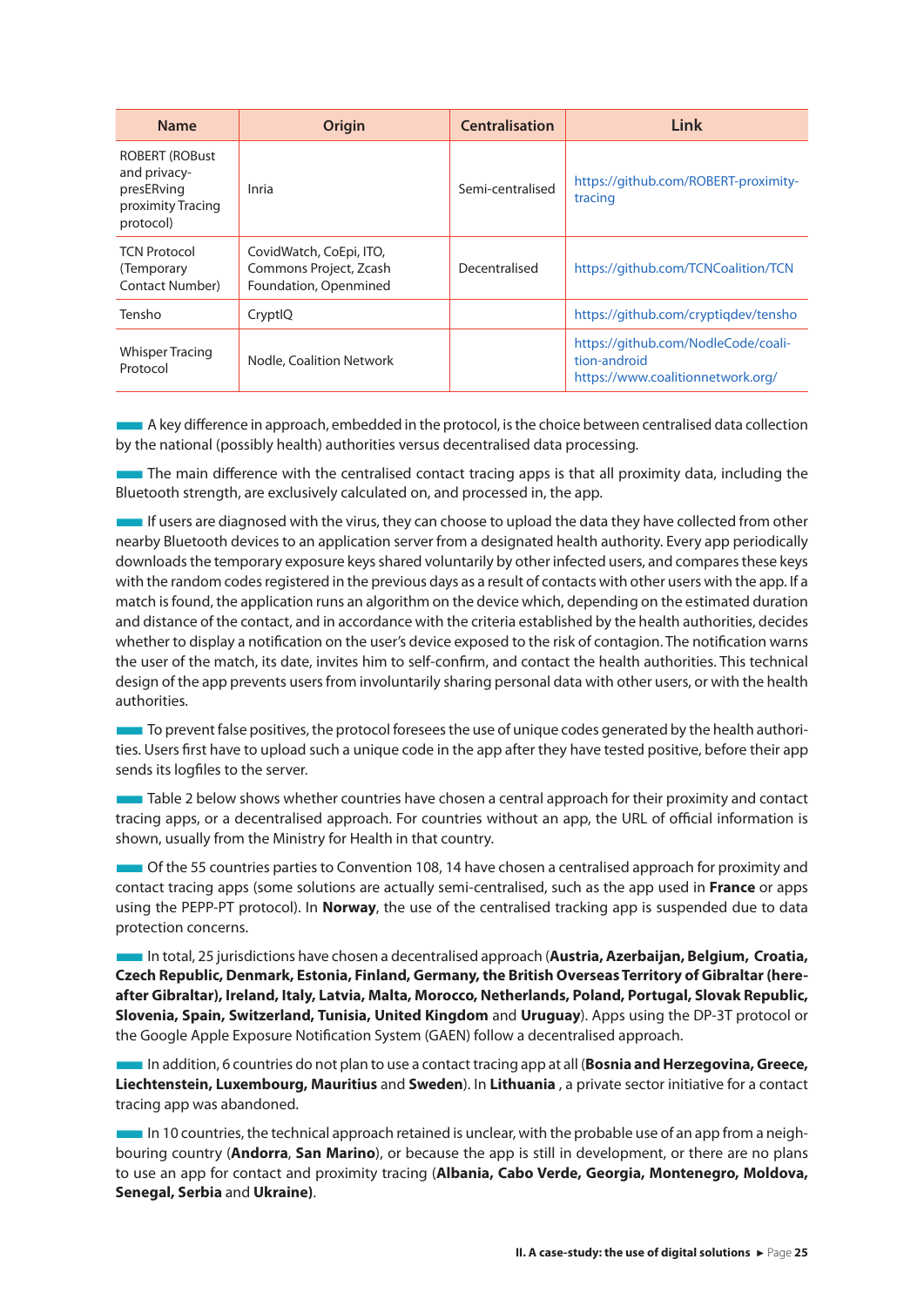| <b>Jurisdiction</b>       | Name of<br>application                           | Government information about the app or<br>official information on the app                                         | Central    | Decentral    |
|---------------------------|--------------------------------------------------|--------------------------------------------------------------------------------------------------------------------|------------|--------------|
| Albania                   | Unknown.                                         | https://www.kryeministria.al/en/?s=corona&post_<br>type=newsroom                                                   |            |              |
| Andorra                   | (for self diagnosis)                             | https://visitandorra.com/en/covid-19-in-andorra/                                                                   |            |              |
| Argentina                 | CuidAR                                           | https://www.argentina.gob.ar/jefatura/innovacion-publica/<br>acciones-coronavirus/aplicacion-y-tableros-de-gestion | $\sqrt{ }$ |              |
| Armenia                   | COVID-19 Armenia                                 | https://play.google.com/store/apps/details?id=am.gov.<br>covid19                                                   | $\sqrt{ }$ |              |
| Austria                   | Stopp Corona                                     | https://www.stopp-corona.at/                                                                                       |            | $\sqrt{ }$   |
| Azerbaijan                | Watch COVID<br>(COVID izla)                      | https://apps.apple.com/az/app/covid-izle/id1511326016                                                              |            | $\sqrt{}$    |
| Belgium                   | In development <sup>116</sup>                    | https://www.info-coronavirus.be/en/                                                                                |            | $\sqrt{ }$   |
| Bosnia and<br>Herzegovina | No plans to intro-<br>duce app.                  | https://covid-19.ba/                                                                                               |            |              |
| <b>Bulgaria</b>           | Virusafe - not BLE<br>but GPS                    | https://virusafe.info/                                                                                             | $\sqrt{ }$ |              |
| Cabo Verde                | unknown                                          | https://covid19.cv/                                                                                                |            |              |
|                           | Stop COVID-19                                    | https://www.total-croatia-news.com/news/45331-croatia-<br>presents-its-stop-covid-19-app                           |            | $\sqrt{ }$   |
| Croatia                   | Digital Assistant<br>Andrija                     | https://andrija.ai/                                                                                                |            |              |
| Cyprus                    | <b>COVTRACER</b>                                 | https://covid-19.rise.org.cy/en/ https://www.pio.gov.cy/<br>coronavirus/en/index.html                              | $\sqrt{ }$ |              |
| Czech Republic            | eRouška ("eFace-<br>Mask")                       | https://koronavirus.mzcr.cz/en/                                                                                    |            | $\sqrt{117}$ |
|                           | Mapy.cz                                          | https://en.mapy.cz/                                                                                                |            |              |
| Denmark                   | Smittestop                                       | https://com.netcompany.smittestop_exposure_notification                                                            |            | $\sqrt{118}$ |
|                           | Covid $app - in$<br>development                  | https://e-estonia.com/trace-covid-19-while-respecting-<br>privacy/                                                 |            | $\sqrt{119}$ |
| Estonia                   | Immuunsuspass - In<br>development <sup>120</sup> |                                                                                                                    |            |              |
| Finland                   | Ketju - In develop-<br>ment <sup>121</sup>       | https://thl.fi/en/web/thlfi-en/-/corona-application-trial-<br>starts-on-tuesday                                    |            | $\sqrt{122}$ |
|                           | Selfdiagnosis                                    | https://www.omaolo.fi/                                                                                             |            |              |
| France                    | <b>STOPCOVID</b>                                 | https://www.economie.gouv.fr/appli-stop-covid-disponible                                                           | $\sqrt{}$  |              |
| Georgia                   | <b>Stop Covid</b>                                | https://stopcov.ge/                                                                                                |            |              |
| Germany                   | Corona-Warn-App                                  | https://www.coronawarn.app/de/                                                                                     |            | $\sqrt{ }$   |
| Greece                    | No app                                           |                                                                                                                    |            |              |
| Gibraltar                 | <b>Beat Covid Gibraltar</b>                      | https://www.gibraltar.gov.gi/beatcovidapp/privacy                                                                  |            | $\sqrt{ }$   |

#### **Table 2 – Digital contact tracing apps: central or decentral approach**

118. Ibid and<https://www.xda-developers.com/google-apple-covid-19-contact-tracing-exposure-notifications-api-app-list-countries/> 119. Ibid.

120. <https://medicalxpress.com/news/2020-06-estonia-virus-immunity-passport-app.html>

121. <https://github.com/ct-report/summary>

122. European Commission, Mobile applications to support contact tracing in the EU's fight against COVID-19 Progress reporting June 2020, page 4.

<sup>116.</sup> [https://www.computable.be/artikel/columns/overheid/6963986/5658341/blyaert-betwist-geen-corona-app-voor-eind-september.](https://www.computable.be/artikel/columns/overheid/6963986/5658341/blyaert-betwist-geen-corona-app-voor-eind-september.html) [html](https://www.computable.be/artikel/columns/overheid/6963986/5658341/blyaert-betwist-geen-corona-app-voor-eind-september.html) 

<sup>117.</sup> European Commission, Mobile applications to support contact tracing in the EU's fight against COVID-19, Progress reporting June 2020, available at [https://ec.europa.eu/health/sites/health/files/ehealth/docs/mobileapps\\_202006progressreport\\_en.pdf](https://ec.europa.eu/health/sites/health/files/ehealth/docs/mobileapps_202006progressreport_en.pdf) page 4.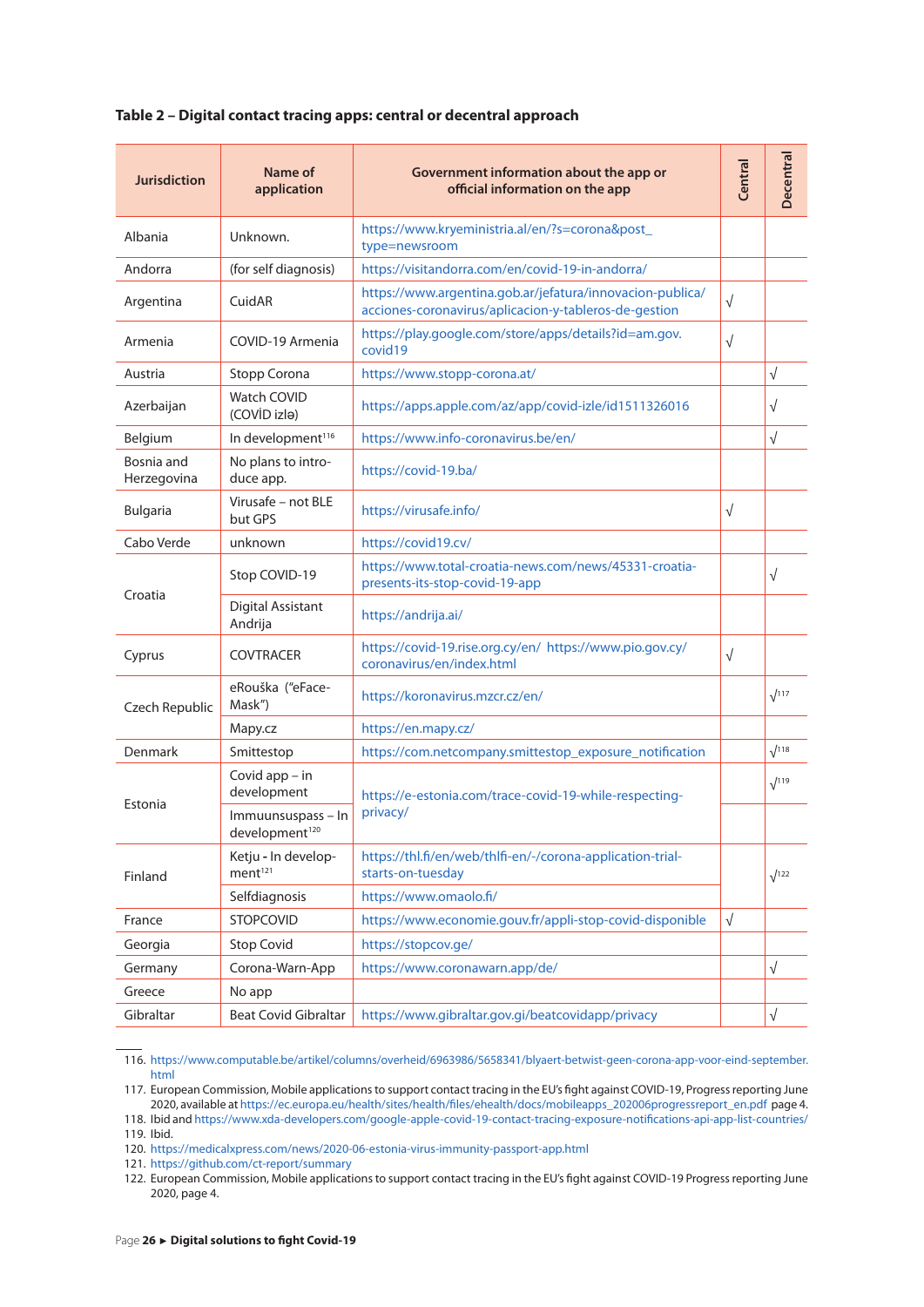| Hungary                | VirusRadar                                             | https://virusradar.hu/                                                                                                                                | $\sqrt{}$    |              |
|------------------------|--------------------------------------------------------|-------------------------------------------------------------------------------------------------------------------------------------------------------|--------------|--------------|
|                        | <b>HKR</b>                                             | https://hazikaranten.hu/                                                                                                                              |              |              |
| Iceland                | Rakning C-19 App                                       | https://www.covid.is/app/is                                                                                                                           | $\sqrt{}$    |              |
| Ireland                | Covid Tracker                                          | https://www.hse.ie/eng/services/news/newsfeatures/cov-<br>id19-updates/covid-tracker-app/                                                             |              | $\sqrt{ }$   |
| Italy                  | Immuni                                                 | https://www.immuni.italia.it                                                                                                                          |              | $\sqrt{}$    |
| Latvia                 | <b>APTURI COVID</b>                                    | https://www.apturicovid.lv/#en                                                                                                                        |              | $\sqrt{ }$   |
| Liechten<br>stein      | No app                                                 | https://www.liechtenstein.li/land-und-leute/gesellschaft/<br>gesundheitswesen/corona-virus/                                                           |              |              |
| Lithuania              | App suspended by<br><b>DPA</b>                         | https://koronastop.lrv.lt/en/news/useful-and-meaningful-<br>self-isolation-with-a-mobile-app-quarantine                                               |              |              |
| Luxembourg             | No app                                                 | https://coronavirus.gouvernement/en.lu.html                                                                                                           |              |              |
| Malta                  | In development                                         | https://deputyprimeminister.gov.mt/en/health-promotion/<br>covid-19/Pages/landing-page.aspx                                                           |              | $\sqrt{123}$ |
|                        | Covid-19 Check                                         | https://covid19check.gov.mt/                                                                                                                          |              |              |
| <b>Mauritius</b>       | No app                                                 | http://www.covid19.mu                                                                                                                                 |              |              |
| Mexico                 | COVID-19 MX (self-<br>diagnosis & info) <sup>124</sup> | https://play.google.com/store/apps/details?id=mx.gob.<br>cdmx.adip.covid19cdmx&hl=en_US                                                               |              |              |
| Monaco                 | Uses French app                                        | https://en.gouv.mc/Portail-du-Gouvernement/Policy-Prac-<br>tice/Coronavirus-Covid-2019                                                                | $\sqrt{}$    |              |
| Montenegro             | No app                                                 | http://www.gov.me/en/homepage/measures_and_recom-<br>mendations/                                                                                      |              |              |
| Morocco                | Wiqaytna                                               | www.wiqaytna.ma/                                                                                                                                      |              | $\sqrt{ }$   |
|                        | Coronamelder<br>in development                         | https://coronamelder.nl/corona                                                                                                                        |              | $\sqrt{ }$   |
| <b>Netherlands</b>     | OLVG corona app -<br>self diagnosis                    | https://www.olvg.nl/de-corona-check                                                                                                                   |              |              |
| North Macedo-<br>nia   | Stop Korona!                                           | https://stop.koronavirus.gov.mk/en                                                                                                                    | $\sqrt{125}$ |              |
| Norway                 | Smittestopp-<br>suspended by DPA<br>$6/16^{126}$       | https://www.fhi.no/en/id/infectious-diseases/coronavirus/<br>use-of-smittestopp-privacy-policy/<br>&<br>https://helsenorge.no/coronavirus/smittestopp | $\sqrt{}$    |              |
|                        | ProteGO Safe                                           | https://www.gov.pl/web/koronawirus/protegosafe                                                                                                        |              | $\sqrt{127}$ |
| Poland                 | Kwarantanna<br>domowa                                  | https://www.gov.pl/web/cyfryzacja/aplikacja-kwarantanna-<br>domowa--ruszyl-proces-jej-udostepniania                                                   |              |              |
| Portugal               | STAYAWAY COVID<br>In development                       | https://covid19estamoson.gov.pt/app-estamoson-covid19/                                                                                                |              | $\sqrt{ }$   |
| Republic of<br>Moldava | Unknown                                                | https://ansp.md/index.php/category/actualizarea-situatiei-<br>privind-coronavirus/                                                                    |              |              |
| Romania                | Unknown                                                |                                                                                                                                                       |              |              |
| Russian<br>federation  | Social Monitoring                                      | https://www.mos.ru/news/item/73074073/                                                                                                                | $\sqrt{}$    |              |
| San Marino             | Unknown, can prob-<br>ably use Italian app             | http://www.iss.sm/on-line/home/artCataggiornamenti-<br>coronavirus.49004093.1.20.1.html                                                               |              |              |

<sup>123.</sup> European Commission, Mobile applications to support contact tracing in the EU's fight against COVID-19 Progress reporting June 2020, page 4.

<sup>124.</sup> The Ministry for Health (Federal Public Administration Agency) of the Mexican government developed and launched the application COVID-19 MX to help self-diagnosis, find nearby hospitals and provide statistics.

<sup>125.</sup> <https://stop.koronavirus.gov.mk/en>

<sup>126.</sup> <https://github.com/ct-report/summary>

<sup>127.</sup> European Commission, Mobile applications to support contact tracing in the EU's fight against COVID-19, Progress reporting June 2020, page 4.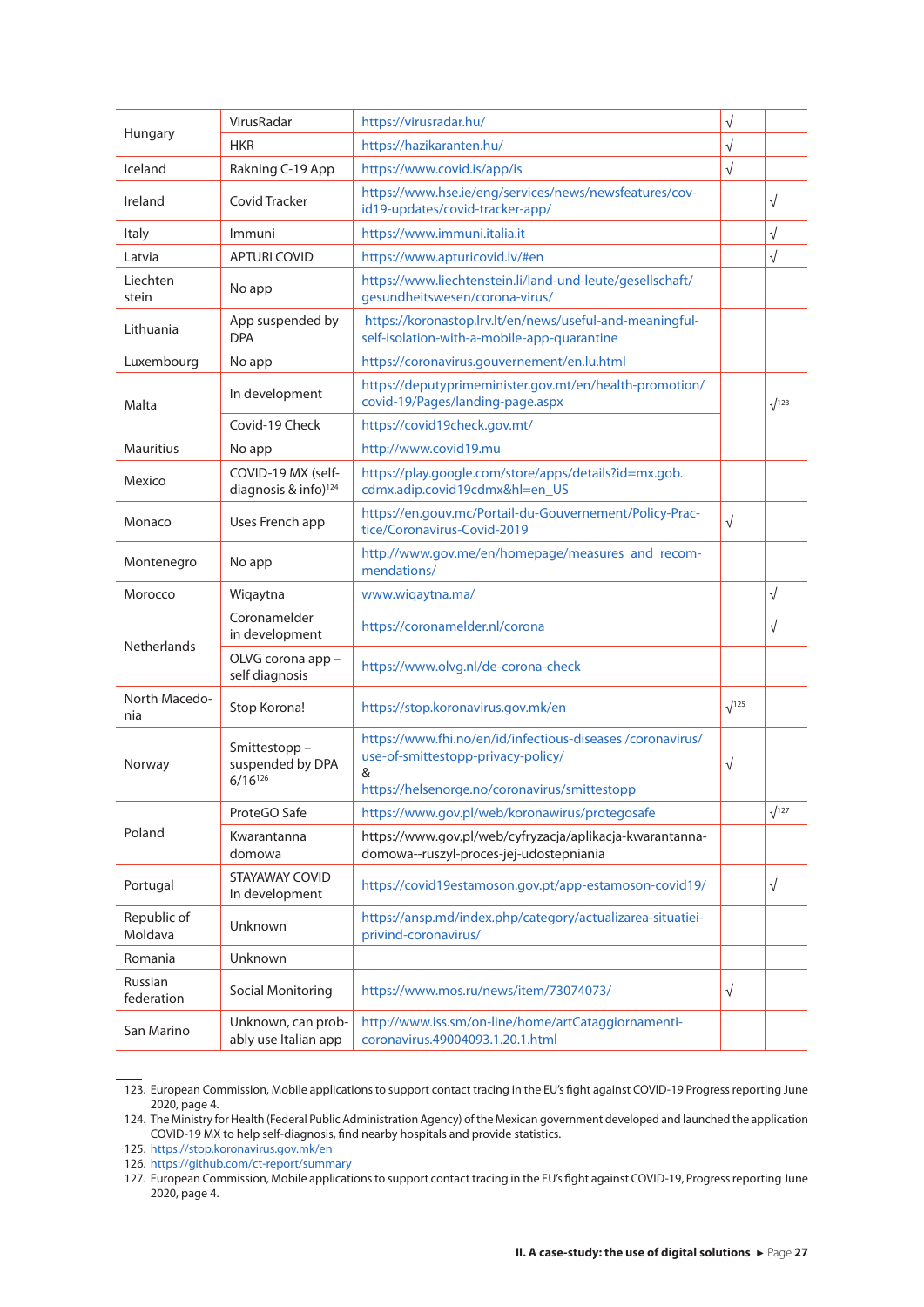<span id="page-28-0"></span>

| Senegal           | Unknown. Appears<br>to be Daancovid19         | https://daancovid19.sn                                                                                                                                                                                                                                      |            |              |
|-------------------|-----------------------------------------------|-------------------------------------------------------------------------------------------------------------------------------------------------------------------------------------------------------------------------------------------------------------|------------|--------------|
| Serbia            | Unknown                                       | https://covid19.rs/eng-instituteforpublichealth-updates/                                                                                                                                                                                                    |            |              |
| Slovak Republic   | COVID19 Zostan<br>Zdravy                      | https://www.dhis2.org/covid-19                                                                                                                                                                                                                              | $\sqrt{ }$ |              |
| Slovenia          | Ostani Zdrav<br>In development                | https://www.gov.si/en/news/2020-07-30-application-for-<br>protecting-public-health-and-lives-is-anticipated-to-be-<br>available-in-mid-august/                                                                                                              |            | $\sqrt{ }$   |
| Spain             | Radar COVID. In<br>development <sup>128</sup> | https://www.mineco.gob.es/portal/site/mineco/menuitem.<br>2efe1f7b4e40d4856c8a0f35026041a0/?vgnextoid=de1969e<br>8c9b11710VgnVCM1000001d04140aRCRD + regional apps,<br>such as<br>https://play.google.com/store/apps/details?id=org.madrid.<br>CoronaMadrid |            | $\sqrt{129}$ |
| Sweden            | No plans to intro-<br>duce app                | https://www.government.se/government-policy/the-gov-<br>ernments-work-in-response-to-the-virus-responsible-for-<br>covid-19/                                                                                                                                |            |              |
| Switzerland       | SwissCovid                                    | https://www.bag.admin.ch/bag/de/home/krankheiten/<br>ausbrueche-epidemien-pandemien/aktuelle-ausbrueche-<br>epidemien/novel-cov/swisscovid-app-und-contact-tracing.<br>html#-728718249                                                                      |            | $\sqrt{130}$ |
| Tunisia           | E7mi (contact<br>tracing)                     | https://e7mi.tn/faq_ar.html                                                                                                                                                                                                                                 |            | $\sqrt{131}$ |
|                   | Stop Corona (self-<br>diagnosis)              | https://www.stopcorona.gov.tn/                                                                                                                                                                                                                              |            |              |
| Turkey            | HES (Life fits inside<br>the house)           | https://play.google.com/store/apps/details?id=tr.gov.saglik.<br>hayatevesigar&hl=en_US                                                                                                                                                                      | $\sqrt{ }$ |              |
| Ukraine           | Name unknown                                  | https://covid19.gov.ua/ & https://www.kmu.gov.ua/news/<br>projdi-observaciyu-vdoma &<br>https://moz.gov.ua/koronavirus-2019-ncov                                                                                                                            |            |              |
| United<br>Kingdom | New NHS<br>Covid-19 launched<br>24 Sept. 2020 | https://covid19.nhs.uk/                                                                                                                                                                                                                                     |            | $\sqrt{ }$   |
| Uruguay           | CoronavirusUY<br>(self-diagnosis)             | https://www.gub.uy/ministerio-salud-publica/coronavirus                                                                                                                                                                                                     |            | $\sqrt{132}$ |

#### **1. Centralised tracing apps**

■Inspired by the Singapore Trace Together app and the South Korean Corona 100 app, for example the **United Kingdom**, **Germany**, **Hungary**, **Slovenia**, **Malta** and **France** started to develop centralised contact tracing apps. In total, 14 countries have apps with a centralised data collection. Some countries were inspired by the Pan-European Privacy-Preserving Proximity Tracing protocol (PEPP-PT). This first generation of apps raised many privacy alerts, as these apps sent contact logs with pseudonymised personal data to a central (government) back-end server after a user reported to be infected with the virus. This centralised approach allowed the recipient authority to calculate the proximity, and individually notify other users of the app of potential contact with an infected person. On 19 April 2020, the approach chosen by PEPP-PT was strongly criticised by over 300 security and privacy academics from 26 countries. Though many countries have since moved to a decentralised model of contact tracing, and the centralised apps deployed in the **United Kingdom**

<sup>128.</sup> <https://english.elpais.com/society/2020-06-29/spain-launches-first-phase-of-coronavirus-tracking-app.html>

<sup>129.</sup> *El Pais*, Spain launches first phase of coronavirus-tracking app, 29 June 2020, available at [https://ec.europa.eu/health/sites/health/](https://ec.europa.eu/health/sites/health/files/ehealth/docs/mobileapps_202006progressreport_en.pdf) [files/ehealth/docs/mobileapps\\_202006progressreport\\_en.pdf](https://ec.europa.eu/health/sites/health/files/ehealth/docs/mobileapps_202006progressreport_en.pdf)

<sup>130.</sup> [https://www.bag.admin.ch/bag/de/home/krankheiten/ausbrueche-epidemien-pandemien/aktuelle-ausbrueche-epidemien/](https://www.bag.admin.ch/bag/de/home/krankheiten/ausbrueche-epidemien-pandemien/aktuelle-ausbrueche-epidemien/novel-cov/swisscovid-app-und-contact-tracing.html#-728718249) [novel-cov/swisscovid-app-und-contact-tracing.html#-728718249](https://www.bag.admin.ch/bag/de/home/krankheiten/ausbrueche-epidemien-pandemien/aktuelle-ausbrueche-epidemien/novel-cov/swisscovid-app-und-contact-tracing.html#-728718249)

<sup>131.</sup> [https://e7mi.tn/faq\\_fr.html](https://e7mi.tn/faq_fr.html) and<https://e7mi.tn/presentation.pdf>, only available in Arabic.

<sup>132.</sup> <https://www.xda-developers.com/google-apple-covid-19-contact-tracing-exposure-notifications-api-app-list-countries/>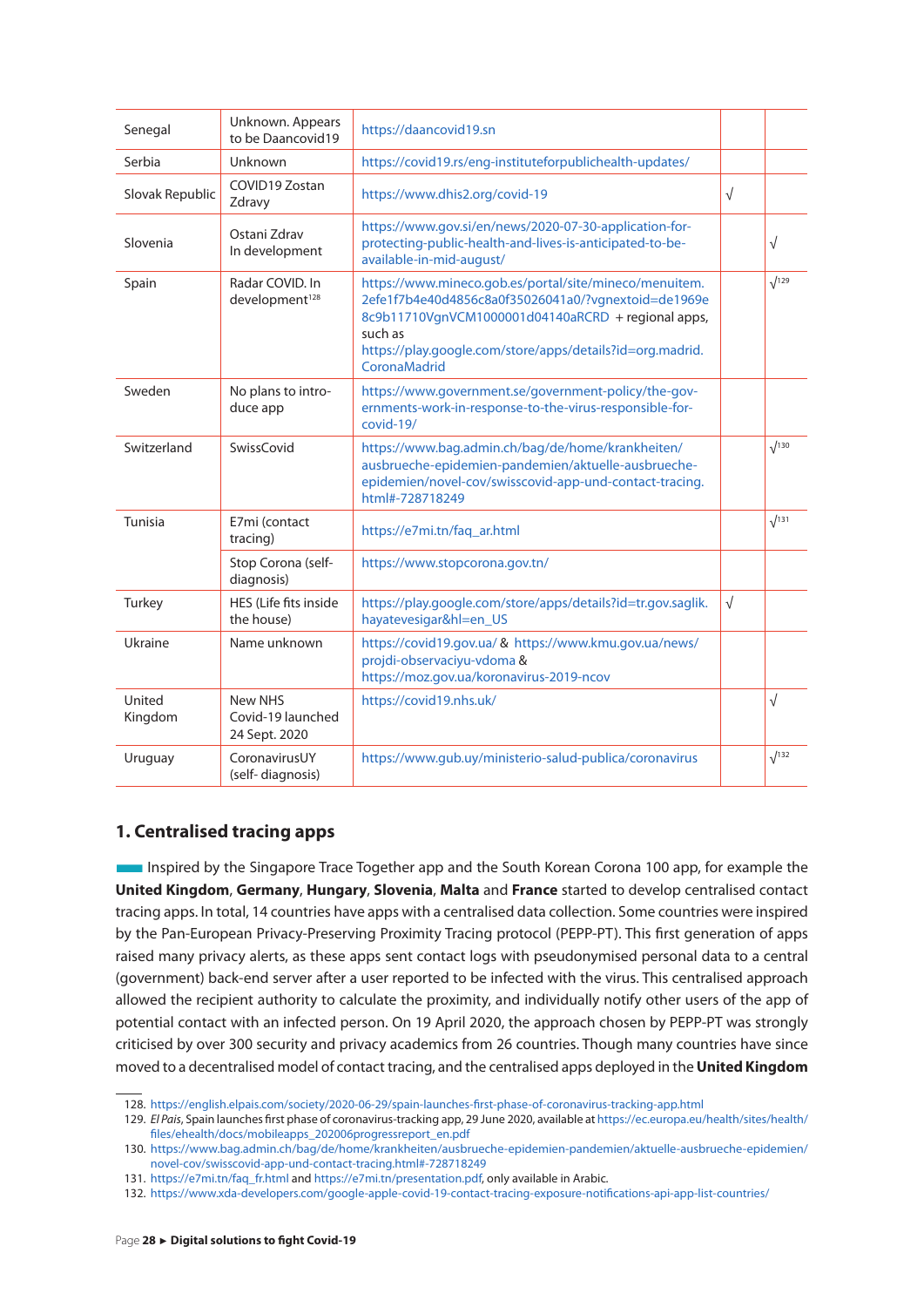<span id="page-29-0"></span>and **Norway** were suspended for lack of effectivity, **France** continued with a semi-centralised approach, launching StopCovid.<sup>133</sup>

■In **Bulgaria**, the government developed a contact tracing app based on GPS location data, instead of Bluetooth data. The app *Virusafe* aims at assisting the competent authorities in organising and controlling the anti-epidemic measures imposed in the country. The controller of the personal data processed through the app is the Ministry for Health. Use of the app is voluntary and all data processing, including data about health and geolocation data, is based exclusively on consent.

■In **Cyprus**, in addition to the use of ebracelets, a proximity tracing app is deviced. The purpose is to check the users' location trails and identify the places a carrier has visited and in turn, locate other contacts who have been in close proximity with the diagnosed carrier.

■In **Hungary** and **North Macedonia**, a contact tracing app (named *Virusradar* in Hungary and *StopKorona!* in North Macedonia) requires users to provide a mobile phone number. The user receives a code via SMS that is necessary to register with the app, which entails the possibility to establish a connection between the phone number and the app's unique ID. Like other contact tracing apps, *Virusradar* uses Bluetooth to communicate with other users and exchanges encrypted, anonymous data about the distance of surrounding devices if they have been at a dangerous distance for the past 14 days. Users can choose to share their data with epidemiologists, but they can also be asked by professionals to share their data, thereby notifying people who have been in close contact with an infected person. Hungary and North Macedonia have chosen slightly longer time and distance limits than most other countries: 20 minutes within 2 metres distance, instead of 15 minutes within 1.5 metres distance.<sup>134</sup>

#### **2. Decentralised tracing apps**

**■ 25 respondents have indicated that the decentralised approach has been retained in the development** of their apps.

■Numerous parties to Convention 108 already use, or plan to shortly use , the DP-3T protocol or the Google Apple Exposure Notification System (GAEN). These are: **Austria, Belgium, Croatia, Denmark, Estonia, Finland, Germany, Ireland, Italy, Latvia, Malta, Poland, Portugal, Slovenia, Spain, Switzerland, the Netherlands** and the **United Kingdom**.

**The privacy policy of the Spanish RadarCovid app provides an interesting level of detail<sup>135</sup>.** 

■ In **Austria**, the Red Cross Stop Corona app was reverse engineered by security firm SBA Research<sup>136</sup>. In a joint analysis with NOYB-founder Max Schrems, they concluded the app complied with data protection laws, even though the app transmits a mobile number to the Red Cross servers.

■**Belgium** initially did not plan to launch a proximity tracking app. In **Luxembourg**, members of parliament urged the government in May 2020 not to introduce a digital tracing app. They insisted on four necessary conditions should the government decide to develop an app: "the app should protect privacy, disclose the source code, communicate with other European apps and not allow data identifying individuals to be collected centrally."74 In Belgium, the government finally decided to launch after the summer its Coronalert app.

■The **Danish** *Smittestop* app was based on the Norwegian example with the same name, with the difference that the Danish app is based on the GAEN system and does not collect additional location data on top of the bluetooth exchanges. The reason the Norwegian app developers initially choose to collect other location data was due to the fact that more than half of Norwegians use iPhones and prior to the launch of the GAEN system, iPhones were not recording the data when users were not actively using the app.<sup>137</sup>

**Italy** explains that it uses data from the app to monitor the evolution of the epidemic and to enhance the accuracy of the model through which the app establishes whether the contact is sufficiently at risk as to trigger a notification. It is not clear how Italy obtains data from the app, which allegedly operates in a decentralised way.

<sup>133.</sup> *RFI*, France's Covid-19 tracking app has only identified 14 people at risk, 24 June 2020, [https://www.rfi.fr/en/](https://www.rfi.fr/en/science-and-technology/20200624-france-s-covid-19-tracking-app-has-only-identified-14-people-at-risk) [science-and-technology/20200624-france-s-covid-19-tracking-app-has-only-identified-14-people-at-risk](https://www.rfi.fr/en/science-and-technology/20200624-france-s-covid-19-tracking-app-has-only-identified-14-people-at-risk)

<sup>134.</sup> *Hungary today*, Coronavirus: New App to Track Nearby Positive Cases Available to Download, 14 May 2020, available at [https://](https://hungarytoday.hu/coronavirus-hungary-app-virusradar/) [hungarytoday.hu/coronavirus-hungary-app-virusradar/](https://hungarytoday.hu/coronavirus-hungary-app-virusradar/) North Macedonia, StopKorona!?, available at [https://stop.koronavirus.](https://stop.koronavirus.gov.mk/en) [gov.mk/en](https://stop.koronavirus.gov.mk/en)

<sup>135.</sup> RadarCovid privacy policy (in Spanish), available at <https://radarcovid.covid19.gob.es/terms-of-service/privacy-policy.html>

<sup>136.</sup> <https://noyb.eu/en/report-red-cross-corona-app-reviewed-noyb>

<sup>137.</sup> *DR*, Danish corona app 'according to Norwegian model': This is what you can expect, (in Danish only), 8 April 2020, available at <https://www.dr.dk/nyheder/penge/dansk-corona-app-efter-norsk-model-det-kan-du-forvente>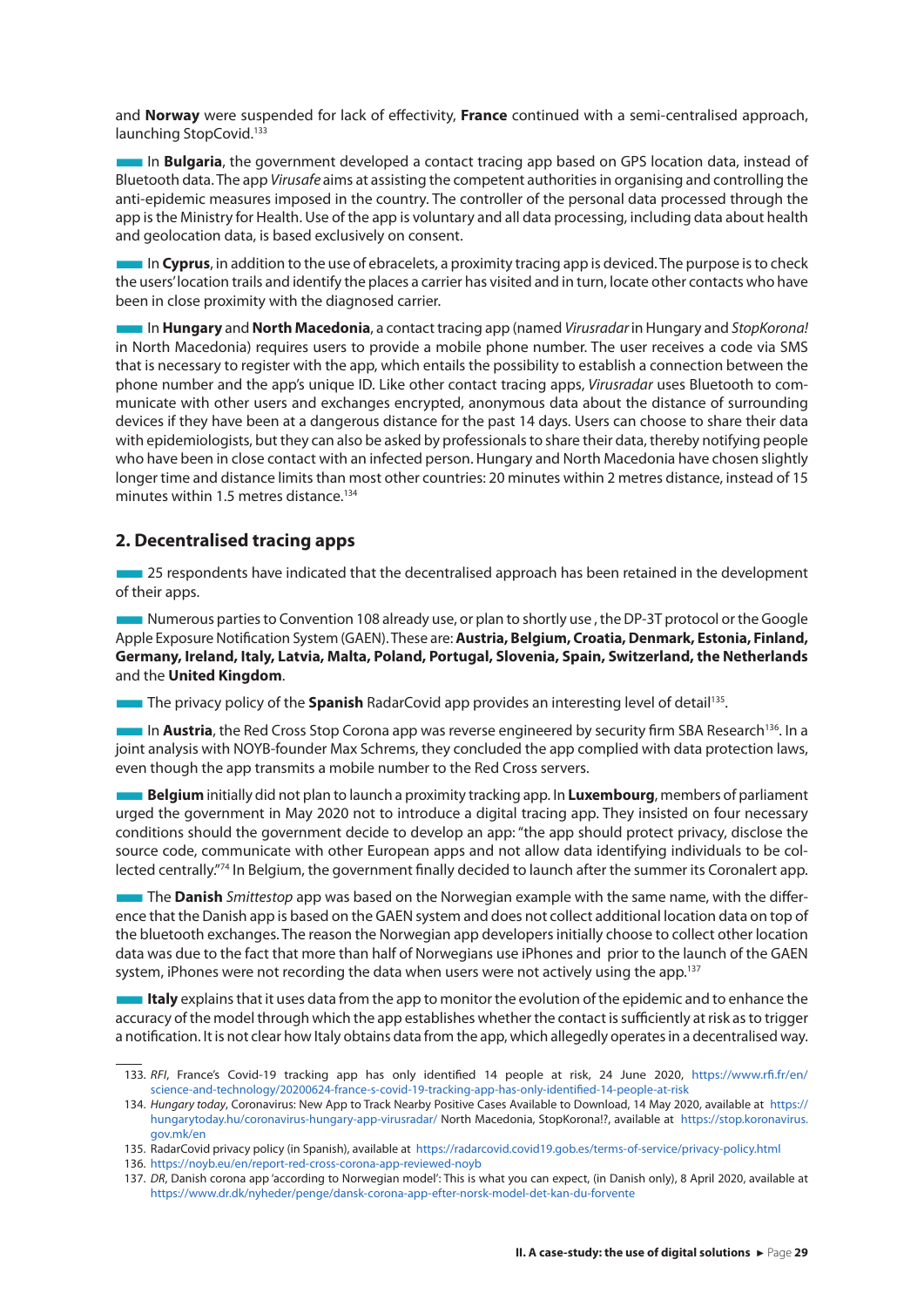<span id="page-30-0"></span>■**Latvia** underlined the decentralised nature of the app, based on a voluntary use, with all data remaining on the device. It is only when a user chooses to provide contact information that a notification is sent from the device to the health authority with the contact phone number, date and duration of the contact with the infected person. The logs on the app are automatically deleted after 14 days. With regard to the purpose of contact tracing, the use of the app is presented as making it possible to achieve the goal of detecting new cases of the disease more efficiently and in a more precise way.138

### B. Other purposes

**Although most countries deviced apps for the purposes of proximity and contact tracing, some countries** invested efforts in apps aimed at achieving other purposes. Some of these purposes operate at a general level to bring assistance and guidance to users, while others imply more intrusive and coercive features with a view to control the spread of the pandemic.

**Examples of such other purposes are:** 

- $\triangleright$  provide general news and information about the pandemic;
- $\blacktriangleright$  help people with self-diagnosis of symptoms;
- ► provide instructions to avoid infection;
- ► provide information about access to health services;
- $\triangleright$  create maps to help people avoid virus hotspots;
- ► enforce containment measures;
- ► fill in a form about reasons for movement during lockdown;
- ► map travel patterns from inhabitants;
- ► create daily statistics of recorded cases;
- ► record physical passage of visitors at entry and control points;
- ► allow users to submit online reports about the violation of rules by other people;
- ► provide crowd control.

■ Table 3 below shows the different purposes for which countries use such apps, based on the answers to the questionnaire, as completed with publicly available information sources.

#### **Table 3 – Different purposes of the apps**

| <b>Jurisdiction</b> | <b>Name of application</b> | Purpose(s)                          |                 |                      |               |                        |                        |            |
|---------------------|----------------------------|-------------------------------------|-----------------|----------------------|---------------|------------------------|------------------------|------------|
|                     |                            | Contact tracing/<br>Proximity Alert | Self-diagnostic | Containment<br>check | Crowd control | Map travel<br>patterns | Immunity pass-<br>port | Other      |
| Andorra             | In development             |                                     | $\sqrt{}$       |                      |               |                        |                        |            |
| Argentina           | CuidAR                     |                                     | $\sqrt{}$       | $\sqrt{ }$           | $\sqrt{ }$    | √                      | $\sqrt{ }$             |            |
| Armenia             | COVID-19 Armenia           | $\sqrt{ }$                          | $\sqrt{ }$      |                      |               |                        |                        | $\sqrt{ }$ |
| Austria             | Stopp Corona               | √                                   |                 | $\sqrt{ }$           |               |                        |                        |            |
| Azerbaijan          | Watch COVID (COVID izla)   | $\sqrt{ }$                          |                 |                      |               |                        |                        | $\sqrt{ }$ |
| Belgium             | Coronalert                 | $\sqrt{ }$                          |                 |                      |               |                        |                        |            |
| <b>Bulgaria</b>     | Virusafe - not BLE but GPS | $\sqrt{ }$                          | $\sqrt{ }$      |                      |               |                        |                        |            |
| Croatia             | Andrija                    |                                     | $\sqrt{ }$      |                      |               |                        |                        |            |
| Cyprus              | <b>COVTRACER</b>           | $\sqrt{ }$                          |                 |                      |               |                        |                        |            |
| Czech Republic      | eRouška                    | $\sqrt{ }$                          |                 |                      |               | √                      |                        |            |
| Denmark             | Smittestop                 | √                                   |                 |                      |               |                        |                        |            |
| Estonia             | In development             | $\sqrt{ }$                          |                 |                      |               |                        |                        |            |

<sup>138.</sup> Latvian Data Protection Inspectorate, in Latvian only, Stop Covid does not track people, available at [https://www.dvi.gov.lv/lv/](https://www.dvi.gov.lv/lv/zinas/mobila-lietotne-apturi-covid-neizseko-personas/) [zinas/mobila-lietotne-apturi-covid-neizseko-personas/](https://www.dvi.gov.lv/lv/zinas/mobila-lietotne-apturi-covid-neizseko-personas/)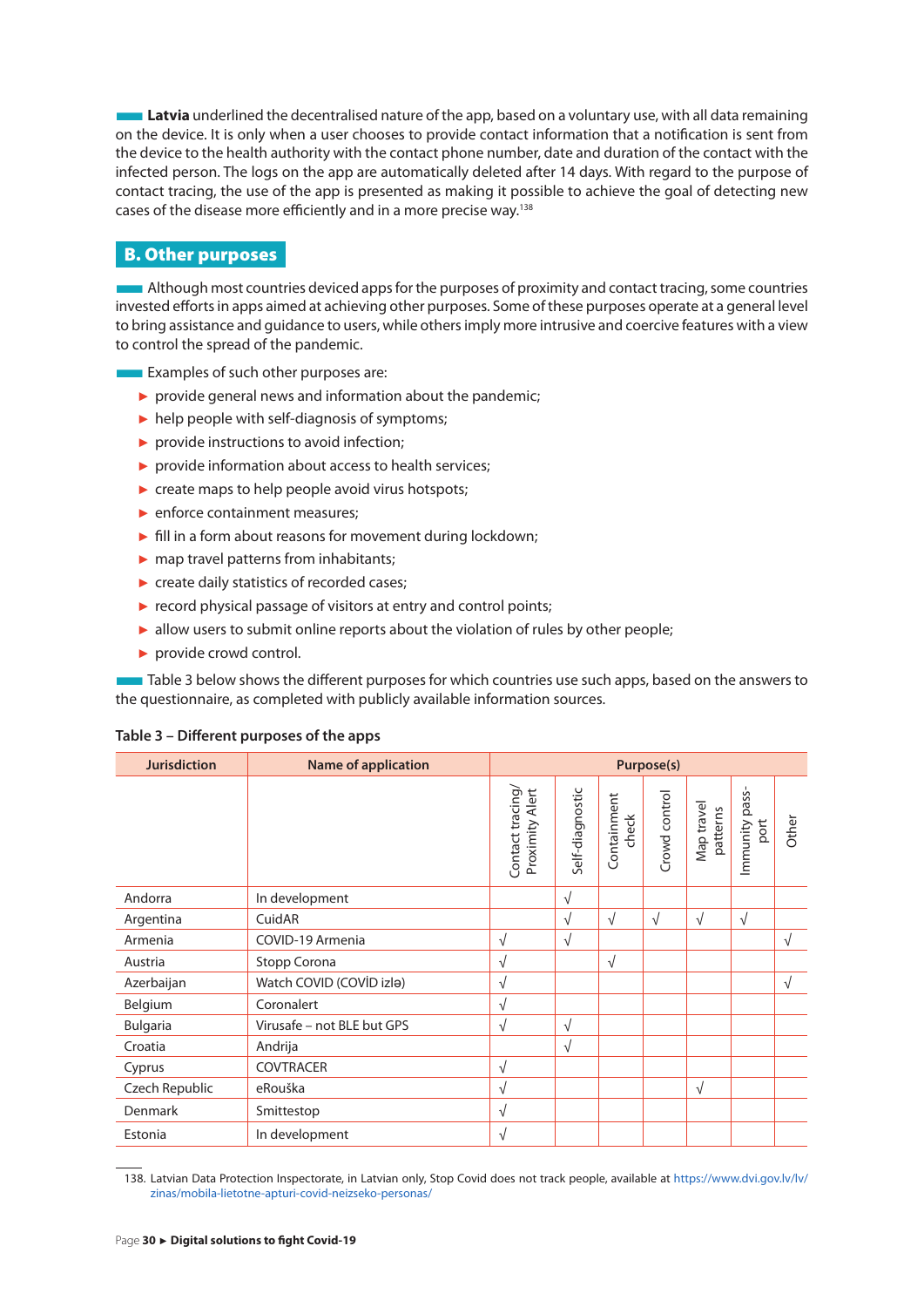| Finland                   | Ketju In development <sup>139</sup>         | $\sqrt{}$  | $\sqrt{}$    |            |            |            | $\sqrt{ }$ |
|---------------------------|---------------------------------------------|------------|--------------|------------|------------|------------|------------|
| France                    | <b>STOPCOVID</b>                            | $\sqrt{}$  |              |            |            |            |            |
| Georgia                   | <b>Stop Covid</b>                           | $\sqrt{ }$ |              |            | $\sqrt{}$  |            |            |
| Germany                   | Corona-Warn-App                             | $\sqrt{}$  |              |            |            |            |            |
| Gibraltar                 | <b>Beat Covid Gibraltar</b>                 | $\sqrt{ }$ |              |            |            |            |            |
| Hungary                   | VirusRadar                                  | $\sqrt{}$  |              | $\sqrt{ }$ |            |            |            |
| Iceland                   | Rakning C-19 App                            | $\sqrt{}$  |              |            |            |            |            |
| Ireland                   | <b>Covid Tracker</b>                        | $\sqrt{}$  | $\sqrt{}$    |            |            |            | $\sqrt{ }$ |
| Italy                     | Immuni                                      | $\sqrt{}$  |              |            |            |            | $\sqrt{}$  |
| Latvia                    | <b>APTURI COVID</b>                         | $\sqrt{}$  | $\sqrt{}$    |            |            |            |            |
| Liechtenstein             | No app but wearable                         | $\sqrt{}$  |              |            |            |            |            |
|                           | Coronavirus - No longer available           | $\sqrt{}$  | $\sqrt{}$    |            |            |            |            |
| Lithuania                 | Quarantine app suspended                    |            |              | $\sqrt{ }$ |            |            |            |
| Luxembourg                | No app                                      |            |              |            |            |            |            |
| Malta                     | Covid-19 Check                              |            | $\sqrt{140}$ |            |            |            |            |
| Mexico                    | Self diagnostic                             |            | $\sqrt{}$    |            |            |            |            |
| Monaco                    | French app                                  | $\sqrt{}$  |              |            |            |            |            |
| Morocco                   | Wiqaytna                                    | $\sqrt{}$  | $\sqrt{}$    |            |            |            |            |
|                           | Coronamelder In development                 | $\sqrt{}$  |              |            |            |            |            |
| <b>Netherlands</b>        | OLVG Corona app                             |            | $\sqrt{}$    |            |            |            |            |
| North Macedonia           | Stop Korona!                                | $\sqrt{}$  |              |            |            |            |            |
| Norway                    | Smittestopp - suspended 6/16 <sup>141</sup> | $\sqrt{}$  |              |            | $\sqrt{ }$ |            |            |
|                           | ProteGO Safe                                | $\sqrt{ }$ |              |            |            |            |            |
| Poland                    | Kwarantanna Domowa                          |            | $\sqrt{}$    | $\sqrt{ }$ |            |            |            |
| Portugal                  | STAYAWAY COVID In development               | $\sqrt{}$  |              |            |            |            |            |
| <b>Russian federation</b> | <b>Social Monitoring</b>                    |            |              | $\sqrt{ }$ |            |            |            |
| San Marino                | Unknown                                     |            |              | $\sqrt{}$  |            |            |            |
| Senegal                   | Daancovid19                                 | $\sqrt{}$  | $\sqrt{}$    | $\sqrt{}$  | $\sqrt{}$  |            |            |
| Serbia                    | Unknown                                     |            |              |            |            |            |            |
| Slovak Republic           | COVID19 ZostanZdravy                        | √          |              | $\sqrt{}$  |            |            |            |
| Slovenia                  | Ostani Zdrav In development                 | $\sqrt{ }$ |              |            |            |            |            |
| Spain                     | Radar COVID                                 |            | $\sqrt{}$    |            |            |            |            |
| Switzerland               | SwissCovid                                  | $\sqrt{ }$ |              |            | $\sqrt{}$  |            |            |
|                           | Stop Corona                                 | $\sqrt{ }$ |              |            |            |            |            |
| Tunisia                   | E7mi                                        |            | $\sqrt{}$    |            |            |            |            |
| Turkey                    | <b>HES</b>                                  | $\sqrt{ }$ | $\sqrt{}$    | $\sqrt{ }$ | $\sqrt{}$  | $\sqrt{ }$ |            |
| Ukraine                   | Name unknown                                |            | $\sqrt{}$    | $\sqrt{}$  | $\sqrt{}$  |            |            |
| United Kingdom            | NHS Covid-19 contact-tracing app            | $\sqrt{}$  |              |            |            |            |            |
| Uruguay                   | CoronavirusUY                               | $\sqrt{}$  | $\sqrt{}$    |            |            |            |            |
|                           |                                             |            |              |            |            |            |            |

■In **Finland, Lithuania, Malta, Mexico,** the **Netherlands, Poland** and **Slovenia** apps and websites are developed for self-diagnosis. In Finland, a web-based symptom checker has been implemented. The symptom checker enables anyone to analyse his/her symptoms, get reliable guidance/information and contact health care for further guidance and testing. A similar website with a health questionnaire from the Dutch National

<sup>139.</sup> Source:<https://github.com/ct-report/summary>

<sup>140.</sup> *Malta Independent*, Coronavirus: Take the test – web app launched, 30 April 2020, available at [https://www.independent.com.mt/](https://www.independent.com.mt/articles/2020-04-30/local-news/Coronavirus-Take-the-test-web-app-laun) [articles/2020-04-30/local-news/Coronavirus-Take-the-test-web-app-launched-6736222624\](https://www.independent.com.mt/articles/2020-04-30/local-news/Coronavirus-Take-the-test-web-app-laun)

<sup>141.</sup> Source:<https://github.com/ct-report/summary>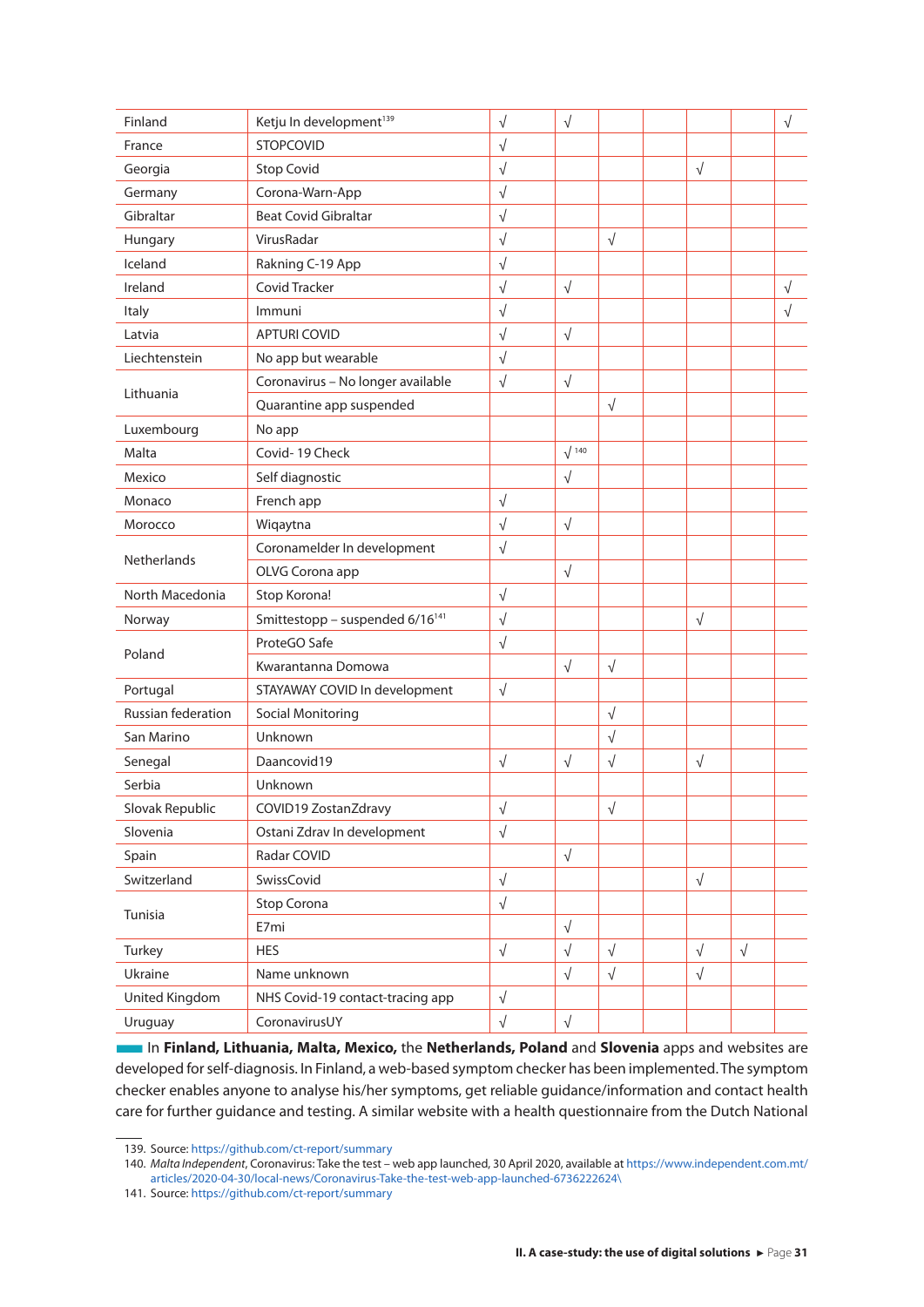Institute for Public Health and the Environment was taken offline twice due to structural information security problems. The website should have shown an anonymised map of the Netherlands showing zones with high grades of infection.<sup>142</sup> As described in the first part of this report, the Slovenian website was suspended pending completion of a Data Protection Impact Assessment.

■The **Lithuanian** app enables daily coronavirus symptom tracking, and the receiving of health advice and information. The **Mexican** app gives direct access to the epidemiological health care telephone number and provides a map that identifies the closest health units to the user's location. The app also provides information about the virus, tips to prevent infection and official government news about the pandemic. In **Uruguay**, the CoronavirusUY app is aimed at people that suspect they are infected with the virus. In a second phase, all people that have been diagnosed with the virus will be invited to download the app. The Uruguayan Ministry for Health has assured that the app does not collect geolocation data of the app users, and that the data are not used for any other purpose.<sup>143</sup>

■In **Armenia**, the Covid-19 app is presented as producing daily statistics of recorded cases, (legal) decisions, a list of medical institutions, instructions to avoid infection, as well as tools for public control, including an opportunity to submit an online report on violations of the rules by other people or to fill in a mandatory electronic movement form.

**In Azerbaijan**<sup>144</sup> and **Ireland**, the app provides news and information sources about the pandemic. The app in Azerbaijan enables direct contact to the Anti-Coronavirus Hotline in one touch.

**The Only one country that answered the questionnaire (Argentina)** plans to use the app for crowd control, while seven countries plan to use data from the app to map (aggregated) travel patterns (**Argentina, Czech Republic, Georgia, Norway, Senegal, Switzerland and Ukraine**). In addition, **Turkey** uses its HES app to map intercity travels by train and by plane.

■ According to the answers to the questionnaire, eight countries plan to use the app to enforce quarantine measures. These countries are **Argentina, Austria, Hungary, Lithuania, Senegal, Slovak Republic** and **Ukraine**. It seems from public sources that **Poland**, **San Marino**, **Turkey** and **Russia** also use(d) an app for this purpose.

■Initially, **Poland** only developed an app to enforce quarantine measures. Use of this Home Quarantine app would be mandatory for everybody that notified officials they had contracted the virus, or because they returned to Poland from abroad. The app collected detailed location data and required people to upload selfies when prompted so that officials could pinpoint their exact location.<sup>145</sup> The use of this app is not mandatory. Later, Poland also decided to develop a proximity tracing app based on the decentralised proximity tracking technology of GAEN.146

■**Hungary** has also developed an app to enforce quarantine measures, The *Házi Karantén Rendszer* app (The Home Quarantine System, HKR). People who have been officially quarantined for Covid-19 infection have to be registered, and their location data are monitored. At randomly generated times, the HKR system sends remote control requests via SMS, and a health assessment questionnaire once a day. Users have to start the app within 15 minutes of receiving the request. The app automatically takes several pictures of the user, to provide proof of their identity and location. These data are then compared with the address of the home quarantine provided during registration.147 The data are sent to the GP from the patient, and are used in an aggregated, anonymised form to predict health needs.

■■ Since April, based on a decree of the mayor of **Moscow**, infected patients must install the Social Monitoring app if they wish to do the quarantine at home. Prior to installation of the app, "the nurse takes a picture of the patient and records the data in an identity document. This information is transferred to a single data center

<sup>142.</sup> MBS News, RIVM website Infection radar temporarily offline after data breach, 7 June 2020, available at [https://www.mbs.news/](https://www.mbs.news/en/2020/06/rivm-website-infection-radar-temporarily-offline-after-data-breach-inland.html) [en/2020/06/rivm-website-infection-radar-temporarily-offline-after-data-breach-inland.html.](https://www.mbs.news/en/2020/06/rivm-website-infection-radar-temporarily-offline-after-data-breach-inland.html)

<sup>143.</sup> Uruguay Ministry for Health, Coronavirus UY: this is the app designed for those who suspect they have Covid-19, in Spanish only, available at [https://www.elpais.com.uy/informacion/salud/coronavirus-uy-asi-app-covid-presento-gobierno-hoy.html.](https://www.elpais.com.uy/informacion/salud/coronavirus-uy-asi-app-covid-presento-gobierno-hoy.html)

<sup>144.</sup> Explanation in the app stores about the purposes of the Watch COVID" (*COVİD izlə*) app for iOS and Android devices, for Apple available at <https://apps.apple.com/az/app/covid-izle/id1511326016>

<sup>145.</sup> *Politico*, Poland's coronavirus app offers playbook for other governments, 2 April 2020, available at [https://www.politico.eu/article/](https://www.politico.eu/article/poland-coronavirus-app-offers-playbook-for-other-governments/) [poland-coronavirus-app-offers-playbook-for-other-governments/](https://www.politico.eu/article/poland-coronavirus-app-offers-playbook-for-other-governments/) 

<sup>146.</sup> Reuters, Poland rolls out privacy-secure coronavirus tracking app, 9 June 2020, URL: [https://www.reuters.com/article/](https://www.reuters.com/article/us-health-coronavirus-poland-tech-idUSKBN23G208) [us-health-coronavirus-poland-tech-idUSKBN23G208](https://www.reuters.com/article/us-health-coronavirus-poland-tech-idUSKBN23G208)

<sup>147.</sup> Translated in English, the app description is: "Anyone who has been placed in official home quarantine can decide whether they want to take advantage of the HKR system by continuously fulfilling remote monitoring requests through the application or by undertaking personal police control during the quarantine period without using the application." Hungary, HRK app information (in Hungarian only), available at <https://hazikaranten.hu/>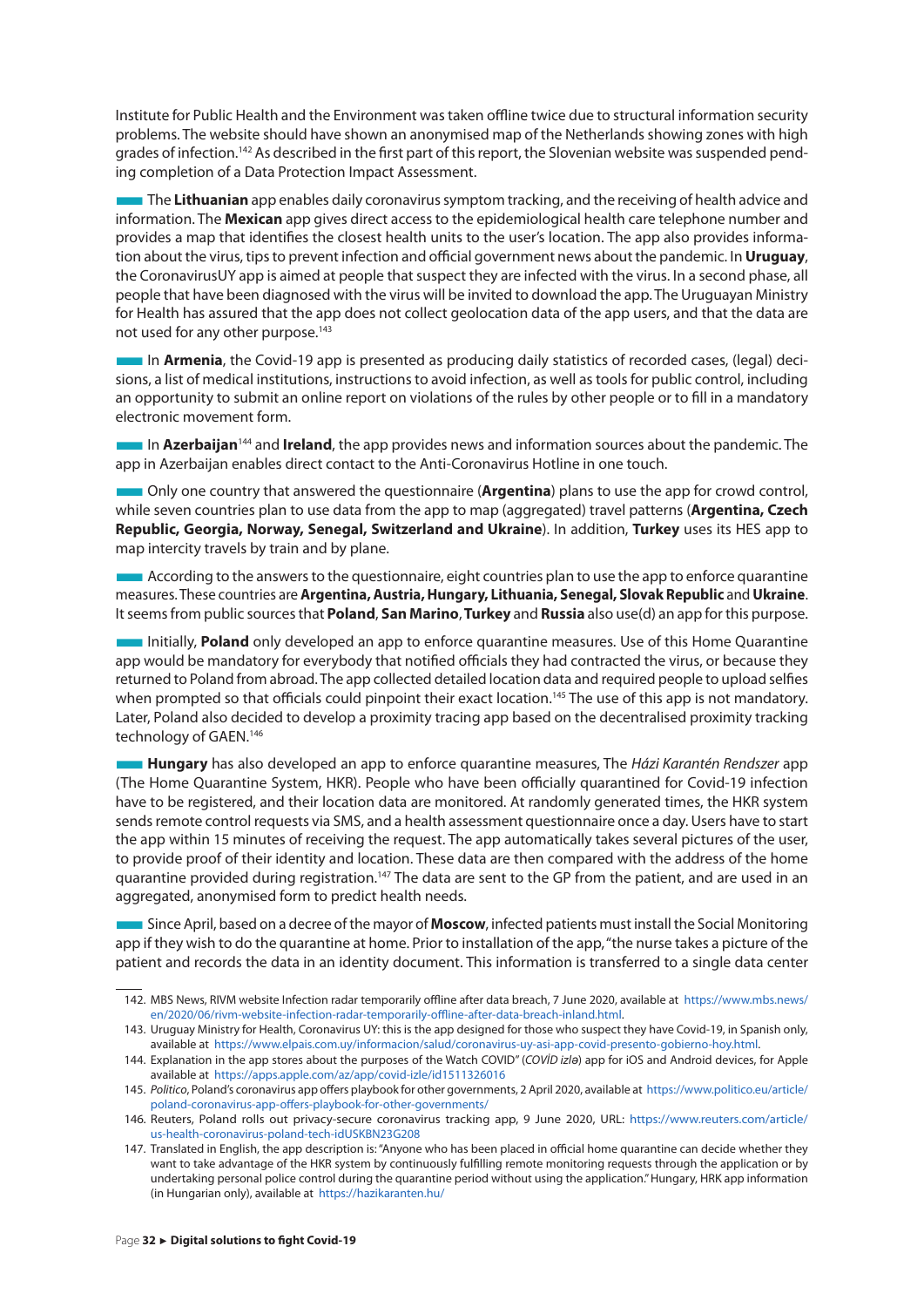<span id="page-33-0"></span>and the "Social Monitoring" service."<sup>148</sup> On installation the app collects to confirm the phone number, and the user must make a selfie. After that, the app continuously collects location data from the smartphone. The Moscow authorities combine these data with city video surveillance to enforce quarantine orders. If a patient refuses to use the service, he or she faces a fine of 4000 rubles. In addition, the patient will be placed in an observatory or medical facility and will not be able to return to home treatment. The tracking data are stored on the city hall's server for one year.<sup>149</sup>

■Similarly, the **Turkish** Ministry for Health created the '*Hayat Eve Sığar*' (HES) app (*Life fits inside the house*) as part of the Pandemic Isolation Tracking app.<sup>150</sup> If citizens in quarantine leave their house, they immediately receive a warning via SMS. Persons that wish to travel by train or plane between cities in Turkey have to show a code from the app. Only if the app confirms that they have not been infected with the virus will they be allowed to travel.

**Liechtenstein** does not use a mobile app, but is testing<sup>151</sup> an existing electronic bracelet that measures skin temperature, pulse, respiration and blood flow.152 The Liechtenstein government funds the test on 2 200 of the 38 000 inhabitants of the principality, in the hope it can also detect Covid-19 infection in early stage.

**EXCOLUTE:** According to the answer received, wearable technology is also used in **Cyprus**.

**Even if the use of such wearable technology is strictly voluntary, data protection risks exist for the users,** as people may feel pressured to demonstrably wear the bracelet, while the reliability of measurements has not been proven and the potential consequences of a wrong conclusion about the health of the wearer can be serious (mandatory quarantine, exclusion from the workplace, social exclusion, stigmatisation, discrimination, etc).

#### C. Public engagement and private sector involvement

■Although **Sweden** did not launch any official government app, researchers at Lund University in Sweden have launched a free app to help map the spread of infection in Sweden and increase knowledge of the coronavirus.153

■In **Germany** and in the **Netherlands**, there was a fierce public debate about the privacy risks of a contact tracing app. In Germany, the development of the CoronaWarn app was critically followed by the federal data protection authority (BfDI) that did not see any objection against its use.154 Germany conducted and published a very detailed data protection impact assessment.<sup>155</sup>

■17 countries conducted a DPIA to mitigate high risks, but the DPIA was only published in 9 countries: next to **Germany**, in **Austria, Ireland, Mauritius, the Netherlands, Norway, Liechtenstein, San Marino,**  and **Ukraine**. The United Kingdom announced it will also publish the DPIA at the public launch.

■A number of privacy academics and experts in the **Netherlands** created a manifesto 'Safe against Corona', with 10 conditions for the app to comply with.In addition to the above mentioned criteria from the Parliament of Luxembourg (protect privacy, disclose the source code, communicate with other European apps and not allow data identifying individuals to be collected centrally), the Dutch signatories demanded that the app could only be used for one purpose (controlling the virus), that it should be demonstrably effective, that the

- 152. ICO Liechtenstein, What a COVID-19 Bracelet Says about Liechtenstein, 7 August 2020,
- <https://www.ico.li/what-a-covid-19-bracelet-says-about-liechtenstein/>
- 153. <https://www.lunduniversity.lu.se/article/covid-symptom-tracker-app-launched-sweden>

<sup>148.</sup> <https://www.mos.ru/news/item/73074073/> See also Human Rights Watch, Russia: Intrusive Tracking App Wrongly Fines Muscovites, available at <https://www.hrw.org/news/2020/05/21/russia-intrusive-tracking-app-wrongly-fines-muscovites>

<sup>149.</sup> Idem.

<sup>150.</sup> Human Rights Watch, Mobile Location Data and Covid-19: Q&A, section Mobile Apps to Enforce Quarantine and Social Distancing Orders, available at <https://www.hrw.org/news/2020/05/13/mobile-location-data-and-covid-19-qa> See also: duvaR.english, Health Ministry's mobile app for travel may breach privacy law, experts warn, available at [https://www.duvarenglish.com/health-2/](https://www.duvarenglish.com/health-2/coronavirus/2020/05/25/health-ministrys-mobile-app-for-travel-may-breach-privacy-law-experts-warn/) [coronavirus/2020/05/25/health-ministrys-mobile-app-for-travel-may-breach-privacy-law-experts-warn/](https://www.duvarenglish.com/health-2/coronavirus/2020/05/25/health-ministrys-mobile-app-for-travel-may-breach-privacy-law-experts-warn/) More information about the Pandemic Isolation Tracking Project is available on the official site of the Directorate of Communications, available at [https://www.](https://www.iletisim.gov.tr/english/haberler/detay/director-of-communications-altun-shares-a-post-on-pandemic-isolation-tracking-project) [iletisim.gov.tr/english/haberler/detay/director-of-communications-altun-shares-a-post-on-pandemic-isolation-tracking-project](https://www.iletisim.gov.tr/english/haberler/detay/director-of-communications-altun-shares-a-post-on-pandemic-isolation-tracking-project)

<sup>151.</sup> *Basler Zeitung*, Liechtenstein als Corona-Labor, Fruchtbarkeits-Armbänder gegen das Virus, 18 April 2020, [https://www.bazonline.](https://www.bazonline.ch/das-liechtenstein-experiment-867253873911) [ch/das-liechtenstein-experiment-867253873911](https://www.bazonline.ch/das-liechtenstein-experiment-867253873911) See also the manufacturer information, [https://www.avawomen.com/](https://www.avawomen.com/ava-bracelet-for-covid-19/) [ava-bracelet-for-covid-19/](https://www.avawomen.com/ava-bracelet-for-covid-19/)

<sup>154.</sup> German magazine *Datenschutz Praxis*, Data protection with the Corona-Warn-App: The most important facts, 18 June 2020, (in German only) available at <https://www.datenschutz-praxis.de/fachnews/datenschutz-bei-der-corona-warn-app-die-wichtigsten-fakten/>

<sup>155.</sup> Corona Warnapp DPIA (in German only), 15 June 2020, available at [https://www.coronawarn.app/assets/documents/cwa](https://www.coronawarn.app/assets/documents/cwa-datenschutz-folgenabschaetzung.pdf)[datenschutz-folgenabschaetzung.pdf](https://www.coronawarn.app/assets/documents/cwa-datenschutz-folgenabschaetzung.pdf)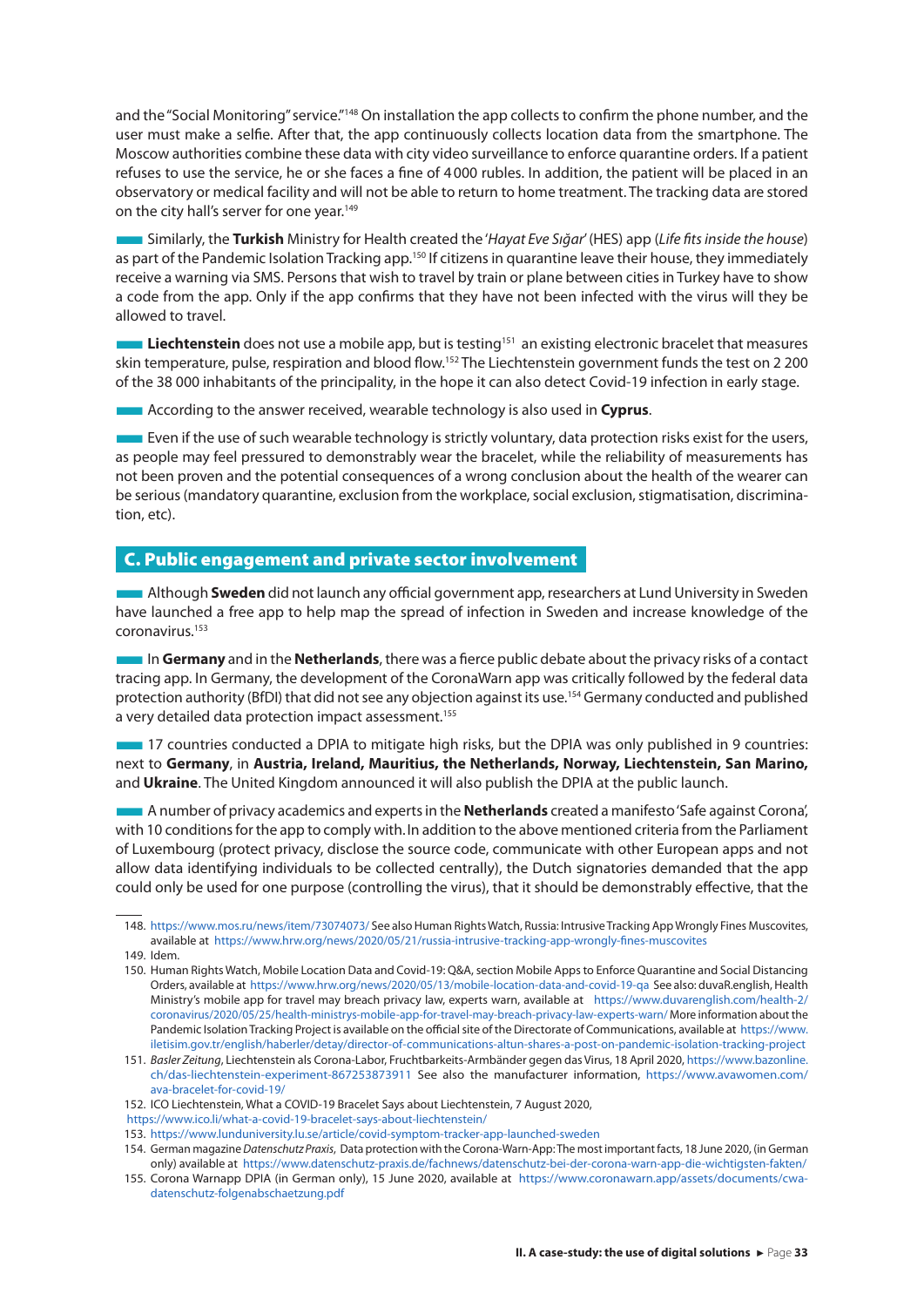<span id="page-34-0"></span>results should be reliable and verifiable through publicly, user friendly, available source code that use of the app should be temporary and never imposed through coercion by governments or third parties.

■The development of a contact tracing app by the Dutch Ministry for Health was preceded by an *appathon*, with public presentations by seven selected app developers (chosen out of 700 proposals).<sup>156</sup> Immediately after the weekend, the Dutch data protection authority reported that it could not assess the privacy impact because of the unclear legal requirements and purposes and the seven proposals were also criticised in a security audit.<sup>157</sup> In the end, none of the seven proposed apps met the data protection requirements and the Netherlands is currently working on a new contact tracing app, developed under full public scrutiny, with a chat module open for all interested people and a github repository where the source code is published.

■A similar open development approach, with intensive collaboration between public authorities, volunteers and the private sector, was chosen in **Estonia** and **Senegal**. In March 2020, **Estonia** organised a *hackathon*  (*Hack the Crisis*) to inventorise good ideas to contain the Corona virus.158 One of the winning ideas was a health monitoring app which can be used to track the extent of an outbreak. As well as helping users identify their symptoms, the app also warns of nearby virus hotspots.<sup>159</sup> Since April 2020, nine Estonian companies and several government institutions are developing a decentralised, privacy-preserving contact tracing application.<sup>160</sup>

**IDER In Senegal**, a platform of more than 450 volunteer digital experts was set up. This initiative, called *Daancovid19*, involves people from the private sector, civil society, and the research and innovation sector. The platform was initiated by the Organisation of Information and Communication Technology Professionals (OPTIC), and was adopted by the Ministry for Health and Social Action (MSAS) and the Ministry of the Digital Economy and Telecommunications (MENT).<sup>161</sup> The call for digital solutions resulted in 29 different solutions, ranging from different types of tracking apps to a remote controlled robot to assist with the care for infected patients. According to the students from the technical university that presented the idea, *Docteur Car* should be able to measure temperature and deliver medicine and food. The robot should be able to speak multiple languages such as Wolof, Pulaar, French and English.<sup>162</sup>

#### D. Transparency and Open source

**As shown in table 4 below, many countries have made the source code of their apps open source in order** to increase transparency and provide a higher level of trust amongst the general public. The Free Software Foundation Europe keeps track of the apps, and has for example called on Denmark to release the code of the app under a Free Software (Open Source) license.<sup>163</sup>

| Country        | Name of application           | <b>Open Source URL</b>                 |
|----------------|-------------------------------|----------------------------------------|
| Austria        | Stopp Corona                  | https://github.com/austrianredcross    |
| Belgium        | In development <sup>164</sup> | To be published on github              |
| Cyprus         | <b>COVTRACER</b>              | https://github.com/ct-report/CY        |
| Czech Republic | eRouška ("eFaceMask")         | https://github.com/covid19cz?q=erouska |

| Table 4 – Countries that publish the source code of the apps |  |  |
|--------------------------------------------------------------|--|--|
|--------------------------------------------------------------|--|--|

156. Dutch Ministry for Health, Welfare and Sport, Health ministry to hold digital event to test coronavirus apps, 15 April 2020, [https://](https://www.government.nl/ministries/ministry-of-health-welfare-and-sport/news/2020/04/15/health-ministry-to-hold-digital-event-to-test-coronavirus-apps) [www.government.nl/ministries/ministry-of-health-welfare-and-sport/news/2020/04/15/health-ministry-to-hold-digital](https://www.government.nl/ministries/ministry-of-health-welfare-and-sport/news/2020/04/15/health-ministry-to-hold-digital-event-to-test-coronavirus-apps) [-event-to-test-coronavirus-apps](https://www.government.nl/ministries/ministry-of-health-welfare-and-sport/news/2020/04/15/health-ministry-to-hold-digital-event-to-test-coronavirus-apps)

157. Dutch DPA, Privacy corona-apps not demonstrated (in Dutch only), available at [https://autoriteitpersoonsgegevens.nl/nl/nieuws/](https://autoriteitpersoonsgegevens.nl/nl/nieuws/ap-privacy-corona-apps-niet-aangetoond) [ap-privacy-corona-apps-niet-aangetoond](https://autoriteitpersoonsgegevens.nl/nl/nieuws/ap-privacy-corona-apps-niet-aangetoond)

- 158. <https://www.weforum.org/agenda/2020/07/estonia-hackathon-pandemic-covid19-technology/>
- 159. <https://www.velmio.com/corona-tracker>

<sup>160.</sup> E-estonia, How do you trace Covid-19 while respecting privacy?, April 2020, [https://e-estonia.com/trace-covid-19-while-respecting](https://e-estonia.com/trace-covid-19-while-respecting-privacy/)[privacy/](https://e-estonia.com/trace-covid-19-while-respecting-privacy/)

<sup>161.</sup> <https://daancovid19.sn/>

<sup>162.</sup> [https://daancovid19.sn/communique-de-presse-daancovid19-29-solution-numeriques-referencees-dans-le-cadre-de-la-lutte](https://daancovid19.sn/communique-de-presse-daancovid19-29-solution-numeriques-referencees-dans-le-cadre-de-la-lutte-contre-le-coronavirus/)[contre-le-coronavirus/](https://daancovid19.sn/communique-de-presse-daancovid19-29-solution-numeriques-referencees-dans-le-cadre-de-la-lutte-contre-le-coronavirus/)

<sup>163.</sup> FSFE, Denmark keeps source code of Coronavirus tracing app secret, 29 June 2020, available at [https://fsfe.org/news/2020/news-](https://fsfe.org/news/2020/news-20200629-01.en.html)[20200629-01.en.html](https://fsfe.org/news/2020/news-20200629-01.en.html)

<sup>164.</sup> [https://www.computable.be/artikel/columns/overheid/6963986/5658341/blyaert-betwist-geen-corona-app-voor-eind-september.](https://www.computable.be/artikel/columns/overheid/6963986/5658341/blyaert-betwist-geen-corona-app-voor-eind-september.html) [html](https://www.computable.be/artikel/columns/overheid/6963986/5658341/blyaert-betwist-geen-corona-app-voor-eind-september.html)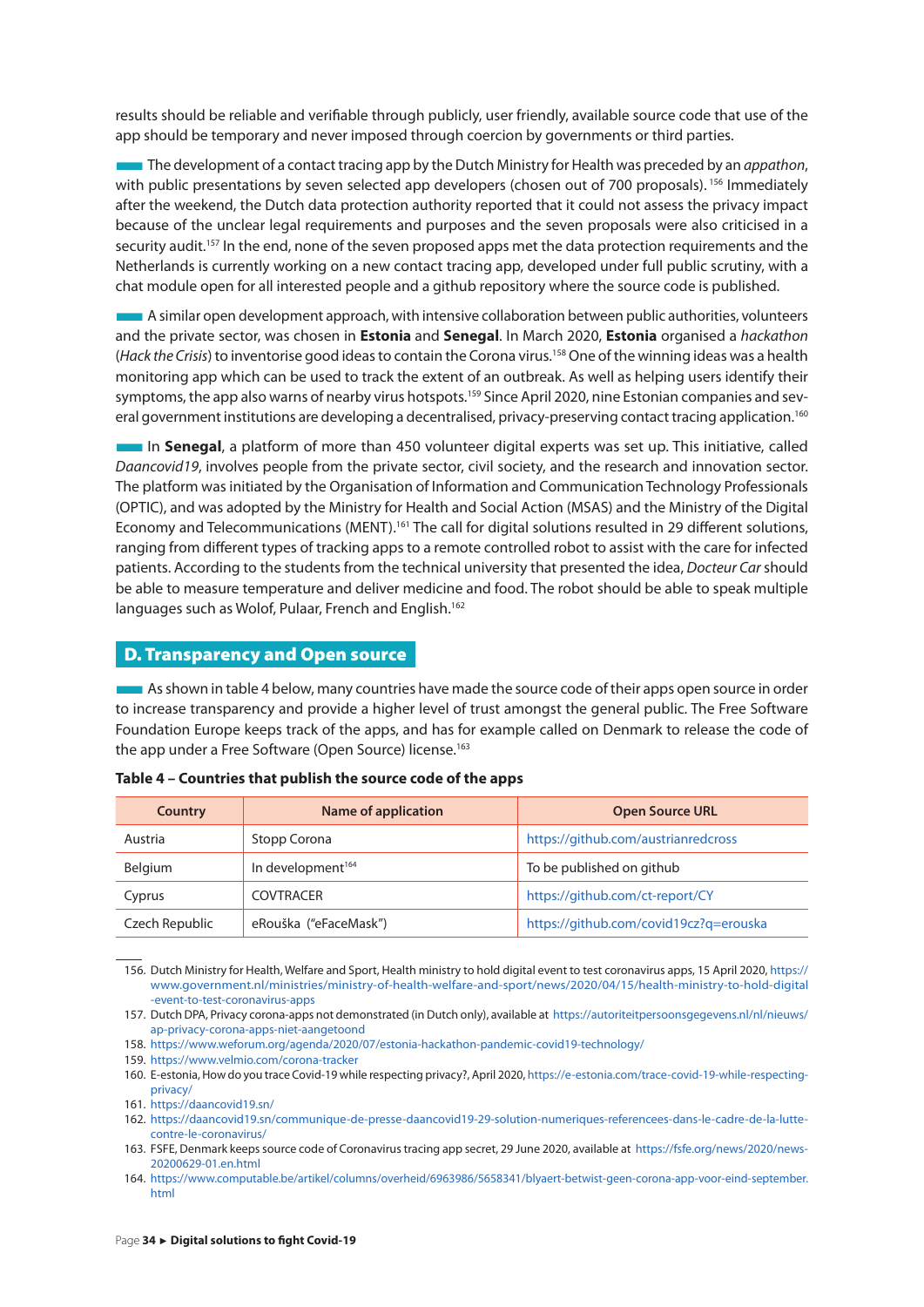<span id="page-35-0"></span>

| Finland            | Ketju<br>In development <sup>165</sup>             | https://github.com/ct-report/Fl           |
|--------------------|----------------------------------------------------|-------------------------------------------|
| France             | <b>STOPCOVID</b>                                   | https://github.com/ct-report/FR           |
| Germany            | Corona-Warn-App                                    | https://github.com/ct-report/DE           |
| Hungary            | VirusRadar                                         | https://github.com/ct-report/HU           |
| Iceland            | Rakning C-19 App                                   | https://github.com/aranja/rakning-c19-app |
| Ireland            | Covid Tracker                                      | https://github.com/HSEIreland/            |
| Italy              | Immuni                                             | https://github.com/immuni-app             |
| Latvia             | <b>APTURI COVID</b>                                | https://github.com/ApturiCOVID            |
| Monaco             | Uses French app                                    | https://github.com/ct-report/FR           |
| Morocco            | Wiqaytna                                           | https://github.com/Wigaytna-app           |
| <b>Netherlands</b> | Coronamelder In development                        | https://github.com/minvws                 |
| Norway             | Smittestopp - suspended by DPA 6/16 <sup>166</sup> | https://github.com/ct-report/NO           |
| Poland             | ProteGO Safe <sup>167</sup>                        | https://github.com/ProteGO-Safe           |
| Slovak Republic    | COVID19 ZostanZdravy                               | https://github.com/ct-report/SK           |
| Switzerland        | <b>SwissCovid</b>                                  | https://github.com/ct-report/CH           |
| United Kingdom     | NHS Covid-19 contact tracing app                   | https://github.com/NHSX                   |

The publication of the source code may help to build confidence in the system, as an important aspect of transparency, and provides means of control of the respect for the rights to privacy and data protection. According to a study about the acceptance of mock tracing apps by a researcher from the German university of Göttingen, arguments on societal benefits related to the use of apps were found among the most appealing elements even for the most sceptical and undecided persons.<sup>168</sup>

#### E. Users' expectations

**Trust in such digital solutions is instrumental to the level of adoption, and thus the effectivity of the system.** Users must be assured that their right to personal data will be respected and a lack of clarity in the purpose specification, mixed messages about the legal grounds, a failure to apply rigorous data minimisation and no fixed, or very long, retention periods seem to be amongst the common concerns of users.

■In reply to the questionnaire, only 15 respondents indicate that the app data are exclusively provided to a national health authority bound by medical secrecy, with the explicit consent of users. The majority of countries that have answered share the data with other authorities too, on the basis of other legal grounds. These may be metadata<sup>169</sup> about the use of the app, or aggregated data. Similarly, data minimisations is only applied rigorously during collection and transmission in half of the responding jurisdictions, and only half of the respondents indicate that all data will be deleted after a fixed period of time.

■An explicit legal sunset clause limiting the period of time of the use of the app is foreseen in **17 countries**. These are: **Bulgaria, Czech Republic, Denmark, Finland, Georgia, Italy, Latvia, Liechtenstein, Morocco, Norway, San Marino, Senegal, Slovak Republic, Netherlands, Tunisia, Ukraine and Uruguay**.

<sup>165.</sup> <https://github.com/ct-report/summary>

<sup>166.</sup> Idem.

<sup>167.</sup> <https://koronazglowy.com/>

<sup>168.</sup> Trang, Simon; Trenz, Manuel; Weiger, Welf H.; Tarafdar, Monideepa; Cheung, Christy. 2020. One app to trace them all? Examining app specifications for mass acceptance of contact-tracing apps, in: *European Journal of Information Systems*, available at https:// www.tandfonline.com/doi/full/10.1080/0960085X.2020.1784046

<sup>169.</sup> Data that describes other data or an underlying definition or description of data (data about data). Metadata makes finding and working with data easier – allowing the user to sort or locate specific documents. Some examples of basic metadata are author, date created, date modified, and file size. Metadata is also used for unstructured data such as images, video, web pages, spreadsheets, etc.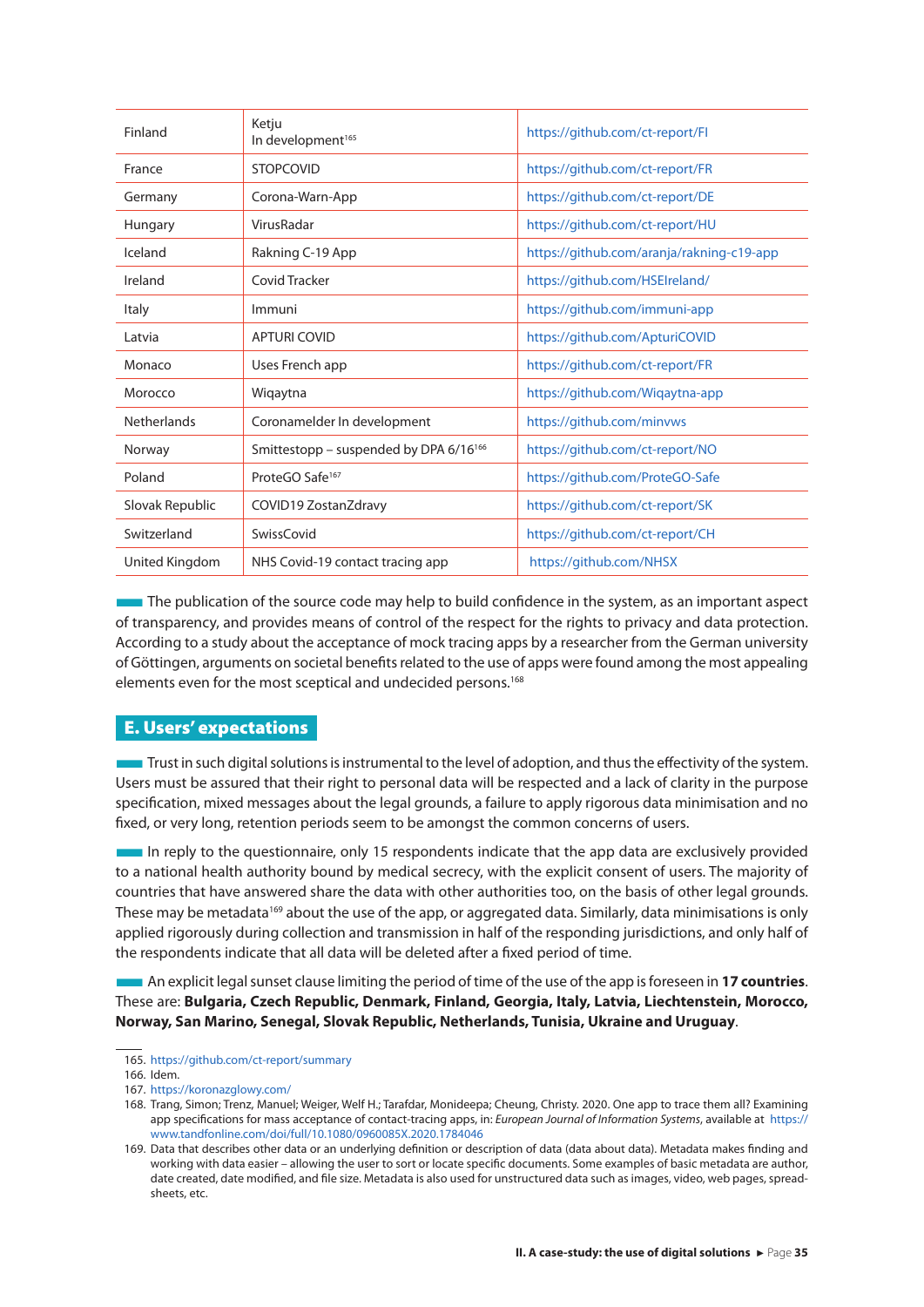To conclude, it is important to stress that this global health crisis was also a unique opportunity to join forces in combating the Covid-19 and exchanging information and experience. Regretfully, in spite of numerous calls for coordination and interoperability of digital solutions, countries have individually implemented widely diverging systems, thereby indirectly limiting the efficiency of the measures taken, and depriving themselves of a possible influence that together, they could have exercised on actors of the digital market.

Given the extremely tight time pressure imposed on all countries, scarce expertise and resources could have been more efficiently invested on research and development of common effective digital solutions. Measures that have been adopted and implemented in a haste have also affected the quality and effectiveness of the contribution and intervention of supervisory authorities and other competent advisory and oversight bodies. Supervisory authorities and other competent bodies should be given the means to carry out independent assessments of the elements provided to them by governments.

To mitigate the risks of ad hoc measures or fragmented approaches and to contribute to the effectivity of applications by a large uptake, it is essential for governments and other relevant stakeholders to build trust together, closely involving the civil society and the general public in the development of those digital solutions and investing in transparency measures (publication of the source code, dissemination of the findings of data protection impact assessments, organisation of *hackathons/appathons*, etc).